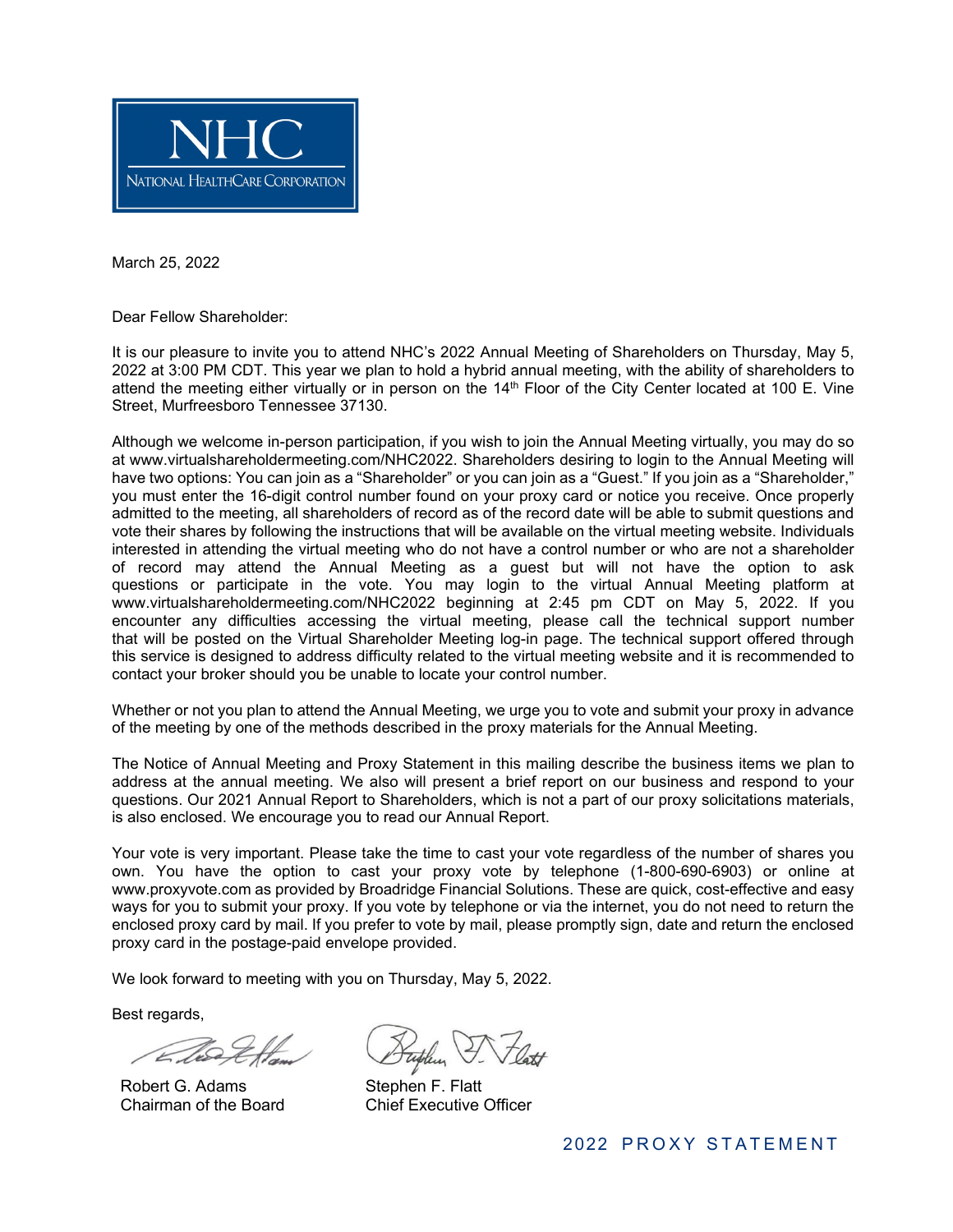# **NHC 100 East Vine Street | Murfreesboro, Tennessee | 37130**

## **NOTICE OF ANNUAL MEETING OF SHAREHOLDERS**

The 2022 Annual Meeting of the Shareholders of National HealthCare Corporation will be held both live on the 14th Floor of the City Center located at 100 East Vine Street, Murfreesboro, TN 37130 and virtually at www.virtualshareholdermeeting.com/NHC2022 on Thursday, May 5, 2022, at 3:00 PM CDT (the "Annual Meeting" or "Annual Meeting of the Shareholders"). Shareholders can decide whether to attend the meeting in person or virtually. Shareholders desiring to login to the Annual Meeting virtually will have two options: You can join as a "Shareholder" or you can join as a "Guest." If you join as a "Shareholder," you must enter the 16-digit control number found on your proxy card or notice you receive. Once properly admitted to the meeting, all shareholders of record as of the record date will be able to submit questions and vote their shares by following the instructions that will be available on the virtual meeting website. Individuals interested in attending the virtual meeting who do not have a control number or who are not a shareholder of record may attend the Annual Meeting as a guest but will not have the option to ask questions or participate in the vote.

You may login to the virtual Annual Meeting platform at www.virtualshareholdermeeting.com/NHC2022 beginning at 2:45 pm CDT on May 5, 2022. Shareholders are encouraged to login to the virtual Annual Meeting platform prior to the start time in order to leave ample time to confirm the internet connection is sufficient and to access the virtual meeting site and to allow sufficient time to login and familiarize themselves with the virtual meeting features. The virtual meeting platform is supported across different internet browsers (e.g., MS Edge, Firefox, Chrome and Safari) and various devices (including desktops, laptops, tablets, and cell phones) running the most updated version of applicable software and plugins. If you encounter any difficulties accessing the virtual meeting, please call the technical support number that will be posted on the Virtual Shareholder Meeting log-in page. The technical support offered through this service is designed to address difficulty related to the virtual meeting website and it is recommended to contact your broker should you be unable to locate your control number.

A list of shareholders of record as of the record date is available for inspection by shareholders at the principal executive offices of the Company located at 100 East Vine Street, Murfreesboro, TN 37130, and will be available for inspection by shareholders at the Annual Meeting. All requests to access the list prior to the Annual Meeting should be directed to Josh McCreary, Senior Vice President and General Counsel, at josh.mccreary@nhccare.com.

Whether or not you plan to attend the Annual Meeting, we urge you to vote and submit your proxy in advance of the meeting by one of the methods described in the proxy materials for the Annual Meeting.

At the 2022 Annual Meeting of the Shareholders, we will vote on the following items and any other matters that are properly presented:

- 1) The re-election of Stephen F. Flatt, Richard F. LaRoche, and Sandra Y. Trail as directors to each hold office for a three (3) year term and until their successors have been duly elected and qualified; and
- 2) Transact such other business as may properly come before the meeting or any continuances of it.

The Board has chosen the close of business on Tuesday, March 8, 2022 as the record date for the determination of shareholders who must be notified of and who are eligible to vote at the 2022 Annual Meeting of the Shareholders or at any postponement or adjournment thereof.

It is the Company's desire to conduct a safe and informative Annual Meeting. In that interest, and in the interest of conducting a fair and orderly meeting within the one-hour time period limit, NHC intends to observe its Rules of Conduct. A copy of the Rules of Conduct will be made available on the virtual meeting website, the NHC website (www.nhccare.com), and at the live Annual Meeting. Any deliberate violation of these Rules of Conduct or an attempt to disrupt the meeting will be considered cause for expulsion from the meeting or the question-and-answer session. The Chairman will exercise his judgment on any procedural matters not addressed in these Rules of Conduct.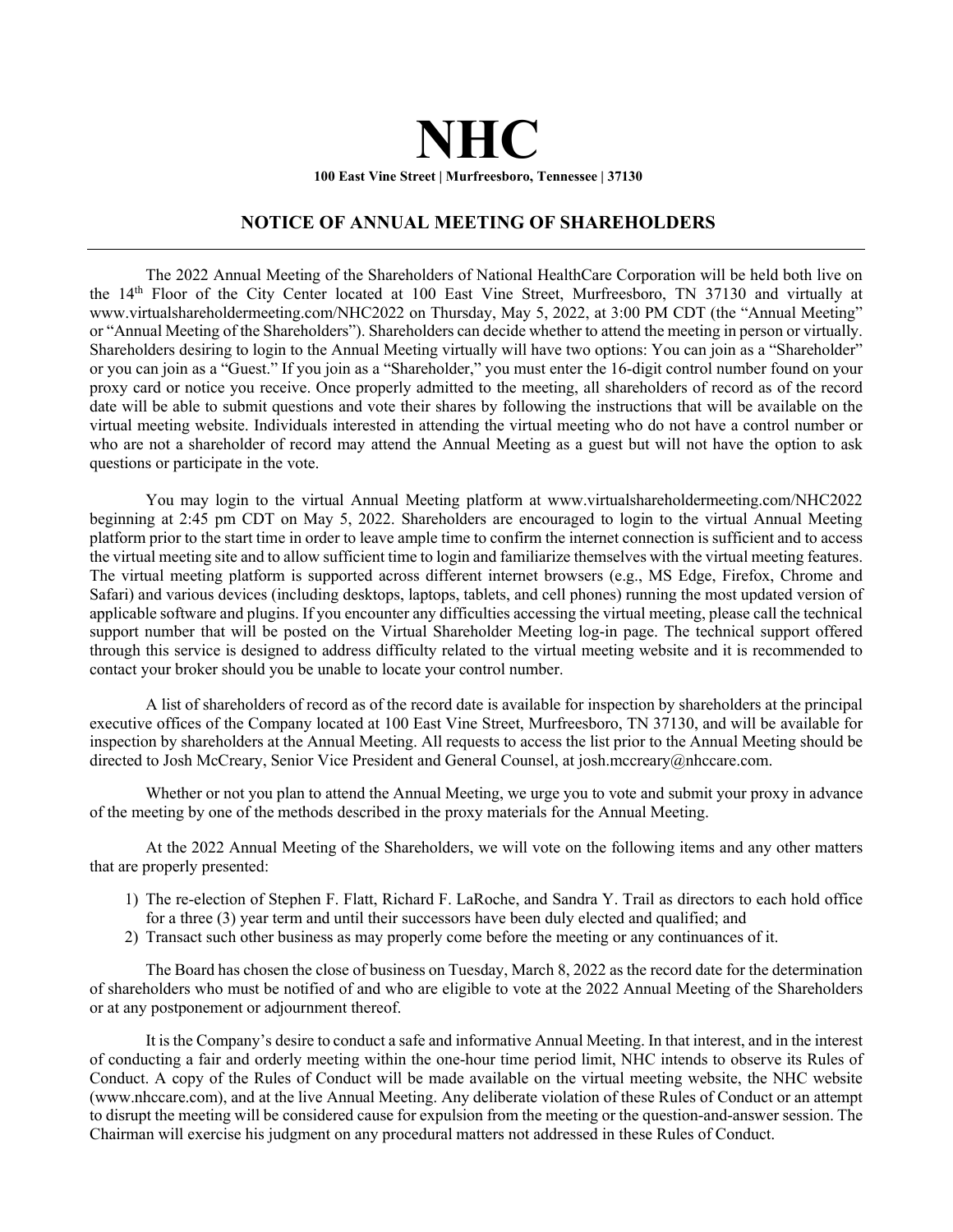Thank you for your cooperation and for joining the Company at the Annual Meeting.

Please use the toll-free phone number 1-800-690-6903 or vote online at www.proxyvote.com (provided by Broadridge Financial Solutions) or sign, date, and return the proxy card promptly in the enclosed envelope. All proxy materials are also available via the website at www.nhccare.com. If you attend the 2022 Annual Meeting of Shareholders, you may vote in person even if you have previously mailed a proxy card.

> As authorized by the Board of Directors, Josh A. McCreary Senior VP, General Counsel, and Secretary

March 25, 2022 Murfreesboro, TN

#### **Your Vote is Important!**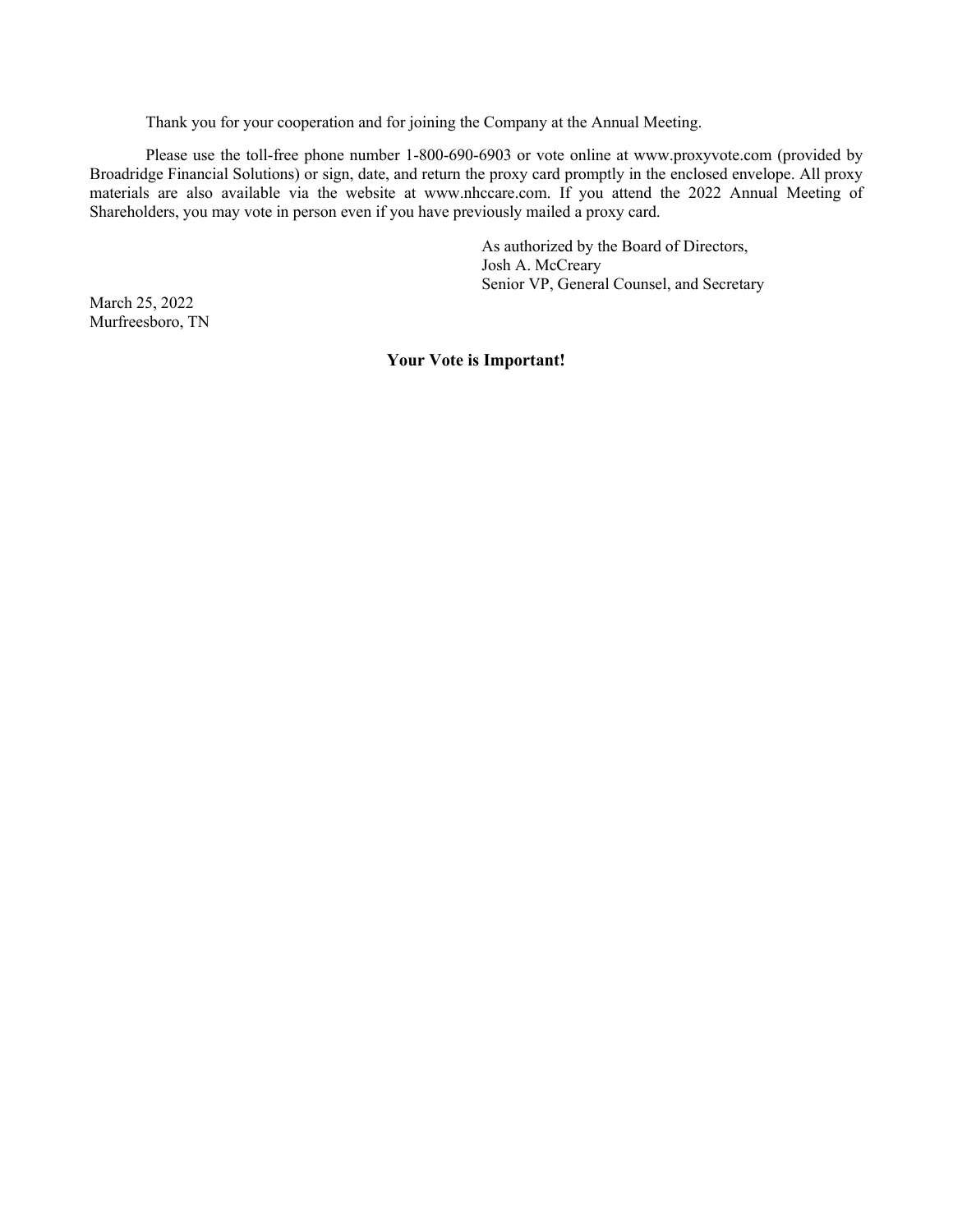## **NHC 100 E. Vine St. Murfreesboro, TN 37130**

## **PROXY STATEMENT**

## **GENERAL INFORMATION ABOUT THE MEETING**

#### **Why are you receiving these proxy materials?**

We are providing these proxy materials to you because NHC's Board of Directors (the "Board") is asking (or soliciting) shareholders to provide proxies to be voted at our 2022 Annual Meeting of the Shareholders (the "Meeting"). The Meeting is scheduled for Thursday, May 5, 2022 and will be held both virtually at www.virtualshareholdermeeting.com/NHC2022 and live at NHC's principal executive office, located on the 14<sup>th</sup> Floor of the City Center at 100 E. Vine Street, Murfreesboro, Tennessee. Your proxy will be used at the Meeting or at any adjournment or postponement of the Meeting. In this Proxy Statement, we refer to National HealthCare Corporation as "NHC," "we," "our" or the "Company."

## **What is a proxy?**

A proxy is a legal designation of another person to vote your shares. You may authorize the other person by phone or via an Internet website. You also may do so in writing by filling out your proxy card if you hold shares in your own name. If you hold shares through a broker or other nominee, you may instruct your broker or other nominee to vote your shares by following the instructions that the broker or nominee provides to you with these materials. Most brokers offer voting by mail, by completion of a voting instruction card, by telephone or via the Internet.

#### **When is this Proxy Statement (with Annual Report) being mailed?**

This Proxy Statement and the proxy card are first being sent to shareholders on or near March 25, 2022. A copy of the Annual Report on Form 10-K for the Company for the year ended December 31, 2021, including audited financial statements, is also enclosed.

#### **Are the proxy materials available on the Internet?**

A full set of proxy materials is available on the NHC website at www.nhccare.com. Just click on the button labeled "2022 Proxy Materials" after clicking on the "Investor Relations" and "Annual Meeting" tabs. Our Company maintains the confidentiality of shareholders who use our website. We do not utilize "cookies" or other tracking features on the NHC website.

## **What is a shareholder of record?**

A shareholder of record or registered shareholder is a shareholder whose ownership of NHC Common Stock (defined below) is reflected directly on the books and records of the Company's transfer agent. If you hold NHC Common Stock through an account with a bank, broker or similar organization, you are considered the beneficial owner of shares held in "street name" and are not a shareholder of record. For shares held in street name, the shareholder of record is your bank, broker or similar organization.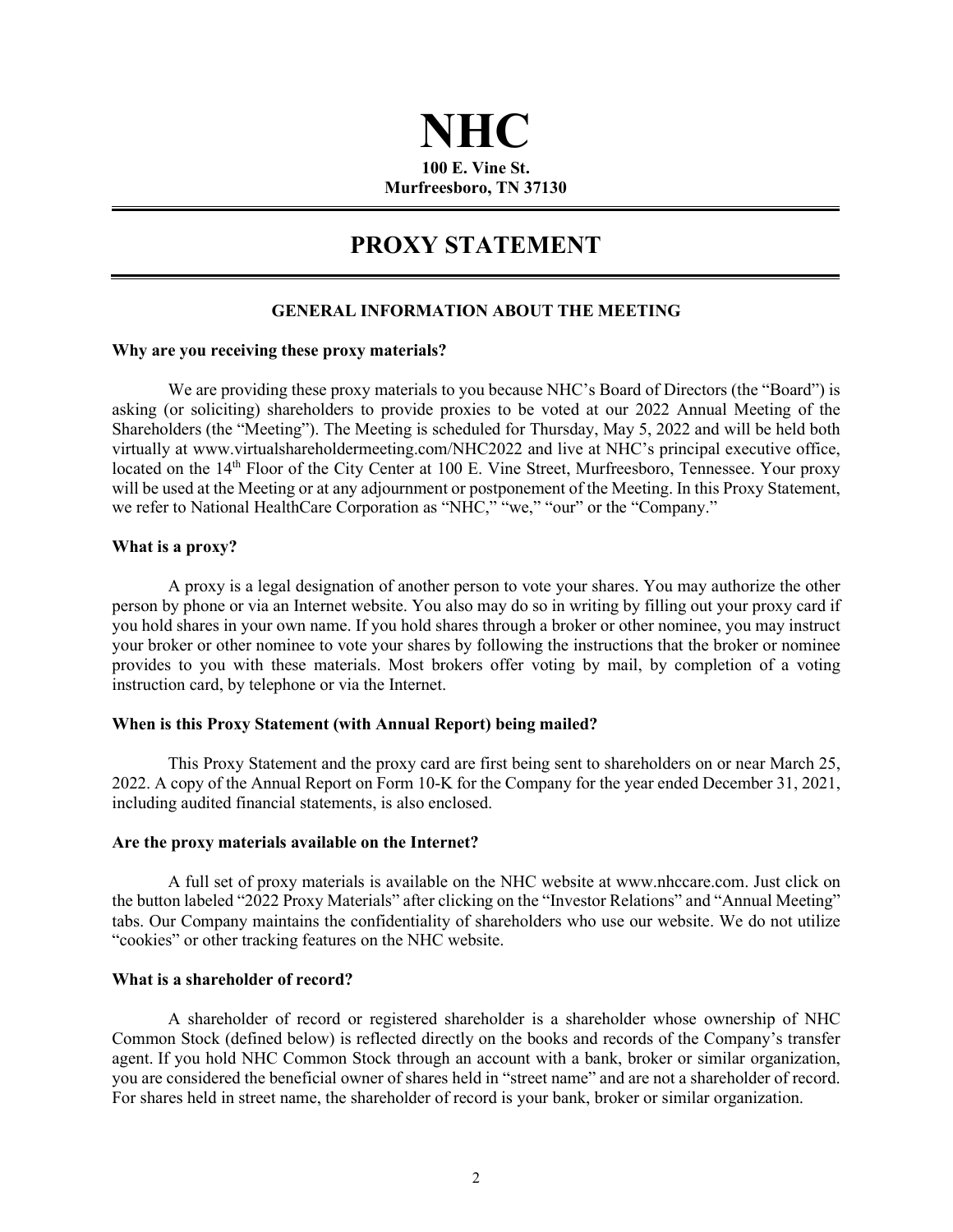#### **How can you vote?**

If you are a shareholder of record, you may vote by using the toll-free number 1-800-690-6903 or via the Internet at www.proxyvote.com. Your proxy card includes instructions for using these quick, costeffective and easy voting methods. You also may simply fill out, sign and date your proxy card and mail it in the prepaid envelope included with these proxy materials. **If you vote by telephone or the Internet, DO NOT return your proxy card by mail.** You will need to follow the instructions when you vote using any of these methods to make sure your vote will be counted at the Meeting. You also may vote at the Meeting; however, we encourage you to vote by proxy card, by telephone, or via the Internet even if you plan to attend the Meeting. To vote at the Meeting, you must submit a ballot in person or login to www.virtualshareholdermeeting.com/NHC2022 as a shareholder by entering the 16-digit control number you received with your proxy materials or obtained elsewhere and following the instructions on the website. Only shareholders of record with a control number will be permitted to participate and vote at the Meeting. The Company cannot and will not be responsible for a shareholder's inability to vote because the shareholder cannot locate the control number or has faulty or inadequate equipment to participate in the virtual Meeting.

If you hold shares through a broker or other nominee, you may instruct your broker or other nominee to vote your shares by following the instructions that the broker or nominee provides to you with these materials. Most brokers offer voting by mail (with the completion of a voting instruction card), by telephone and the Internet. If you hold shares through a broker or other nominee and wish to vote your shares at the Meeting, you must obtain a legal proxy from your broker or nominee and, if you plan to attend in person, present it to the inspector of election with your ballot when you vote at the Meeting or, if you plan to attend virtually, log in to the Meeting website as a shareholder as instructed by your broker or nominee and vote as directed on the website.

#### **Can I revoke my proxy or change my vote?**

You have the power and right to revoke the proxy or change your vote at any time before the Meeting. If you are a shareholder of record, you may change or revoke your proxy by filing with the Secretary of the Company (i) a written revocation or (ii) your proxy with a later date than the prior proxy. Furthermore, if you attend the Meeting, you may elect to vote during the Meeting, thereby canceling the proxy. Attendance at the Meeting will not cause your previously granted proxy to be revoked unless you specifically make that request at the Meeting.

If you hold your shares through a broker or other nominee, you may change or revoke your voting instructions by following the specific directions provided to you by your bank, broker or other nominee. If you have obtained a legal proxy from your bank, broker or other nominee you may cancel your prior proxy by attending the Meeting and voting in person. Attendance at the Meeting will not cause your previously granted proxy to be revoked unless you specifically make that request at the Meeting.

## **Who is entitled to vote at the Meeting?**

All shareholders who held shares of Common Stock at the end of the business day on Tuesday, March 8, 2022 (the "Record Date") are entitled to receive notice of and to vote at the Meeting.

#### **Who attends the Meeting?**

Shareholders (or their authorized representatives) and our guests are invited to attend the Meeting.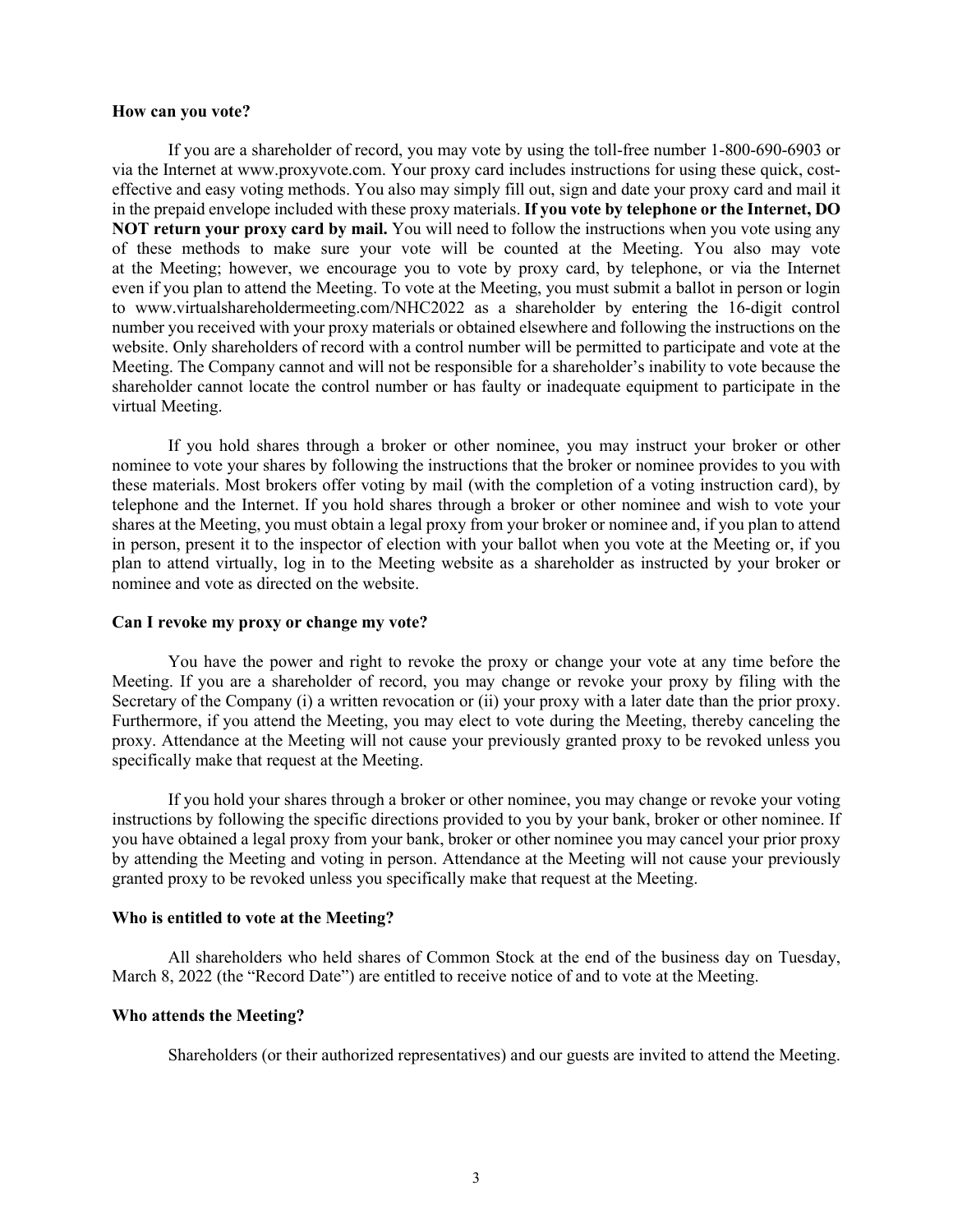#### **How will your shares be represented at the Meeting?**

At the Meeting, the officers named in the proxy card will vote your shares in the manner you requested if you correctly submitted your proxy. If you sign your proxy card and return it without indicating how you would like to vote your shares, your proxy will be voted as our Board recommends, which is:

**"FOR"** the re-election of each of the nominees for director named in this Proxy Statement (Proposal I).

#### **Are there any other matters to be addressed at the Meeting?**

We know of no other matters to be brought before the Meeting, but if other matters are brought up before or at the Meeting, the officers named in your proxy would take action in their judgment in the best interests of our Company and its shareholders.

#### **How many shares will be voted at the Meeting?**

All shareholders who hold shares of Common Stock at the end of the business day on the Record Date are entitled to vote at the Meeting. As of March 8, 2022, there were 15,471,330 shares of Common Stock, par value \$0.01 per share ("Common Stock") outstanding. Each holder of shares of Common Stock is entitled to one vote per share on all matters properly brought before the Meeting. Shareholders are not permitted to cumulate votes for the purpose of electing directors or otherwise.

#### **What constitutes a quorum for the Meeting?**

The holders of a majority of the voting power of the shares of Common Stock outstanding on the Record Date will constitute a quorum at the Meeting. Shares of Common Stock represented in person or by proxy at the Meeting (including shares which abstain or do not vote with respect to one or more of the matters presented at the Meeting) will be tabulated by the Company's Secretary who will determine whether or not a quorum is present.

#### **How many votes are required for the proposals?**

The affirmative vote of a majority of the shares voted at the meeting is required for a Proposal.

#### **How will abstentions be counted?**

Abstentions will be counted as shares that are present and entitled to vote for purposes of determining the number of shares that are present and entitled to vote with respect to any particular matter but will not be counted as votes cast on such matter. As a result, once a quorum is established, abstentions will have no effect on such matters.

#### **What is a broker non-vote and how is it counted?**

If a broker holding stock in "street name" indicates on the proxy that it does not have discretionary authority as to certain shares to vote on a particular matter, those shares will not be considered as present and entitled to vote with respect to that matter. Each of the proposals to be voted on at the Meeting is a nonroutine matter. Consequently, without your voting instructions, your brokerage firm cannot vote your shares on any of the proposals. These unvoted shares, called "broker non-votes," refer to shares held by brokers who have not received voting instructions from their clients and who do not have discretionary authority to vote on non-routine matters. Accordingly, a "broker non-vote" may affect establishment of a quorum, but, once a quorum is established, will have no effect on the voting on such matters.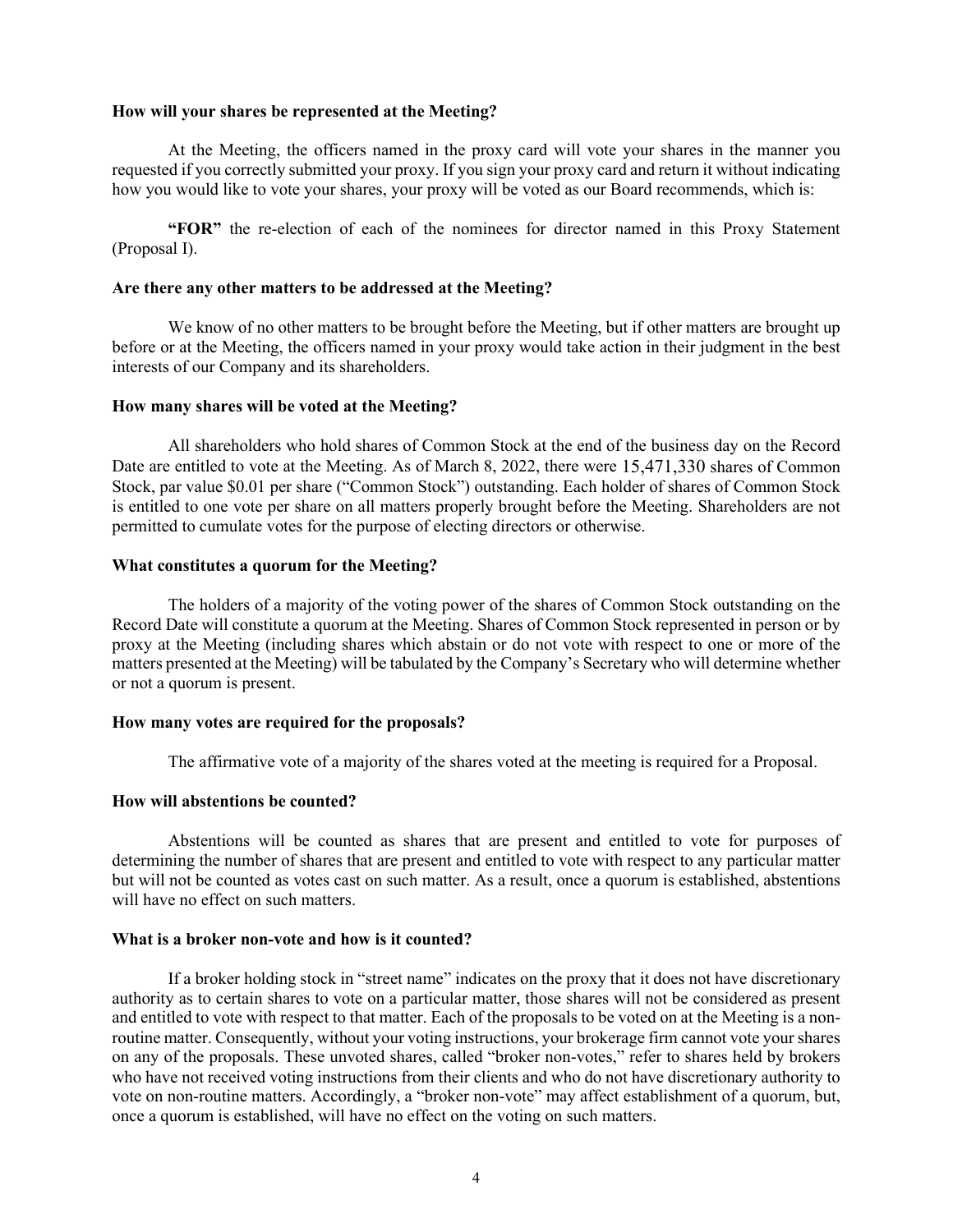## **Are there any dissenters' rights or appraisal rights with respect to any of the proposals described in this Proxy Statement?**

There are no rights of appraisal or similar dissenter's rights with respect to any matter to be acted upon pursuant to this Proxy Statement.

#### **Where can I find the voting results of the Meeting?**

The Company will announce preliminary or final voting results at the Meeting and publish final results in a Current Report on Form 8-K filed with the Securities and Exchange Commission (the "SEC") within four business days of the completion of the Meeting.

#### **Are there any shareholders that beneficially own more than 5% of NHC's Common Stock?**

The following information is based upon filings made by the persons or entities identified below with the SEC. Except as set forth below, as of the close of business on March 8, 2022, no person or entity was known to us to beneficially own more than 5% of the outstanding Common Stock.

| Name and Address of<br><b>Beneficial Owner</b>                                        | Amount & Nature of<br><b>Beneficial Ownership of</b><br><b>Common Stock</b> | <b>Percent</b><br>of $Class^{(1)}$ |
|---------------------------------------------------------------------------------------|-----------------------------------------------------------------------------|------------------------------------|
| The Vanguard Group<br>100 Vanguard Blvd.<br>Malvern, PA 19355                         | $1,269,202^{(2)}$                                                           | $8.2\%$                            |
| National Health Corporation <sup>(3)</sup><br>P.O. Box 1398<br>Murfreesboro, TN 37133 | 1,084,763                                                                   | $7.0\%$                            |
| BlackRock, Inc.<br>55 East 52 <sup>nd</sup> Street<br>New York, NY 10055              | 909,329(4)                                                                  | $5.9\%$                            |

\*Columns that do not apply have been deleted.

(2) Based solely on information provided by The Vanguard Group on a Schedule 13G/A filed February 10, 2022.

 $<sup>(3)</sup>$  National Health Corporation is owned solely by the National Health Corporation Leveraged Employee Stock Ownership</sup> Plan & Trust. Its board of directors is composed of Brian Kidd, Jeffrey R. Smith, and R. Michael Ussery, all of whom disclaim any beneficial ownership thereof.

(4) Based solely on information provided by BlackRock, Inc. on a Schedule 13G/A filed February 1, 2022.

 $<sup>(1)</sup>$  The percentages shown are based on 15,471,331 shares of Common Stock outstanding plus, as to each individual and group</sup> listed, the number of shares of Common Stock deemed to be owned by such holder pursuant to Rule 13d-3 under the Securities Exchange Act of 1934, as amended (the "Exchange Act"), assuming the exercise of options that are exercisable within 60 days.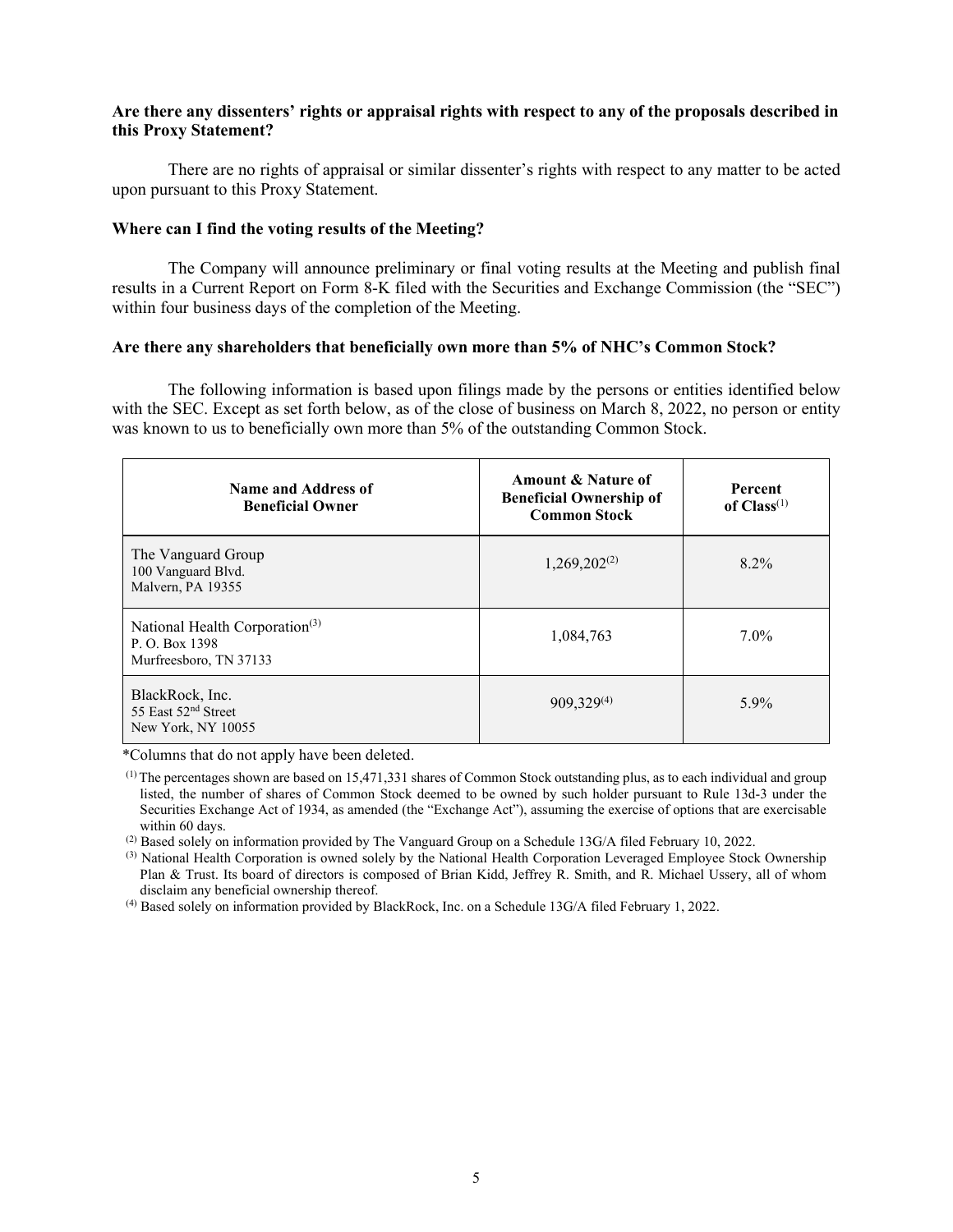#### **DIRECTORS OF THE COMPANY**

NHC currently has an eight-person Board. On January 25, 2022, the Board increased the Board size from seven people to eight people and added Sandra Y. Trail as a Board member effective February 1, 2022. Directors each serve a three-year term (except that directors appointed or elected to fill a vacancy may serve a shorter initial term) and may be removed from office for cause only. The following table gives information about our directors:

| <b>Name and Address</b><br>of Directors                              | Age | <b>Position</b>             | <b>Expiration</b><br>of Term |
|----------------------------------------------------------------------|-----|-----------------------------|------------------------------|
| J. Paul Abernathy, M.D.<br>2102 Greenland Dr. Murfreesboro, TN 37130 | 86  | Director                    | 2024                         |
| Robert G. Adams<br>2217 Battleground Drive Murfreesboro, TN 37129    | 75  | Chairman of<br>the Board    | 2024                         |
| W. Andrew Adams<br>222 Robert Rose Drive Murfreesboro, TN 37129      | 76  | Director                    | 2023                         |
| Ernest G. Burgess III<br>7097 Franklin Road Murfreesboro, TN 37128   | 82  | Director                    | 2023                         |
| Stephen F. Flatt<br>100 Vine St. Ste 1400 Murfreesboro, TN 37130     | 66  | Director $\&$<br><b>CEO</b> | 2022                         |
| Emil E. Hassan<br>8400 Heirloom Blvd College Grove, TN 37046         | 75  | Director                    | 2023                         |
| Richard F. LaRoche<br>2103 Shannon Dr. Murfreesboro, TN 37129        | 76  | Director                    | 2022                         |
| Sandra Y. Trail<br>1011 Houston Dr. Murfreesboro, TN 37130           | 74  | Director                    | 2022                         |

J. Paul Abernathy, M.D. (Independent Director) joined the Board in 2003 and is a retired boardcertified general surgeon. He was in private practice at Murfreesboro Medical Clinic from 1971 until retirement in 1995. Previously, he served as a general practice physician for Hazard Memorial Hospital in Hazard, Kentucky. Lt. Col. Abernathy additionally served as a flight surgeon for the Homestead Air Force Base in Florida and Chief of Surgery for the United States Air Force at Keesler Air Force Base in Mississippi. Dr. Abernathy twice served as President of the Rutherford County Stones River Academy of Medicine and is a member of the American College of Surgeons. Dr. Abernathy has a B.S. degree from Middle Tennessee State University and an M.D. degree from the University of Tennessee. From his many years as a practicing physician, Dr. Abernathy brings a unique perspective to the Board on physician matters and the business of health care. He serves on the Company's Audit Committee, Compensation Committee and is chairman of the Nominating and Corporate Governance Committee.

Robert G. Adams (Chairman & Independent Director) has served NHC for 48 years - 20 years as Senior Vice President, 11 years as Chief Operating Officer, 5 years as President, 12 years as CEO and 29 years on the Board. He became Chairman of the Board on January 1, 2009 and served as Chief Executive Officer from November 1, 2004 until December 31, 2016. Mr. Adams retired from his position as CEO effective December 31, 2016 but remains non-executive Chairman of the Board. He has extensive longterm health care experience, including serving NHC as a healthcare center administrator and Regional Vice President. Mr. Adams joined the Board of National Health Investors, Inc. ("NHI") in May 2020. As the former CEO, Mr. Adams provides a valuable perspective regarding the business and strategic direction of the Company and brings his experience in all aspects of the Company's business to the Board's deliberations. Mr. Adams has a B.S. degree from Middle Tennessee State University. He also served on the board of National Health Realty, Inc. from December 1997 through October 2007. He is the brother of W. Andrew Adams.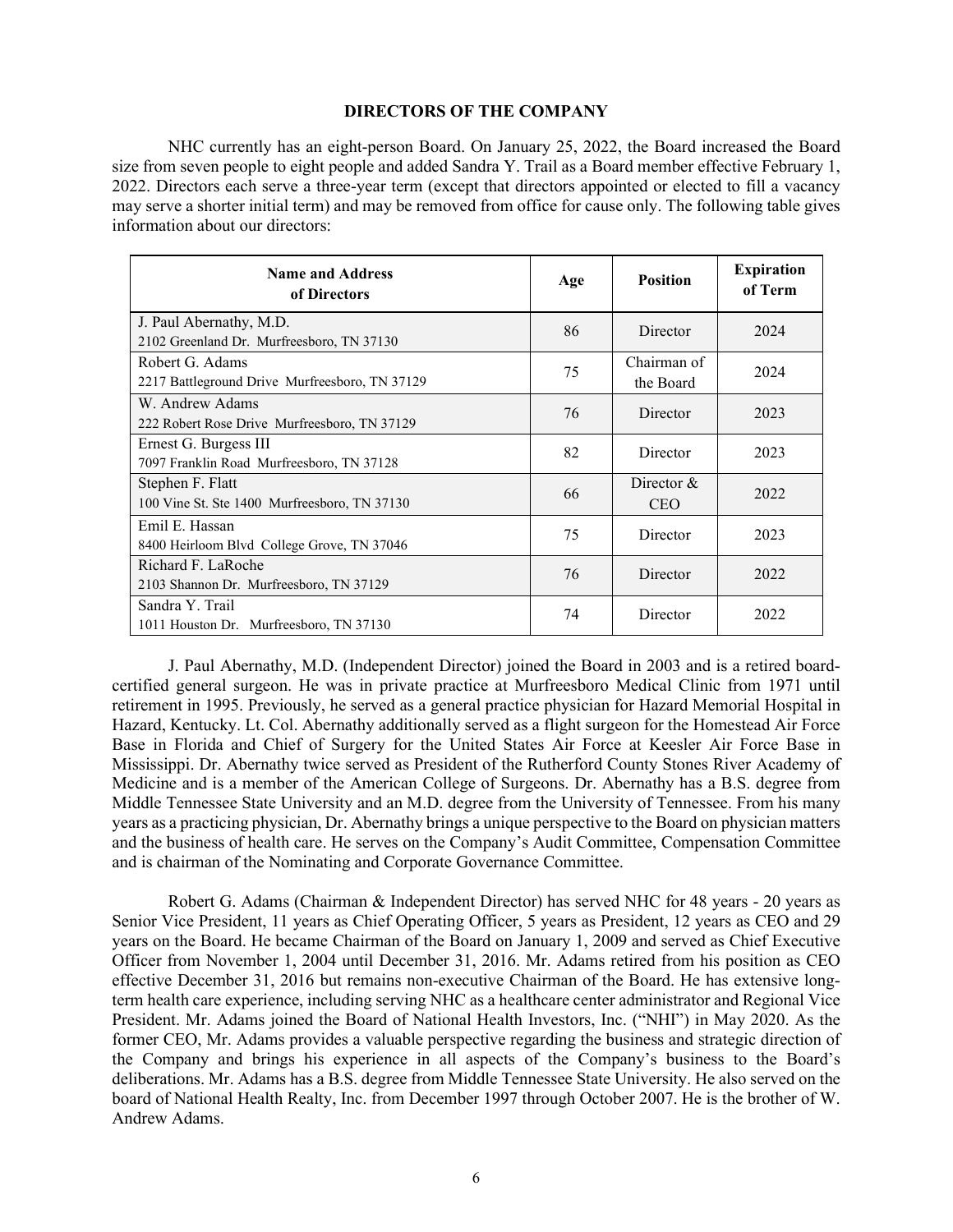W. Andrew Adams (Independent Director) served NHC as a full-time employee and director for 32 years and served as its President and CEO until he resigned those positions in 2004, remaining as Chairman of the Board through 2008. At its inception in December 1997, he served National Health Realty, Inc. as President and Chairman of the Board, resigning his position as President in November 2004. Mr. Adams has been President (through February 25, 2009) and CEO (through February 28, 2011) and Director of NHI since its inception in 1991; he continues as Chairman of the Board. Mr. Adams previously served on the boards of American Health Care Association, National Council of Health Centers, Assisted Living Concepts, SunTrust Bank, Lipscomb University, Middle Tennessee State University, and the Boy Scouts of America. Mr. Adams' years of experience in the health care industry are invaluable to the Board along with his thorough financial acumen and leadership skills. He received his B.S. and M.B.A. from Middle Tennessee State University. He is the brother of Robert G. Adams.

Ernest G. Burgess, III (Independent Director) served as NHC's Senior Vice President of Operations for 20 years before retiring in 1994. In his past role as Senior Vice President of Operations, he gained significant operational experience in the long-term care business as well as experience with financial and accounting matters. He has a M.S. degree from the University of Tennessee and is currently retired after 12 years as the Mayor of Rutherford County, Tennessee. He brings to the Board unique leadership skills as well as the current government relations experience he has acquired as Mayor. Mr. Burgess also served on the board of National Health Realty, Inc. from December 1997 through October 2007. He has been an NHC director since 1997, and, before that, a director of its predecessor company beginning in 1992. Mr. Burgess serves on NHC's Audit Committee, Compensation Committee, and Nominating and Corporate Governance Committee.

Stephen F. Flatt (CEO & Inside Director) was appointed to the Board and named Chief Executive Officer effective January 1, 2017. He joined NHC in June 2005 as Senior Vice President-Development. On January 1, 2009, Mr. Flatt became NHC's President. He served as the President of Lipscomb University from 1997 through June 2005 and, prior to that, President of Ezell Harding Christian School in Nashville and Vice President of Financial Affairs and Institutional Planning at Lipscomb. Mr. Flatt currently serves as Co-Chair of the Council for Post Acute Care (CPAC), the Board of Governors of the American Health Care Association (AHCA), the Board of Trust of The Community Foundation of Middle Tennessee, and the Board of Directors of the Nashville Health Care Council. In 2013, he was a member of the Council's inaugural "Health Care Fellows" Program led by former Senate Majority Leader Bill Frist. Also in 2013 he was named one of Middle Tennessee's "Health-Care Heroes" by the *Nashville Business Journal*. Mr. Flatt's role as Chief Executive Officer and his considerable experience in the health care field provides the Board with valued insight and leadership. He received his B.A. degree from David Lipscomb College and his M.S. degree and Ph.D. from George Peabody College of Vanderbilt University.

Emil E. Hassan (Independent Director) joined the Board in April 2004. In 2004, he retired from the position of Senior Vice President of manufacturing, purchasing, quality and logistics for Nissan North America, Inc. while also serving as Chairman and CEO of Distribution and Auto Services ("DAS"), a Nissan affiliate company. Prior to joining Nissan, he was with Ford Motor Co. for twelve years, where he held various management positions in engineering and manufacturing. Mr. Hassan brings to the Board, among other skills and qualifications, years of management and financial experience from his positions with Nissan and Ford Motor Company. He served for 30 years as the chairman of the Business/Education Partnership of Murfreesboro and Rutherford County and sits on the St. Thomas Health board of directors and serves on its Quality and Safety Committee along with the Finance Committee. He is a member of the Leadership Rutherford Alumni Association and the Leadership Nashville Alumni Association. He is a former board member of the Federal Reserve Bank of Atlanta, Nashville Branch. Mr. Hassan is chairman of NHC's Compensation Committee and also serves on NHC's Nominating and Corporate Governance Committee and Audit Committee.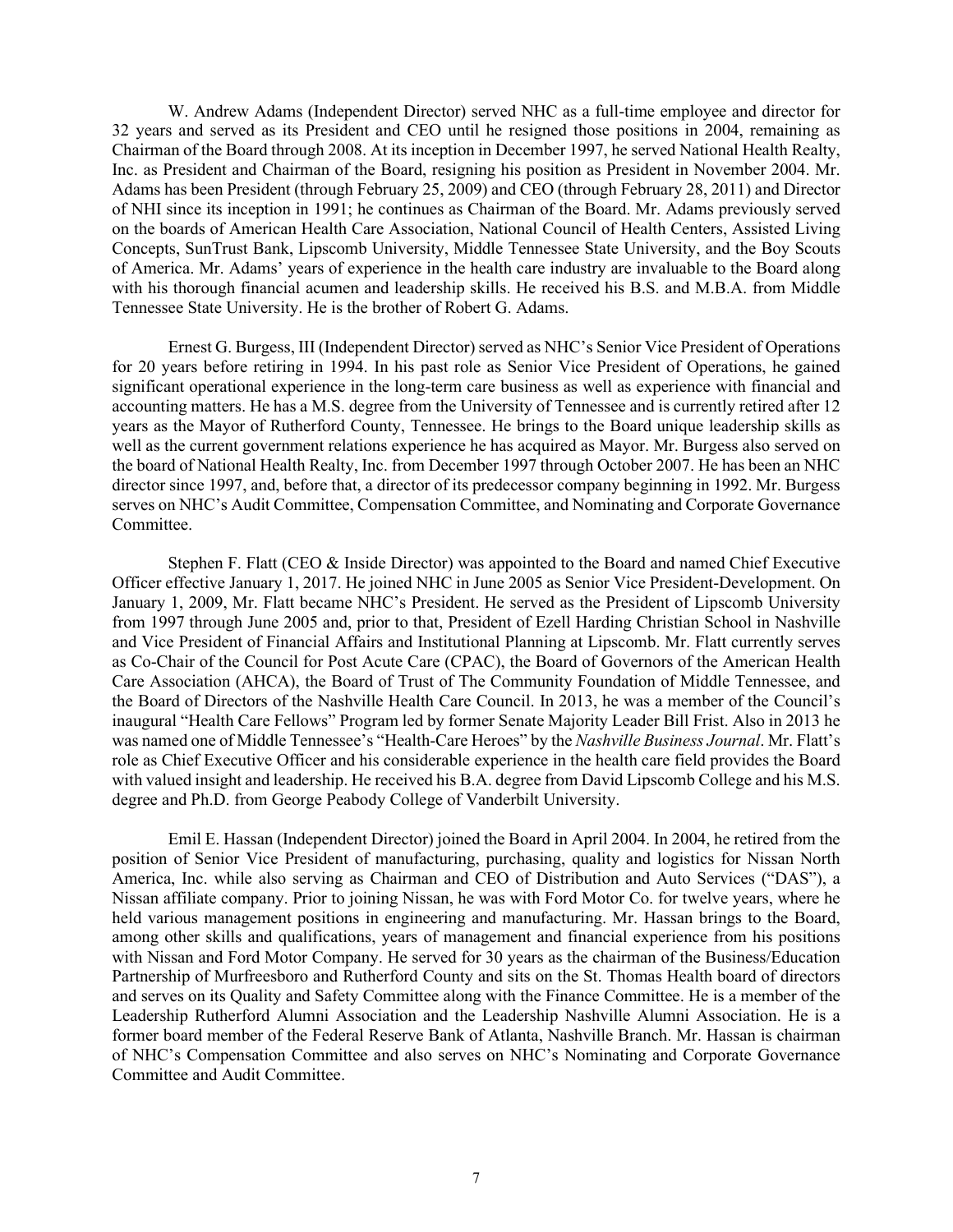Richard F. LaRoche (Independent Director) served NHC for 27 years as Secretary and General Counsel and 14 years as Senior Vice President, retiring from these positions in May 2002. He has served as an NHC Board member since 2002. He has a law degree from Vanderbilt University and an A.B. degree from Dartmouth College. From 2000 through June 2021, Mr. LaRoche served as a director of privately held Lodge Manufacturing Company, was a member of its Compensation and Audit Committees, and was Chair of its Audit Committee from 2018 through June 2021. He has additionally previously served on the publicly held boards of National Health Investors, Inc. (1991 through 2008), National Health Realty, Inc. (1997 through 2007) and Trinsic, Inc. (2003 through 2006). Mr. LaRoche's long career as former Secretary and General Counsel of the Company, during which time he was responsible for the Company's finance and development initiatives, provides the Board with invaluable experience in addressing the issues and challenges facing the Company. He serves on NHC's Nominating and Corporate Governance Committee, Compensation Committee and as chairman of the Audit Committee.

Sandra Y. Trail (Independent Director) was appointed to the Board effective February 1, 2022. Ms. Trail has been a licensed practicing attorney for over 35 years as a sole proprietor and since 2018 as a principal in the firm of Trail, Coleman and Stearns, PLLC located in Murfreesboro, Tennessee. In her capacity as an attorney, Ms. Trail has represented businesses, governments, and individuals in a wide variety of transactional matters. Ms. Trail is also a certified public accountant and has worked in the tax and audit departments of two public accounting firms. Ms. Trail earned a B.S. degree in accounting from Middle Tennessee State University and a law degree from the Nashville School of Law. She has served on numerous legal, charitable, governmental and health care boards, and currently serves as a board member of the City of Murfreesboro, Tennessee Water Resources Board and World Outreach Church. Ms. Trail serves on the Company's Nominating and Corporate Governance, Audit, and Compensation Committee(s).

| <b>Executive Officers</b> | Age | <b>Position</b>                                           |  |  |
|---------------------------|-----|-----------------------------------------------------------|--|--|
| Vicki L. Dodson           | 60  | Senior V.P., Patient Services                             |  |  |
| B. Anderson Flatt, Sr.    | 60  | Senior V.P. & Chief Information Officer                   |  |  |
| Brian F. Kidd             | 47  | Senior V.P., Controller, & Principal Accounting Officer   |  |  |
| Josh A. McCreary          | 49  | Senior V.P., General Counsel, & Secretary                 |  |  |
| Leroy E. McIntosh         | 61  | Senior V.P., Ancillary Services and Service Line Strategy |  |  |
| Jeffrey R. Smith          | 58  | Senior V.P. & Treasurer                                   |  |  |
| R. Michael Ussery         | 63  | President & Chief Operating Officer                       |  |  |

**EXECUTIVE OFFICERS OF THE COMPANY**

Officers serve at the pleasure of the Board. The following table gives information about our executive officers (those not serving on the Board):

Vicki L. Dodson (Senior Vice President, Patient Services) was named Senior Vice President, Patient Services on June 1, 2019. She joined NHC in 1984 and previously held the title of Assistant Vice President, Patient Services since 2017, and, prior to that, served as Electronic Health Record (EHR) Director and Comprehensive Patient Care Software (CPCS) User Analyst. She began her career with NHC as a Home Care staff nurse and then served as a Director of Nursing and Regional Nurse. In 1996, Ms. Dodson came to the corporate office as a clinical user analyst to assist with the development and support of electronic patient assessments. Ms. Dodson earned her Bachelor of Science degree in Nursing from Austin Peay State University. She is a current member of the Tennessee and the American Nurses Associations. She is also a current member of the Clinical Practices committee for the American Health Care Association.

B. Anderson Flatt, Sr. (Senior Vice President & Chief Information Officer) brought more than 32 years of experience in health care technology when he joined the Company in 2017, including roles as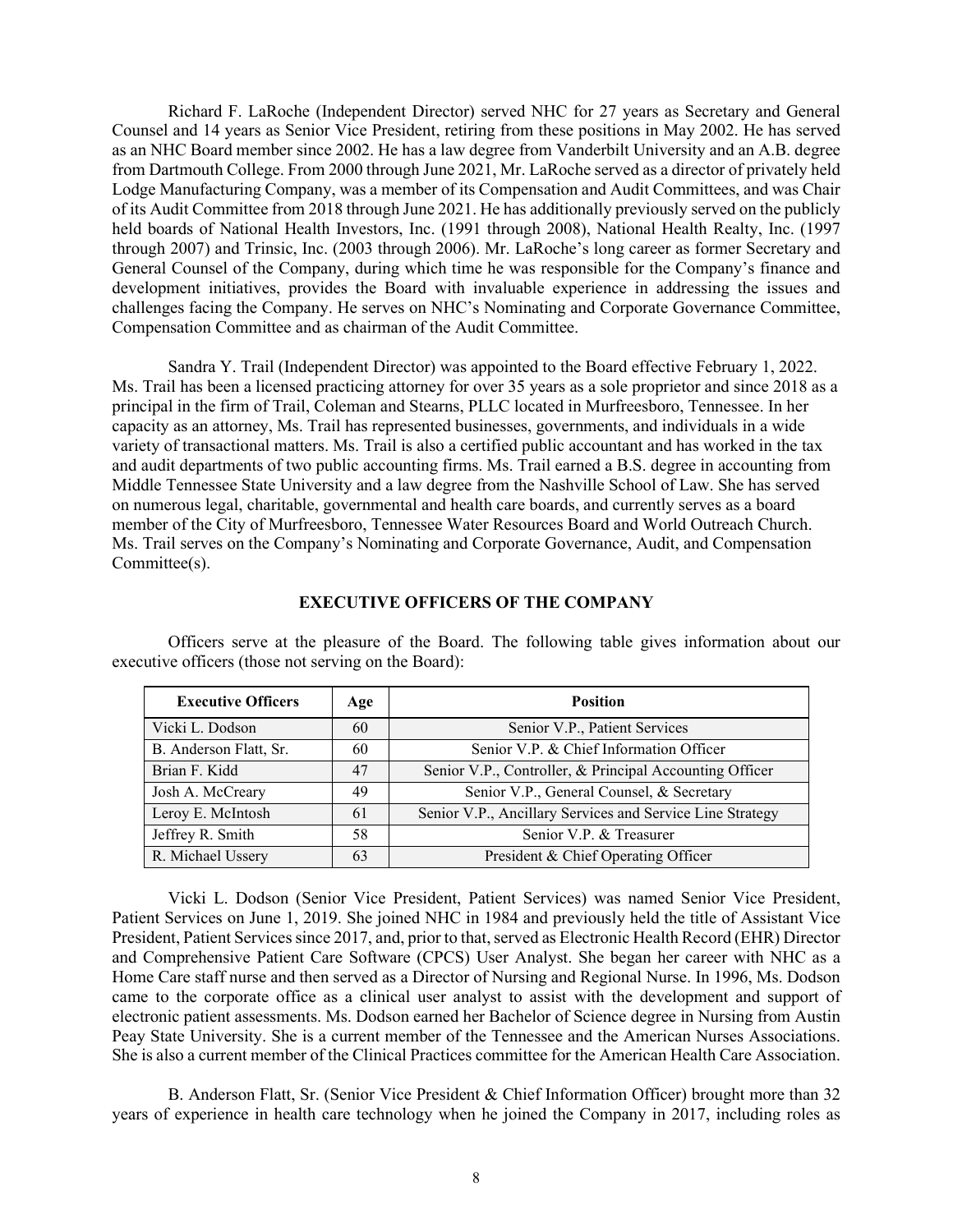Senior-Vice President and Chief Information Officer at Corizon Health from 2014-2017, Senior Vice-President and Chief Information Officer at Cigna-HealthSpring from 2006-2014, and prior to that, at AIM HealthCare (now a division of Optum). Mr. Flatt serves on the boards of Ascend Federal Credit Union and Second Harvest Food Bank of Middle Tennessee, and Tennessee CIO. Mr. Flatt is the recipient of the Nashville Technology Council CIO and Volunteer of the Year (2011), Nashville Business Journal Technology Power Leader (2011 and 2012), Healthcare Hero (2014) and CIO Award (2015). He holds a B.S. degree in Computer Science from Lipscomb University.

Brian F. Kidd (Senior Vice President & Controller, Principal Accounting Officer) joined the Company in 2008. Prior to being promoted to Senior Vice President, Controller and Principal Accounting Officer in 2017, Mr. Kidd served as Vice President of Financial Reporting and Director of Financial Reporting. His responsibilities at NHC have included overseeing and reviewing all aspects of internal and external financial reporting, which includes compliance and monitoring of Generally Accepted Accounting Principles and SEC requirements. Mr. Kidd also oversees federal and state tax compliance and Sarbanes-Oxley requirements for NHC. He is active in the community and currently serves on the boards of the Rutherford County Chamber of Commerce, Middle Tennessee State University Foundation Board of Trustees, Middle Tennessee State University Accounting Advisory Board, Murfreesboro Water Resources Board, Regions Bank Middle Tennessee Advisory Board, Providence Christian Academy Board of Trustees, and the One Hundred Club of Rutherford County, Inc. Prior to joining NHC, Mr. Kidd was in public accounting for 10 years. Mr. Kidd is a Certified Public Accountant and received his B.S. in Accounting from Middle Tennessee State University in 1998.

Josh A. McCreary joined NHC as Senior Vice President, General Counsel & Secretary in 2019. Prior to joining NHC, Mr. McCreary practiced law for 20 years at Hudson, Reed & McCreary, PLLC. In private practice, he regularly counseled and represented businesses, governments, and individuals in a wide variety of transactional, compliance, and litigation matters. He also served as the County Attorney for Rutherford County, Tennessee. Mr. McCreary received his J.D. Magna Cum Laude from the University of Tennessee where he also served as an editor on the *Tennessee Law Review*. He received his B.A. degree from Lipscomb University. Mr. McCreary serves as a board member of Barnabas Vision, Inc. and the Discipleship Tutorial.

Leroy E. McIntosh (Senior Vice President, Ancillary Services and Service Line Strategy) brought more than 27 years of healthcare leadership experience when he joined the Company in 2017. Prior to joining NHC, he served as Vice President of Service Line Management at HCA's TriStar Division and prior to that in key leadership roles with Ascension Health in the Nashville Market. Mr. McIntosh received his B.S. from Middle Tennessee State University and his M.H.A from University of St. Francis. He received designation as a Fellow from the American College of Healthcare Executives in 2008. Mr. McIntosh serves on the Arthritis Foundation Board and Life Credit Union Board.

Jeffrey R. Smith (Senior Vice President and Treasurer) has been with the Company since 1994. Prior to being promoted to Senior Vice President and Treasurer in 2017, Mr. Smith served as the Vice President of Treasury from 2009-2016, and prior to that as the Assistant Vice President and an Accounting Manager at NHC. He serves on the boards of Project One Four and the Nashville Inner City Ministry. Mr. Smith is a C.P.A. (inactive) and earned his B.S. in Accounting from Lipscomb University in Nashville, Tennessee in 1985. Mr. Smith also earned his law degree from the Nashville School of Law in 1998 and is a licensed attorney (TN).

R. Michael Ussery (President and Chief Operating Officer) has been with the Company since 1980. On January 1, 2009, Mr. Ussery was appointed Chief Operating Officer and on January 1, 2017 he was appointed President of NHC. During his tenure with NHC he has served as Senior Vice President-Operations, Senior Vice President-Central Region, Regional Vice President, and Administrator in multiple locations. Mr. Ussery also won the top honor of Administrator of the Year in 1989. He was promoted to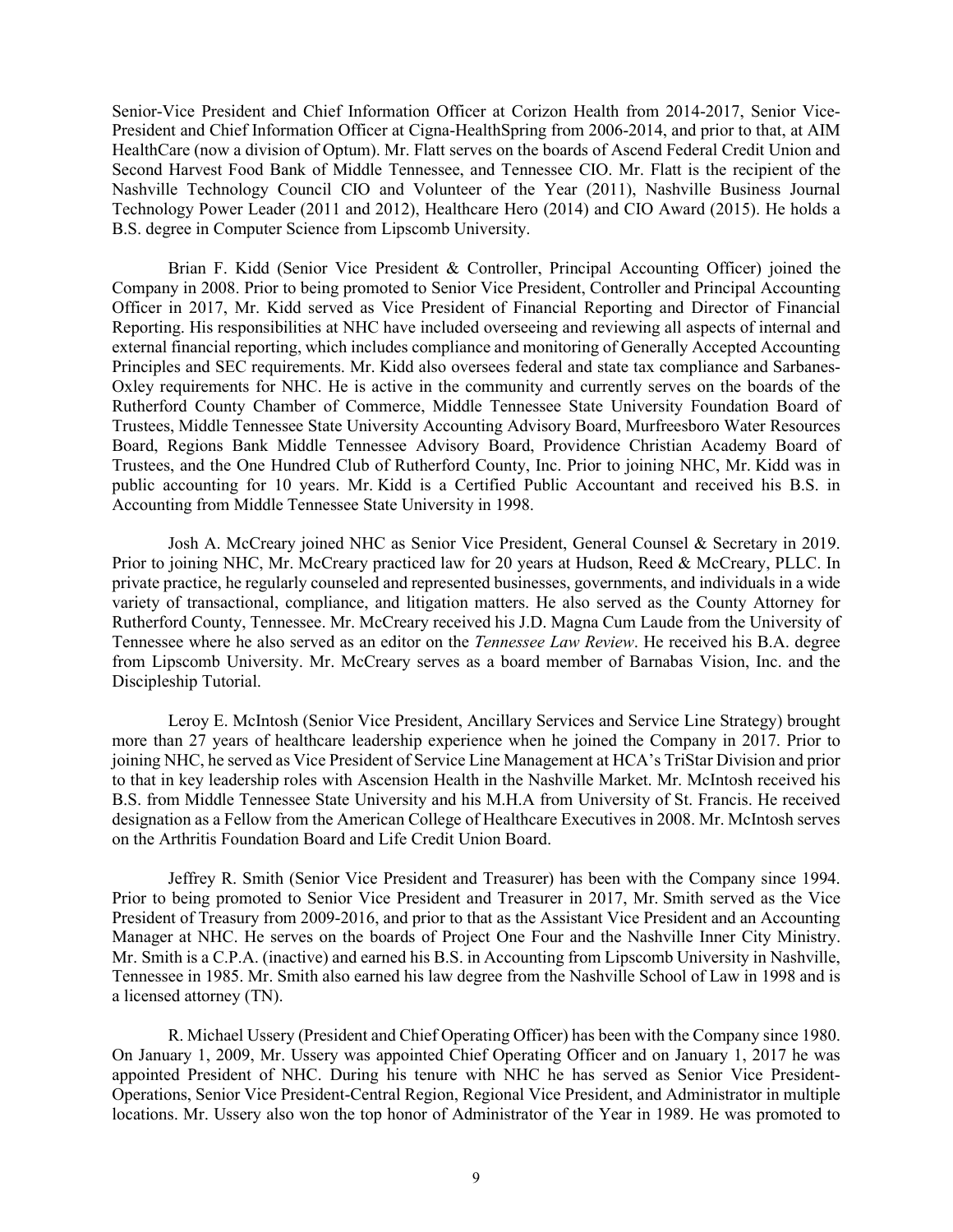Senior Vice President, Operations in early January 2005. Mr. Ussery has a B.B.A. from The University of Notre Dame and an M.B.A. from Middle Tennessee State University.

#### **BOARD OF DIRECTORS AND COMMITTEES OF THE BOARD**

The Board held six meetings during 2021. All then current directors were present at the regularly scheduled meetings of the Board and of committees on which they served. The Company strongly urges, but does not require, directors to attend the 2022 annual meeting of the shareholders. At the 2021 annual meeting, held in a virtual meeting format, all then current directors were in attendance. The NYSE American listing rules require that a majority of the Board be comprised of independent directors. The Board has determined that all directors, except Mr. Flatt, are independent directors according to Section 802A of the NYSE American Company Guide.

Historically we followed the traditional board leadership model – with our Chief Executive Officer also serving as Chairman of our Board. However, effective December 31, 2016, Mr. Robert Adams retired as Chief Executive Officer but remains as the non-executive Chairman of our Board. As our Chairman, Mr. Robert Adams is charged with presiding over all meetings of the Board of Directors and our shareholders and providing advice and counsel to the CEO and our Company's other officers regarding our business and operations. With 46 years of experience with NHC, including 12 as the CEO and 29 years on the Board, Mr. Adams is well positioned to provide our CEO with guidance, advice and counsel regarding our Company's business, operations and strategy. We believe that having Mr. Adams as Chairman allows us to continue to draw upon his extensive knowledge of the healthcare industries. Our customers, suppliers and other business partners have always viewed Mr. Robert Adams as a visionary leader in our industry, and we believe that having him remain as the Chairman of the Board even though he has retired as the CEO is good for our business. Accordingly, we believe that having separate Chairman and CEO positions is currently the best governance model for our Company and our shareholders.

Our Board committees, each comprised solely of independent directors and each with a separate chair, are the Audit Committee, Compensation Committee and Nominating and Corporate Governance Committee. During 2021, Dr. Abernathy, Mr. Burgess, Mr. Hassan, and Mr. LaRoche served on each of the Audit Committee, Compensation Committee and Nominating and Corporate Governance Committee, and Ms. Trail was appointed to each of those committees effective February 10, 2022. Mr. W. Andrew Adams was appointed to the Audit Committee effective February 10, 2022. The Audit Committee oversees the accounting and financial reporting processes, as well as legal and compliance matters and some aspects of the Company's risk management processes. The Compensation Committee oversees the annual performance evaluation of our CEO and other top executives, and, along with the full Board, is also responsible for overseeing succession planning. The Nominating and Corporate Governance Committee monitors matters such as the composition of the Board and its committees, Board performance and "best practices" in corporate governance.

Our Board's Audit Committee is responsible for overseeing the risk management function of the Board. As part of this function, the Audit Committee has appointed a Certification Committee comprised of the Company's Compliance Officer, Chairman of the Audit Committee, Director of Internal Audit, Principal Accounting Officer, Assistant Vice President of Reimbursement, Treasurer, and General Counsel to meet quarterly with a designated member of the Board's Audit Committee. In 2021, NHC's Certification Committee met four times. These officers meet with the designated Audit Committee representative separately and then jointly to report on risk related matters and to ensure proper communication between senior management, the Audit Committee and the full Board. While the Audit Committee discharges this responsibility, our entire Board is also actively involved in overseeing risk management. For example, at each of its meetings, the Board receives a report from the Chair of the Audit Committee and discusses risks that we are currently facing. In addition, each of our Board committees considers the risks within its area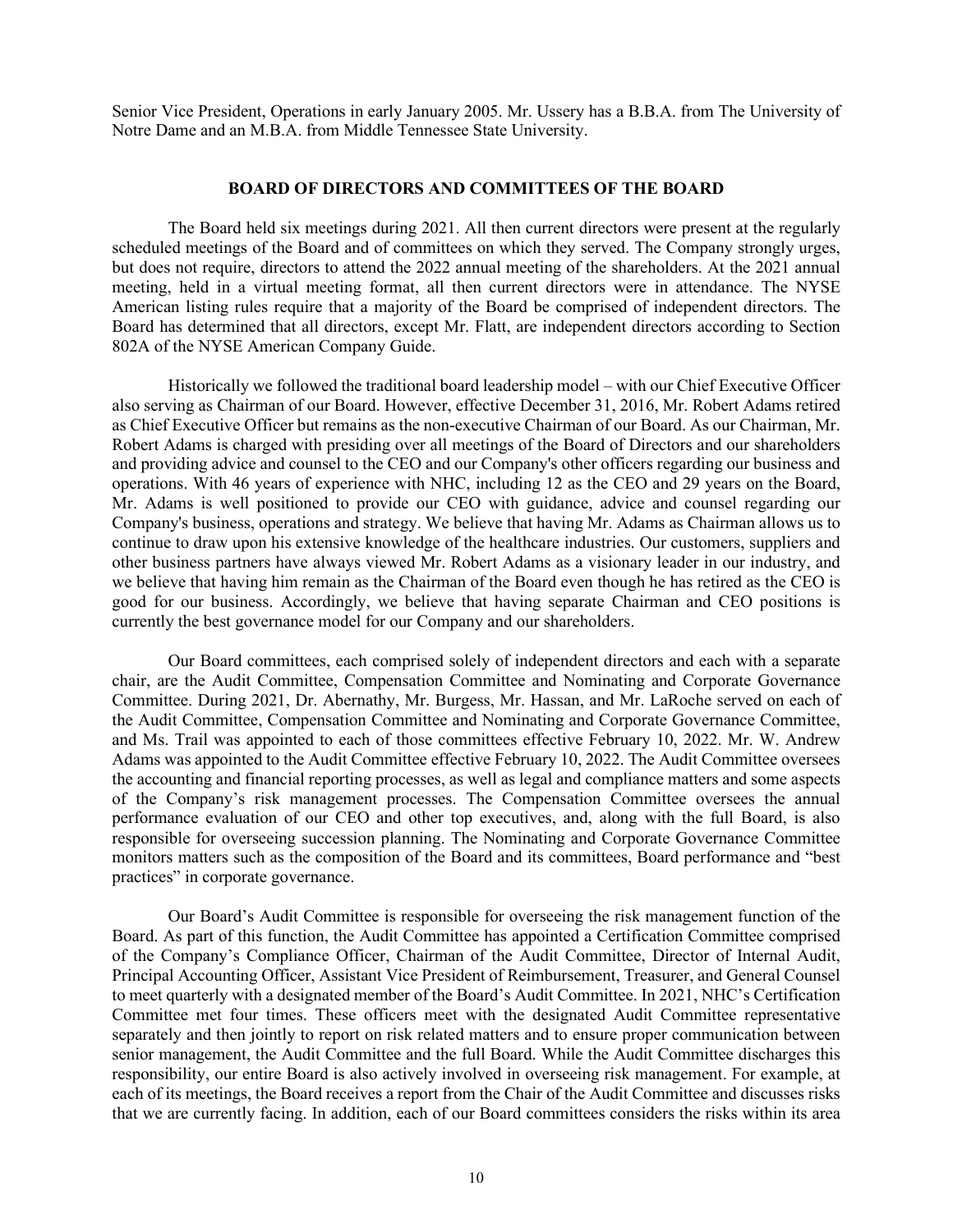of responsibilities. For example, our Compensation Committee considers risks that may be implicated by our executive compensation programs and, consistent with NYSE American Listing Standards, our Audit Committee considers the impact of risk on our financial position and the adequacy of our risk-related internal controls.

Our directors bring a broad range of leadership experience to the boardroom and regularly contribute to thoughtful discussion involved in effectively overseeing the business and affairs of the Company. We believe the atmosphere of our Board is collegial, that all Board members are well engaged in their responsibilities, and that all Board members express their views and consider the opinions expressed by other directors.

On an annual basis, as part of our governance review and succession planning, the Board (led by the Nominating and Corporate Governance Committee) evaluates our leadership structure to ensure that it remains the optimal structure for our Company and our shareholders. We recognize that different board leadership structures may be appropriate for companies with different histories and cultures, as well as companies with varying sizes and performance characteristics. The Board is comprised of experienced independent directors, the Board committees are led by independent directors and the independent directors hold regular meetings in executive session which we believe remains the optimal structure for our Company and our shareholders.

At its meeting on August 5, 2021, the Board, pursuant to a recommendation and finding made by the Nominating and Corporate Governance Committee on August 5, 2021, reviewed the provisions in Section 803A of the NYSE American Company Guide and determined that each of Mr. Robert G. Adams and Mr. W. Andrew Adams had no relationship which would interfere with the exercise of his independent judgement in carrying out the responsibilities of a director, and none of the circumstances in Section 803A(2) that disqualify a director as being independent applied to either of them. Accordingly, the Board concluded that Mr. Robert Adams and Mr. W. Andrew Adams are therefore each independent directors. The Board also concluded these directors are independent for purposes of the Audit Committee as provided in Section 803B(2)(a) of the NYSE American Company Guide and for purposes of the Compensation Committee, as provided in Section 805(c) of the NYSE American Company Guide.

The Board publishes the charters of the Audit Committee, Compensation Committee and Nominating and Corporate Governance Committee on NHC's website at www.nhccare.com. Each committee is submitting a report in this Proxy Statement. Each committee adopted its respective charter, as amended, which provides that each committee elects a chairman. These committee meetings serve as the vehicle for regularly scheduled executive sessions of the non-management directors. Each committee's chairman serves as the presiding officer at committee meetings.

The Audit Committee has adopted procedures to receive and address complaints regarding accounting, internal control, and auditing issues. The Board has adopted the NHC Code of Ethics & Business Conduct and the NHC Valuesline, each of which are available on the Company's website (under the tab labeled "Investor Relations") and described in this Proxy Statement on page 34. The Board adopted NHC Corporate Governance Guidelines, which have also been posted to the Company website.

Finally, we note that the Board has found that Audit Committee member and Chairman Richard F. LaRoche meets the SEC definition of audit committee financial expert, and he meets the NYSE American definition of an independent director.

#### **Sustainability**

NHC is committed to supporting a sustainable future through our business practices, the social impacts of our operations, and caring about the environment.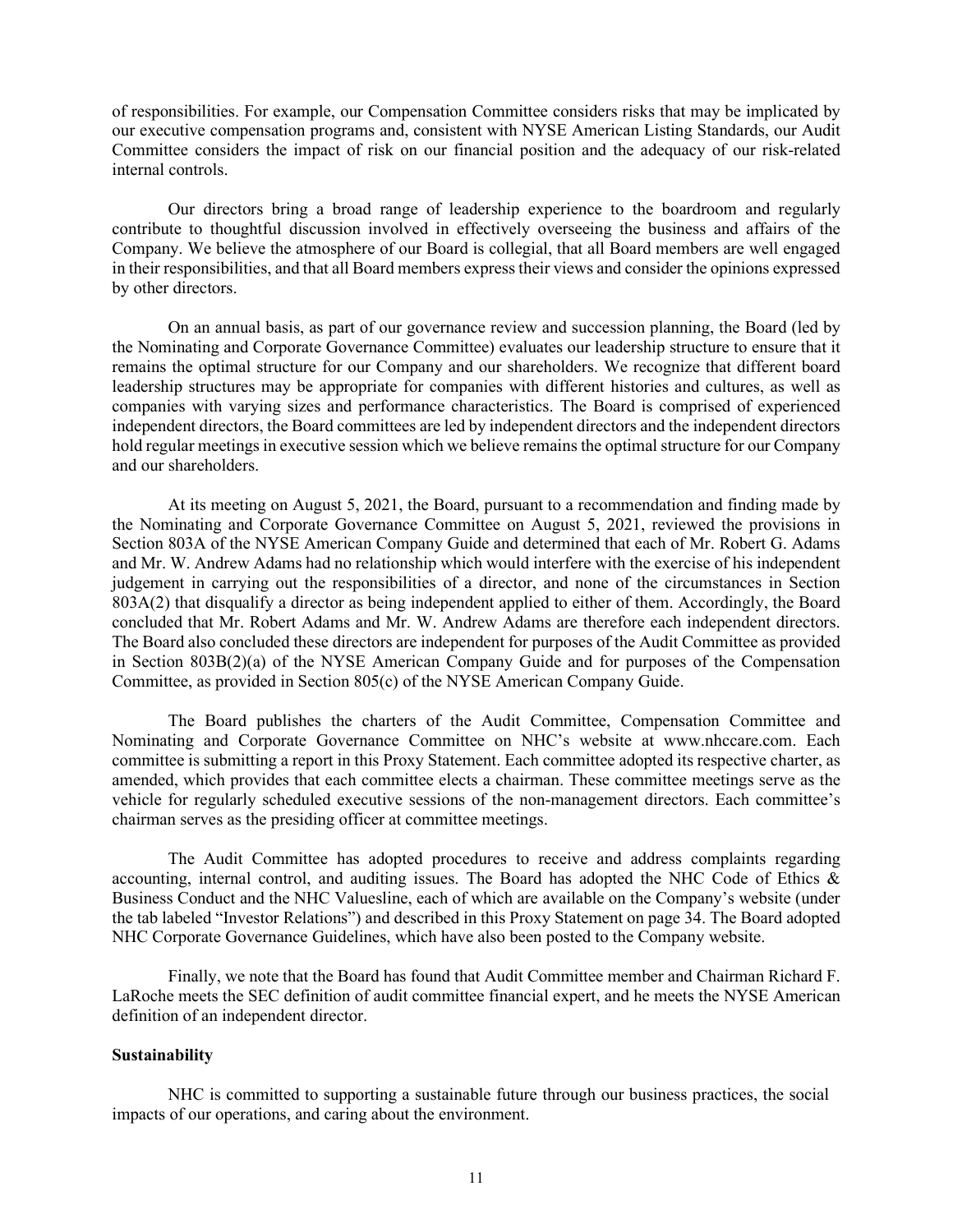## *Human Capital*

The health and safety of our employees (we call our "Partners") is our highest priority. We focus on safety training in order to maintain a safe work environment and minimize work-related injury. When the COVID-19 pandemic began, we ensured and continue to ensure that our Partners have access to appropriate personal protective equipment needed in order to protect themselves. We closely followed the recommendations of the World Health Organization, the U.S. Centers for Disease Control, CMS, and local governments, and we took action to ensure our Partners were safe. The guidance and requirements around COVID-19 have been continually fluid and will likely remain that way. As a result, our response and efforts have also required adjustments as the pandemic and regulatory environment has shifted. Without limiting the actions taken by the Company, some of the preventative measures we implemented included:

- Increased hygiene, cleaning and sanitizing procedures at all locations;
- provided additional personal protective equipment to Partners;
- restricted travel and encouraged quarantine upon return;
- encouraged Partners to take time off for illness;
- established strict protocols and screening for outside guests;
- enabled Partners to work from home where possible;
- followed state guidelines for COVID-19 testing of Partners and patients; and
- followed CMS regulations regarding COVID vaccinations of Partners.

As of December 31, 2021, none of our Partners were represented by a collective bargaining agreement. We believe relations with our Partners have been and remain good. Our Partners are guided by NHC's Code of Conduct and they take pride in their work. NHC supports a workplace culture that values diversity and promotes inclusion.

#### *Community*

We have a long and proud history of investing in the communities where we live and work. Through the National Health Foundation (the "Foundation") and The Foundation for Geriatric Education ("TFGE") we give back by providing grants to nonprofits and tuition reimbursement to Partners to further their education in the field of geriatrics. We also have a Compassion Fund which is used to help support Partners in times of need. Many of our Partners make a positive impact in the communities in which they live by donating their time and talent by volunteering and serving on boards of charitable organizations.

#### *Environmental Sustainability*

We are working diligently to minimize our effect on the environment by conserving energy and protecting our natural resources. We are focusing on being more energy efficient and reducing our water use and wastewater discharges while continuing to provide a healthy environment for our patients, Partners and visitors. We are committed to adhering to applicable federal, state and local environmental regulations. Our goal is to minimize environmental risks to our patients and in the communities in which we operate.

Through recycling programs, we are working to reduce the amount of waste sent to landfills. Our electronic waste is recycled through a zero-landfill recycling company.

## **Hedging Policy**

We have adopted a policy that prohibits officers and directors, or any of their designees, from purchasing financial instruments (including prepaid variable forward contracts, equity swaps, collars, and exchange funds), or otherwise engaging in transactions, that hedge or offset, or are designed to hedge or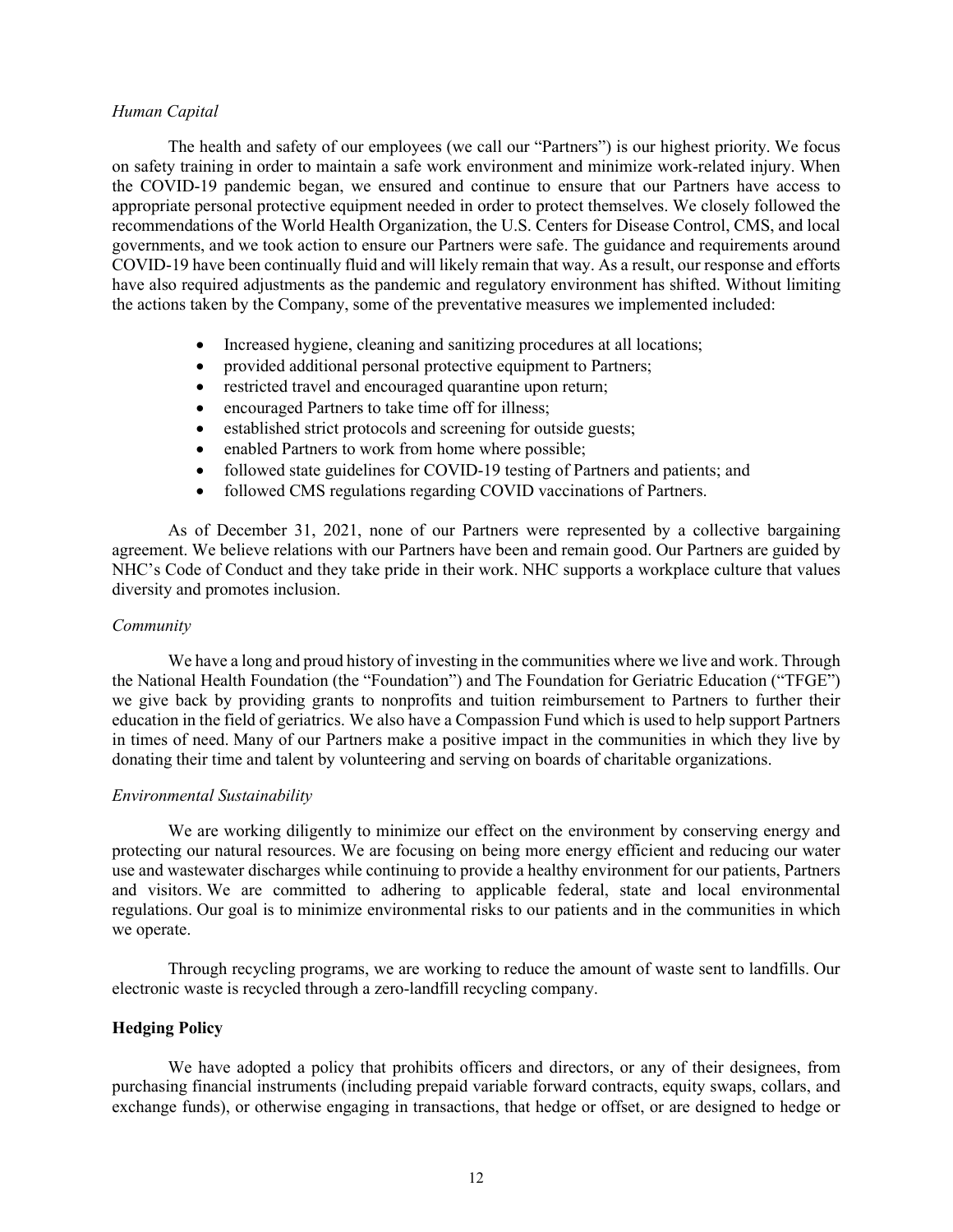offset, any decrease in the market value of our equity securities (i) granted to our officers or directors as part of their compensation; or (ii) held, directly or indirectly, by our officers or directors. The Board approved this policy at its regularly-scheduled February 13, 2020 meeting.

## **Board Diversity**

The Board has always been and remains committed to diversity and has taken several material steps toward diversity in recent years. The Secretary of the Company received a written notice dated November 26, 2019 from the Comptroller of the State of New York, Thomas P. DiNapoli, trustee of the New York Common Retirement Fund and administrative head of the New York State and Local Retirement System (the "Proponent"), as a shareholder, submitting a proposal for inclusion in the Company's proxy materials pursuant to Rule 14a-8 under the Exchange Act to introduce a resolution at the 2020 Annual Meeting of the Shareholders of the Company. The proposed resolution included that the "Shareholders request that the Board of Directors prepare a report by September, 2020, at reasonable expense and omitting proprietary information, on if and how the Company is taking steps to enhance broader diversity" (the "Proposal"). The Proposal and supporting statement were presented verbatim in the Company's 2020 proxy statement. At the Company's Annual Meeting of the Shareholders on May 7, 2020, the Proponent appeared virtually and presented the Proposal. The Proposal was approved at the Annual Meeting by shareholder vote.

As previously reported to the Shareholders in the Company's Current Report on Form 8-K filed on August 19, 2020, the Company took several actions in response to the Proposal. At a meeting of the Nominating and Corporate Governance Committee (the "Nominating Committee") on August 6, 2020, the Nominating Committee considered and ultimately recommended to the Board amendments to the Nominating and Corporate Governance Committee Charter to more directly address Board diversity, including, but not limited to, race, ethnicity, gender, and age. The Nominating Committee also considered, for the first time, Corporate Governance Guidelines for the Company. The Nominating Committee determined the adoption of guidelines would be an appropriate and responsible approach to the Proposal and to address Board diversity. The Corporate Governance Guidelines include, among other provisions, a section devoted to Board diversity. The diversity provision states that race, gender, ethnicity, and age are to be considered when evaluating Board candidates and Board composition. The Board can also consider other relevant qualifications, such as diversity of experience and thought, an understanding of the healthcare industry, public company leadership, finance, and accounting, among other relevant factors. The Nominating Committee recommended approval and adoption of the Corporate Governance Guidelines and the amendment to Nominating and Corporate Governance Committee Charter to the Board as its response to the Proposal and report to the shareholders.

The Board, at its regularly scheduled meeting on August 6, 2020, considered the recommendations of the Nominating Committee and reviewed the Amended and Restated Nominating and Corporate Governance Committee Charter and Corporate Governance Guidelines. The Board agreed that these proposed documents represented an effective and appropriate response to the Proposal and properly addressed Board diversity. The Board then approved both documents effective August 15, 2020 as its response to the Proposal. Both the Amended and Restated Nominating and Corporate Governance Committee Charter and Corporate Governance Guidelines are posted on the Company website at www.nhccare.com under the "corporate governance" tab under "investor relations." The Company filed a Current Report on Form 8-K on August 19, 2020, as its report of these action to the Shareholders.

At its regularly scheduled meeting on February 11, 2021, the Board took further action and adopted a diversity statement that reads as follows: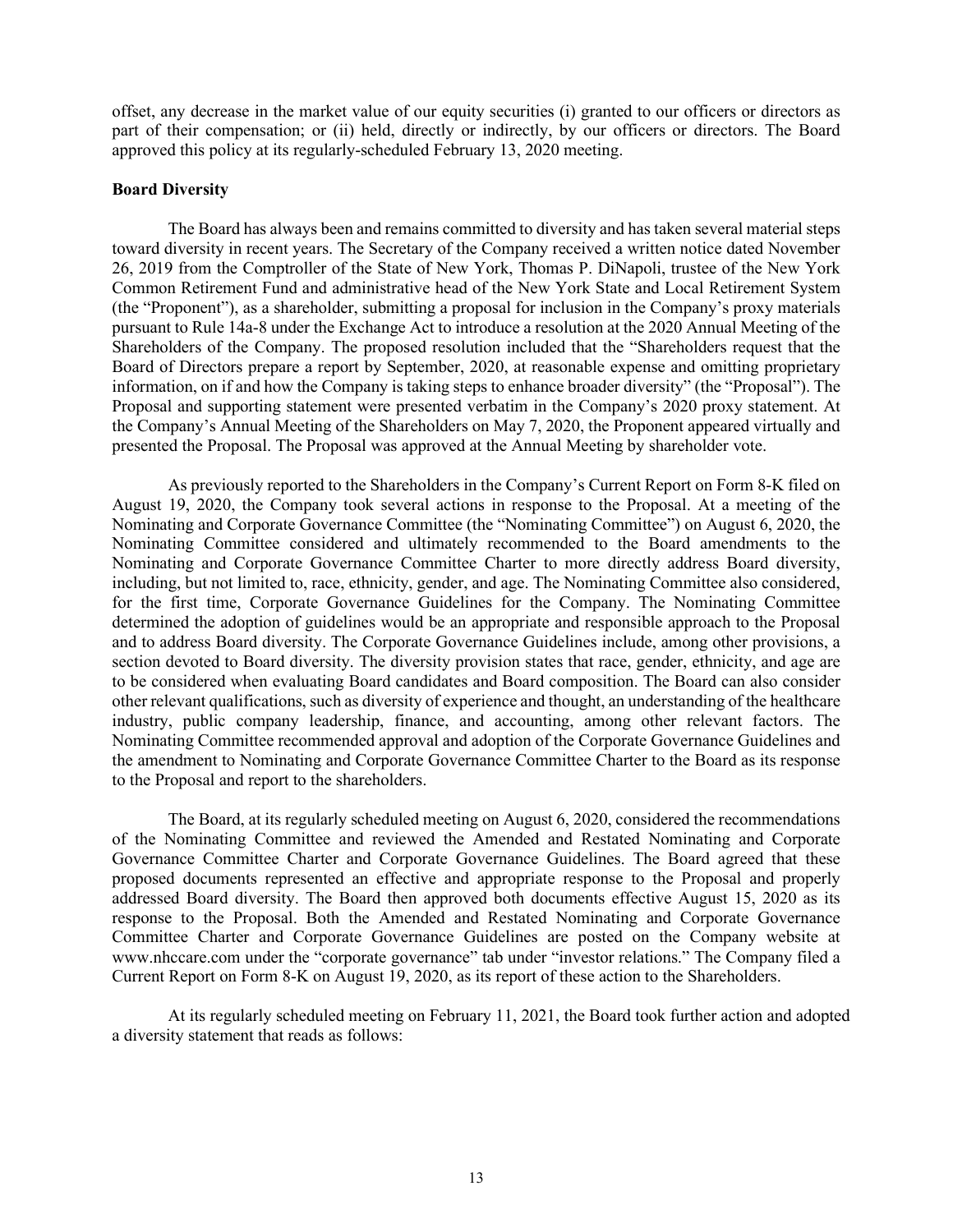#### "**NHC Board Diversity Statement:**

The NHC Board recognizes the value of appointing individual directors who bring a variety of diverse opinions, perspectives, skills, experiences, and backgrounds to its discussions and its decision-making processes. It believes that debate and healthy discussions at board meetings will be more open, balanced, and wide-ranging if some diversity can be achieved amongst its members.

The Nominating and Corporate Governance Committee has responsibility for leading the process for Board appointments and for identifying candidates for appointment to the Board. Board appointments will be considered against objective criteria, having due regard for the benefits of diversity on the Board, including gender. We remain committed to meritocracy in the Boardroom, which requires a diverse and inclusive culture. The Board considers candidates from a wide array of backgrounds, with an overriding principle that appointments be made on merit and suitability of the candidate to the specific role to be filled.

Taking this into account, it is the Board's objective to take affirmative steps to enhance the Board's diversity. This will be done over time, taking into account the valuable knowledge and experience of the present board members and the remaining period of their terms in office.

Accordingly, the Board plans to engage its best efforts to appoint at least one female director to the Board during the period leading up to the Company's 2022 Shareholders' Meeting."

Pursuant to and fulfilling the Board's Diversity Statement commitment to appoint a female director to the Board, on January 26, 2022 the Board increased the number of directors from seven (7) to eight (8) and filled the newly created directorship by electing a female, Sandra Y. Trail, as an independent director effective February 1, 2022. Ms. Trail's biographical information is contained in the "Directors of the Company" section above and was announced in the Company's Current Report on Form 8-K filed on January 28, 2022. At its regularly scheduled meeting on February 10, 2022, upon the recommendation of the Nominating Committee, the Board placed Ms. Trail on the Audit, Compensation, and Nominating Committees. These committee assignments were reported on Form 8-K/A filed on February 15, 2022.

#### **BOARD OF DIRECTORS COMMITTEE REPORTS**

#### **Report of the Nominating and Corporate Governance Committee**

The Nominating and Corporate Governance Committee's (the "Nominating Committee") responsibilities include providing assistance to the Board in identifying and recommending candidates qualified to serve as directors of the Company; to review the composition of the Board; to develop, review and recommend governance policies and principles for the Company; and to review periodically the performance of the Board. The process followed by the Nominating Committee is to identify qualified individuals for Board membership and recommend them to the full Board for consideration. This includes all potential candidates, whether initially recommended from management, other Board members or shareholders of the Company. Nominations by shareholders should be sent to National HealthCare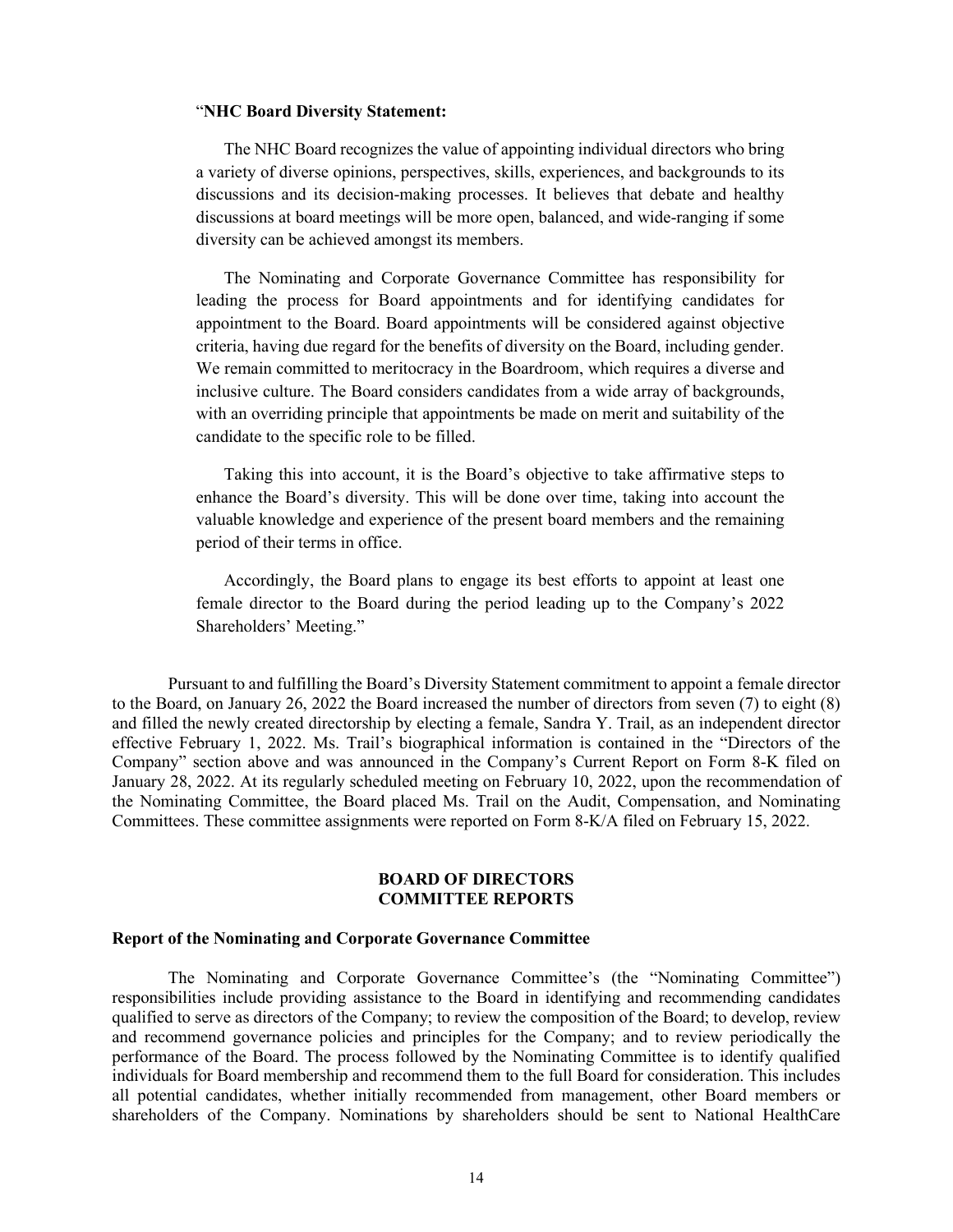Corporation, 100 E. Vine Street, Suite 1400, Murfreesboro, Tennessee 37130, Attn: Nominating and Corporate Governance Committee. Any such nominations by shareholders shall include the candidate's name, together with appropriate biographical information of the candidate and a statement as to whether the shareholder or group of shareholders making the recommendation has beneficially owned more than 3% of the Company's Common Stock for at least three years as of the date the recommendation is made. If the appropriate biographical information is provided on a timely basis, the Nominating Committee will evaluate shareholder recommended candidates by following substantially the same process, and applying the same criteria, as it follows for candidates submitted by others.

On August 6, 2020, the Nominating Committee approved an Amended and Restated Charter to more directly address diverse criteria for Board candidate selections. In determining whether to recommend a candidate for the Board's consideration, the Nominating Committee looks at various criteria including diversity, independence, experience, expertise, skills and an understanding of the health care industry, finance and accounting. The Nominating Committee's evaluation of director nominees includes consideration of their ability to contribute to the diversity of personal and professional experiences, opinion, perspectives and backgrounds on the Board. The principal qualification of a director is the ability to act successfully on the shareholders' behalf. The Nominating Committee then evaluates each nominee and does an internal rank ordering. Because of their experience with the Company, existing Board members are automatically considered by the Nominating Committee for re-election. The Company believes that the collective experience and qualifications of the directors should provide a variety of understanding and abilities that will allow the Board to fulfill its responsibilities. The Company has not paid a fee to any third party to identify, evaluate or assist in identifying or evaluating potential nominees.

At its August 5, 2021 meeting, the Nominating Committee evaluated the independence of two of the Board members, namely, Robert G. Adams and W. Andrew Adams. In doing so, the Nominating Committee reviewed the provisions in Section 803A of the NYSE American Company Guide and determined that each of Mr. Robert G. Adams and Mr. W. Andrew Adams had no relationship which would interfere with the exercise of independent judgement in carrying out his responsibilities as a director, and none of the circumstances in Section 803A(2) that disqualify a director as being independent applied. Accordingly, the Nominating Committee concluded that Mr. Robert Adams and Mr. W. Andrew Adams are each independent for purposes of the Audit Committee as provided in Section 803B(2)(a) of the NYSE American Company Guide, and for purposes of the Compensation Committee, as provided in Section 805(c) of the NYSE American Company Guide. The Nominating Committee unanimously found Directors Robert G. Adams and W. Andrew Adams both to be independent by these standards and forwarded this recommendation to the full Board for review and consideration.

At a meeting on December 20, 2021, the Nominating Committee unanimously voted to recommend increasing the Board size from seven (7) to eight (8) directors and to fill the newly-created directorship by appointing Sandra Y. Trail to the Board. Pursuant to the recommendation, she would then stand for Shareholder election at the 2022 Annual Meeting for a three (3) year term. This recommendation was forwarded to the Board for its consideration.

At its meeting on February 10, 2022, the Nominating Committee recommended that Ms. Trail serve on the Audit, Compensation, and Nominating Committees and that W. Andrew Adams serve on the Audit Committee. These recommendations were forwarded to the full Board for consideration and were approved on February 10, 2022.

The Nominating Committee met on February 11, 2021, as reported in last year's proxy, then again on August 5, 2021, November 4, 2021, December 20, 2021, and informally, as needed. The Nominating Committee also met in 2022, on February 10, which resulted in the nominations of Stephen F. Flatt, Richard F. LaRoche, and Sandra Y. Trail for re-election to the Board at this 2022 Annual Meeting.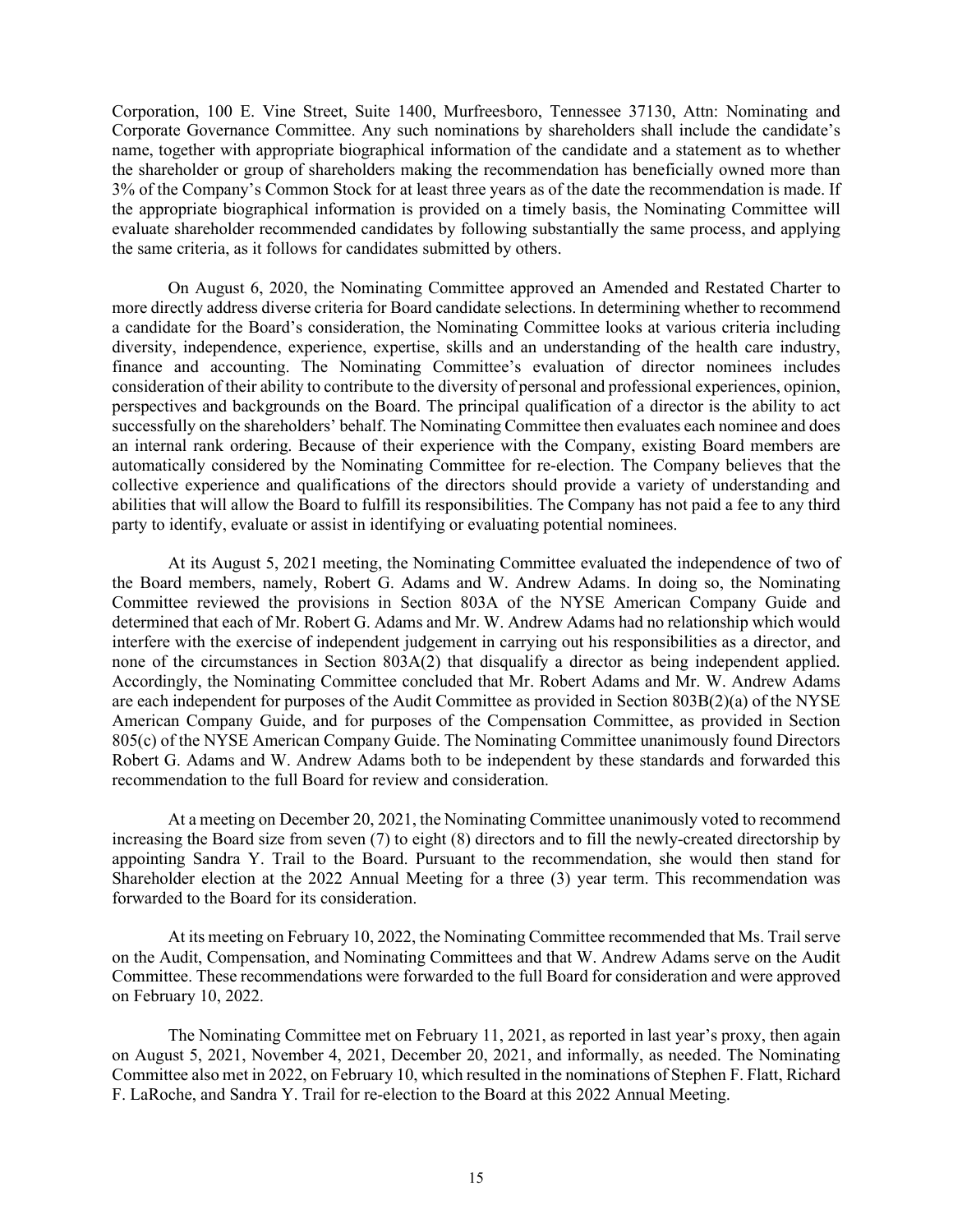Submitted by the National HealthCare Corporation Nominating and Corporate Governance Committee.

> *J. Paul Abernathy, Chairman Ernest G. Burgess III Emil E. Hassan Richard F. LaRoche Sandra Y. Trail*

#### **Report of the Audit Committee**

The Audit Committee met four times during the fiscal year ended December 31, 2021 and has filed the following report. The Audit Committee engaged Ernst and Young, LLP ("EY") for the quarterly reviews and the December 31, 2021 audit.

The Company and EY executed an audit engagement letter on May 21, 2009 and EY was engaged as the Company's independent registered public accounting firm on May 21, 2009. The Company has executed engagement letters for each subsequent year. The Company has engaged EY as its independent registered public accounting firm for the year ended December 31, 2022. In deciding to engage EY, the Audit Committee reviewed auditor independence and existing relationships with EY and concluded that EY has no relationship with the Company that would impair its independence. Representatives of EY will attend the Meeting.

During the fiscal year ended December 31, 2021, the Audit Committee reviewed the Company's financial reporting process on behalf of the Board and shareholders. Management has the primary responsibility for the preparation of financial statements in the reporting process. The Company's independent registered public accounting firm is responsible for expressing an opinion on the conformity of NHC's financial statements with U.S. generally accepted accounting principles, as well as attesting to the effectiveness of NHC's internal control over financial reporting. The Audit Committee completed its annual self-assessment evaluation, the senior management assessment, the internal auditor assessment and the external auditor assessment and summarized those assessments for 2021 at its February 10, 2022 meeting.

In this context, the Audit Committee has reviewed and discussed with management and the independent registered public accounting firm the audited financial statements, which are included in the materials accompanying this Proxy Statement. It also meets quarterly with the Company's Section 404 compliance officer and EY. The Audit Committee has discussed with the independent registered public accounting firm the matters required to be discussed by Public Company Accounting Oversight Board ("PCAOB") and as required by SEC and NYSE American rules. In addition, the Audit Committee has received from the independent registered public accounting firm the written communication required by PCAOB and discussed with them their independence from the Company and its management. The following table represents the amount and types of aggregate fees billed by EY and paid by us for the fiscal years ended December 31, 2020 and December 31, 2021:

|                                                        | 2020        | 2021        |
|--------------------------------------------------------|-------------|-------------|
| Audit Fees $(1)$                                       | \$1,280,000 | \$1,350,000 |
| <b>Audit-Related Fees</b>                              | $-()$       | $-0-$       |
| Tax Fees (tax compliance, tax advice and tax planning) | $-()$       | $-()$       |
| All Other Fees                                         | $-()$       | $-()$       |

(1) Fees for services related to the audit of the Company's consolidated financial statements and internal control over financial reporting, quarterly reviews of the Company's unaudited interim financial statements, statutory audits of insurance subsidiaries, and services rendered in connection with other statutory and regulatory filings.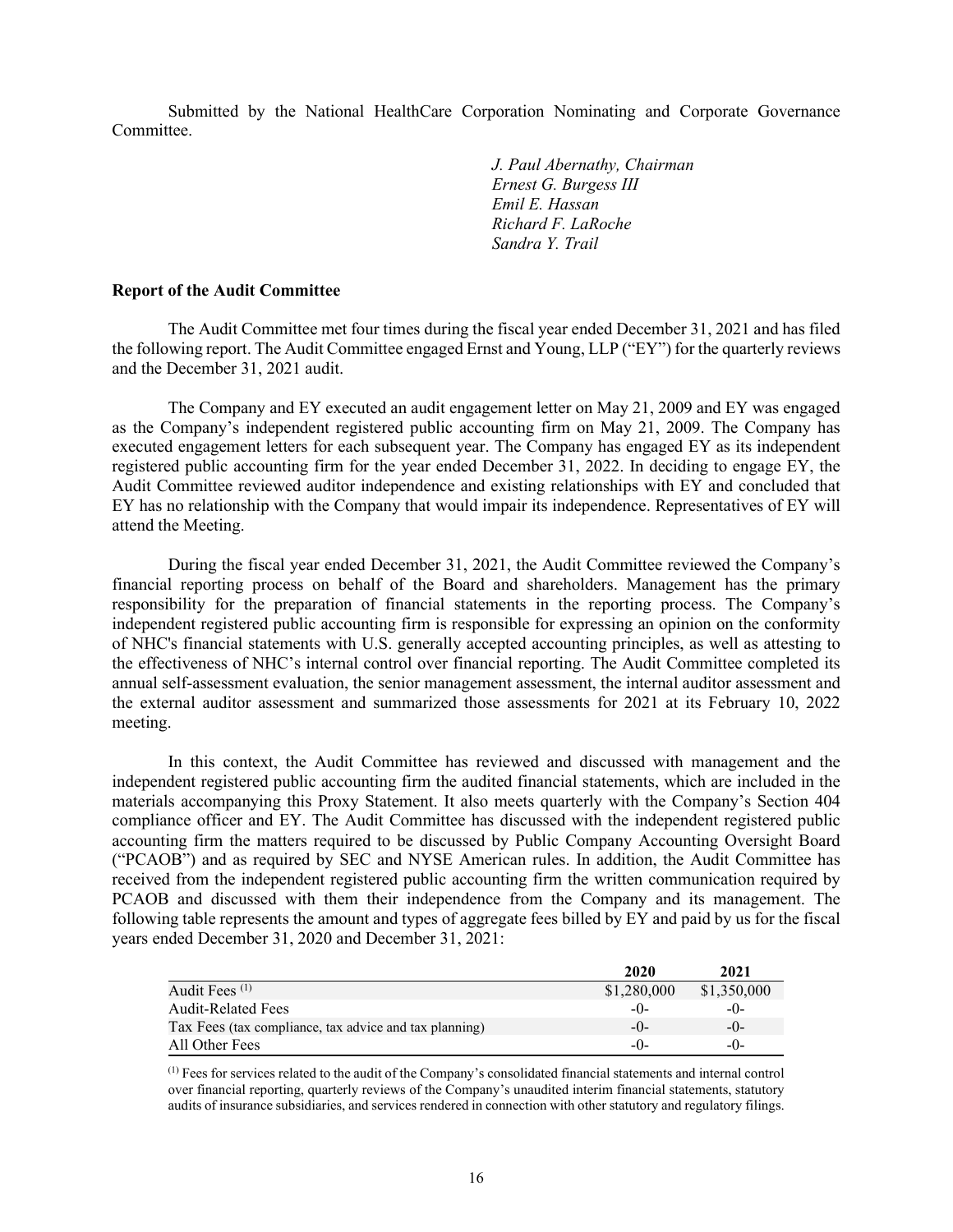The Audit Committee's Pre-Approval Procedure requires the Audit Committee to pre-approve any transaction with the Company's independent registered public accounting firm, which pre-approval was obtained in all applicable cases.

In reliance on the reviews and discussions referred to above and the Amended & Restated Audit Committee Charter and legal requirements applicable for 2021, the Audit Committee recommended to the Board, and the Board has approved, that the audited financial statements and Section 404 attestation report be included in the Company's Annual Report on Form 10-K for the year ended December 31, 2021 for filing with the SEC and distribution to our shareholders.

The members of the Audit Committee are listed below. Each has been determined to be independent and the Chairman to be financially literate pursuant to Section  $803B(2)(a)(iii)$  of the NYSE American Company Guide. The Board has also found that Audit Committee member and Chairman Richard F. LaRoche meets the SEC definition of an "Audit Committee Financial Expert."

Submitted by the National HealthCare Corporation Audit Committee.

*Richard F. LaRoche, Chairman J. Paul Abernathy, M.D. W. Andrew Adams Ernest G. Burgess III Emil E. Hassan Sandra Y. Trail*

#### **Compensation Committee Report**

The Compensation Committee sets the compensation principles for the Company and reviews and establishes the principles for individual compensation levels for the executive officers. The Compensation Committee met four times in 2021, on February 11, August 5, November 4, and December 20; once in 2022, on February 10; and informally from time-to-time.

For the annual executive compensation review, management provides the Compensation Committee with benchmark data for base salary and equity awards; additionally, management uses compensation information provided by AON as a source for benchmark data for the executive officers. AON draws data from proxy statements and reports filed with the SEC. No other compensation consultants were retained directly by the Compensation Committee, but based upon a request for information on peer company LTI structure from the Compensation Committee, management retained and paid FW Cook \$31,525 in 2021 to provide information on director and management LTI which was shared with the Compensation Committee.

The Company does not have employment agreements with its executive officers. However, the Company does have indemnification agreements with each of its directors and executive officers. The indemnification agreement is a single standard form for each of the Company's directors and executive officers and supplements and clarifies the Company's indemnification obligations under its Charter and bylaws. The Company may enter into the indemnification agreement with future directors and executive officers.

The Chief Executive Officer's compensation is based on his performance in light of the corporate goals and objectives approved by the Compensation Committee. In determining the long-term incentive component of the Chief Executive Officer's compensation, the Compensation Committee considers the Company's performance and relative shareholder return, the value of similar incentive awards to chief executive officers at comparable companies and the awards given to the Chief Executive Officer in past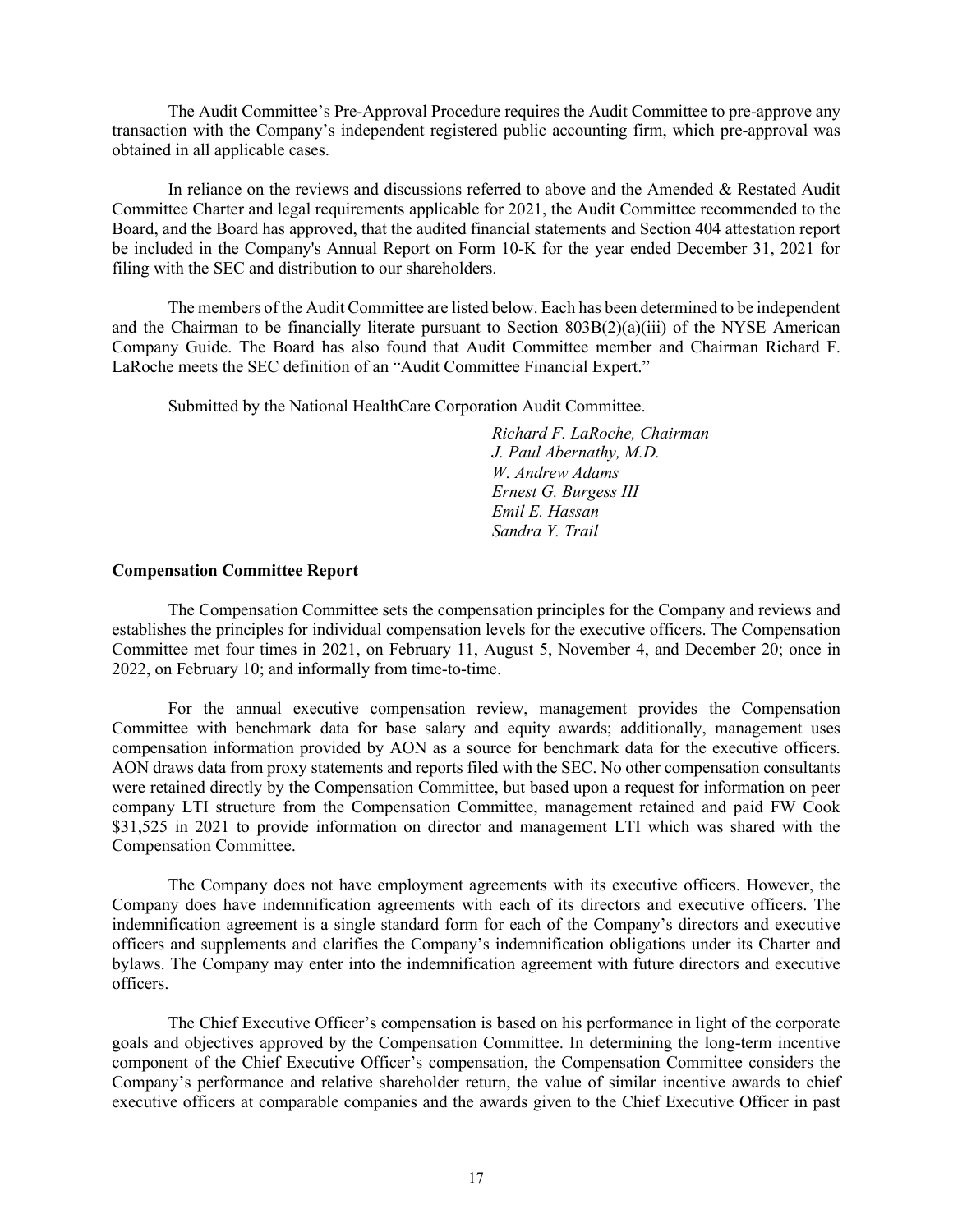years. The Compensation Committee meets with the Chief Executive Officer of the Company to discuss the annual evaluation of the CEO's performance and the performance of the other Executive Officers.

The Compensation Committee has reviewed the Compensation Discussion & Analysis ("CD&A") with management and, based on that review, has recommended to the Board that the CD&A be included in this Proxy Statement and incorporated by reference into NHC's Annual Report on Form 10-K for the year ended December 31, 2021.

Submitted by the National HealthCare Corporation Compensation Committee.

*Emil E. Hassan, Chairman J. Paul Abernathy Ernest G. Burgess III Richard F. LaRoche Sandra Y. Trail*

#### **COMPENSATION DISCUSSION & ANALYSIS**

We believe that our Partners (as we call our employees) are the single most important element in our success. We design our compensation program to be as similar as possible for all Partners, irrespective of location, title or responsibilities. The following overview will discuss each element of compensation both as it relates to our Partners generally and specifically to our five named executive officers ("Named Executive Officers").

Historically we have designed and continue to implement a compensation program for all Partners with the objective of providing every partner the opportunity to obtain total compensation equal to or higher than individuals in comparable markets or companies providing quality services in long-term health care.

Over time our compensation plan has created elements of compensation for Executive Officers in three broad areas: first, current cash compensation; second, equity-related compensation to allow Partners to participate in the growth and performance of the Company; and third, post-employment compensation. Fringe benefits, while not a significant element of our compensation program, are also discussed. The Company's say-on-pay proposal was approved by over 97% of the votes cast at the 2020 annual meeting, which was the last time the say-on-pay proposal was submitted to our shareholders. The Compensation Committee and the Board had a discussion of the results of such shareholder vote, and given the high level of shareholder support, the Compensation Committee did not materially revise the Company's compensation policies and decisions relating to the Named Executive Officers as a result of such vote. The Compensation Committee previously determined that for 2017 the bonus plan was ineffective and thus the total compensation plan was redesigned for 2018 and remained substantially the same for 2019, 2020, and 2021. The Compensation Committee will continue to consider the outcome of shareholder votes and other shareholder feedback in making future compensation decisions for the Named Executive Officers.

## **Cash Compensation**

Base Salary. Our Partners, including executive officers, are paid a salary which, in keeping with our overriding objective of performance-based compensation, is generally less than the salaries of employees at comparable companies. We believe a partner that has a greater opportunity to impact the Company's overall quality and profitability goals should have a lower base salary and be incentivized financially to help achieve those quality and profitability goals. In general, we have no employment agreements with our Partners, including the Named Executive Officers.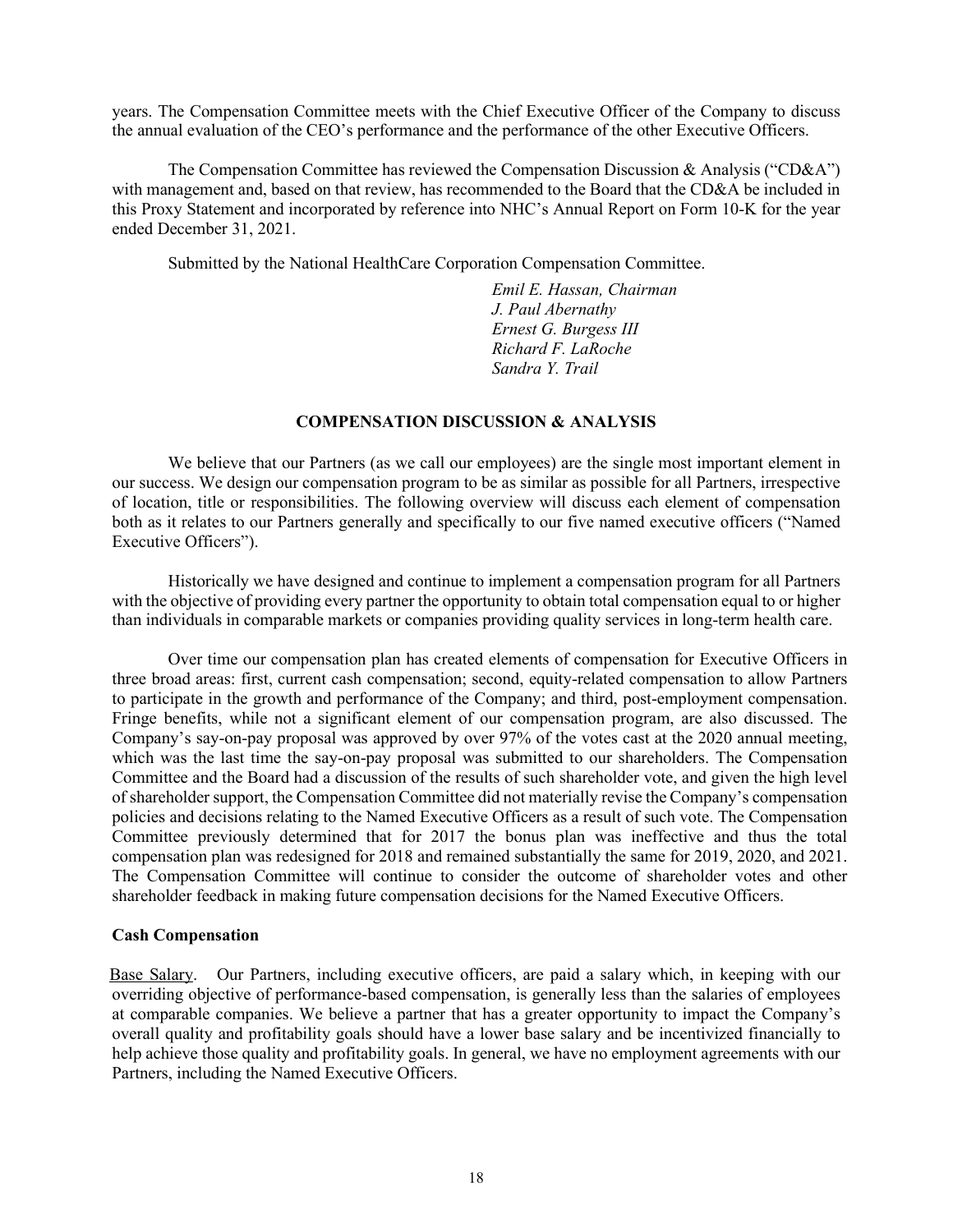The Compensation Committee approved the 2021 Base Salary for the Named Executive Officers as follows:

| <b>Officer</b>                                           | 2021 Base Salary |
|----------------------------------------------------------|------------------|
| B. Anderson Flatt, SVP & CIO                             | \$242,515        |
| Stephen F. Flatt, CEO                                    | \$521,536        |
| Brian F. Kidd, SVP & Controller; Principal Acct. Officer | \$232,084        |
| Jeffrey R. Smith, SVP & Treasurer                        | \$268,592        |
| R. Michael Ussery, President & COO                       | \$469,383        |

Based on public documents, we believe that base salaries for our Named Executive Officers are less than or comparable with salaries for executive officers at "peer" companies.

Bonus Compensation. Our Partners, from the hourly workers in the health care centers to the Named Executive Officers, have the opportunity to participate in cash incentive compensation plans. All of our officers, both Named Executive Officers and other executives, have allocated among themselves the responsibility for predetermined annual Company quality and financial objectives and can earn performance bonuses from the Pool described below. The Compensation Committee believes that the emphasis on both quality and financial objectives discourages excessive risk taking and that the Named Executive Officers are not rewarded for taking risks beyond those inherent in the Company's business.

The bonuses to our Named Executive Officers are typically funded from the "NHC Executive Officer Performance Based Compensation Plan" (the "Bonus Plan"), which has been in operation in one form or another since 1977.

The Compensation Committee approved a bonus plan for 2021 that provided a bonus pool of \$3.05 million (the "Bonus Pool") for senior management officers based on achieving pre-tax earnings, less unrealized gains and/or losses on marketable securities, of \$60.25 million (the "Commitment Goal"). If the 2021 pre-tax earnings was less than the Commitment Goal, then the Bonus Pool would be reduced by 20% of the amount below \$60.25 million. If the 2021 pre-tax earnings was between \$60.25 million and a "Target Goal" of \$62.25 million, the Bonus Pool would remain the same. If the Target Goal was exceeded, the Bonus Pool would be increased by 20% of the pre-tax earnings in excess of \$62.25 million. Based on the performance of the Company for 2021, the pre-tax earnings adjusted for unrealized gains and/or losses on marketable securities was \$163.4 million. However, a significant portion of the record 2021 pre-tax earnings total was due to a one-time gain associated with the purchase of Norman McRae's 24.9% interest in Caris Healthcare ("Caris") on June 11, 2021. This purchase required an adjustment of the existing book value of Caris, resulting in a one-time gain of \$95.2 million. While one-time gains have always been included in the calculation of the Bonus Pool, the Compensation Committee felt the size of the Caris gain merited an exception to this pattern. Therefore, the Committee approved a Bonus Pool of \$7,200,000.

The CEO recommended allocation of the Bonus Pool among the senior management officers, based on an evaluation of each individual's performance goals. At least 40% of each individual's bonus was based on the overall financial performance of the Company and was earned provided the Company met its Commitment Goal of pre-tax earnings of at least \$60.25 million. The other 60% of each individual's bonus was based on performance without measurements. Each of the Named Executive Officers, as well as other members of management, agree to a specific performance plan at the beginning of the year for that fiscal year. The performance plan sets out the specific work components to be met. Each performance plan is unique to that specific officer. The level of performance (as detailed by the individual plan) determines the proportion of the final Bonus Pool allocated to him or her. Below is a summary of each plan for the Named Executive Officers.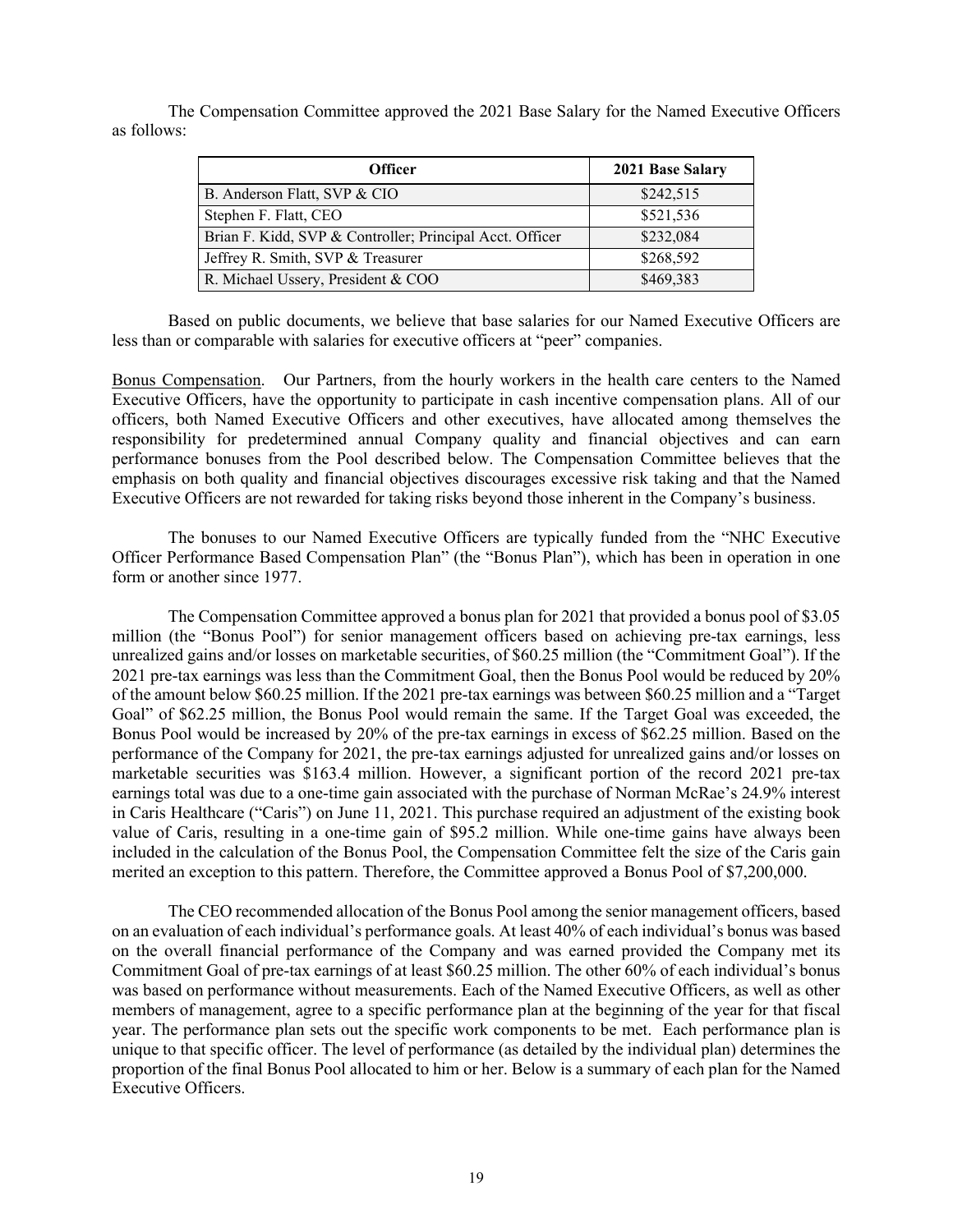*B. Anderson Flatt.* Mr. B. A. Flatt had a performance plan for 2021 based upon achieving specific goals in his area of responsibility and the Company's overall financial performance. In addition to the 40% based on the financial performance of the Company, the other 60% of his bonus was measured based on (i) enhancing cyber security measures throughout the enterprise, (ii) working with other NHC departments to implement major software projects (e.g. EHR, HCM, etc.), (iii) generate savings from centralized management of telecom and managed print services, (iv) grow centralized management of telecom and managed print services, and (v) create IT interfaces with key third party providers and payors.

*Stephen F. Flatt.* Mr. Flatt had a performance plan for 2021based upon the Company's overall financial performance. The CEO's corporate goals include, but are not limited to, (i) quality care, (ii) effective management of the Company's capital structure, (iii) full compliance with internal control requirements, (iv) effective communication with our Board and shareholders, (v) succession planning, (vi) long term growth strategies and opportunities, (vii) overall Company financial performance, and (viii) customer and investor satisfaction. As the CEO, the Compensation Committee evaluated the CEO based on the overall performance of the Company.

*Brian Kidd.* Mr. Kidd had a performance plan for 2021based upon achieving specific goals in his area of responsibility and the Company's overall financial performance. In addition to the 40% based on the financial performance of the Company, the other 60% of his bonus was measured based on (i) timely and compliant filing of financial statements with the SEC, (ii) no financial statement restatement issues, (iii) timely and compliant income tax return and cost report filings, (iv) maintaining good partner relations in the finance department and (v) improving the Company's financial condition, profitability and operating cash flows.

*Jeffrey R. Smith*. Mr. Smith had a performance plan for 2021based upon achieving specific goals in his area of responsibility and the Company's overall financial performance. In addition to the 40% based on the financial performance of the Company, the other 60% of his bonus was measured based on (i) successful management of accounts receivable, (ii) Caris performance goals, (iii) renewal of certain leases and financial services agreements, (iv) retaining existing management and financial services fees, (v) management of notes receivable, and (vi) home office cost reductions.

*R. Michael Ussery*. Mr. Ussery had a performance plan for 2021based upon achieving specific goals in his area of responsibility and the Company's overall financial performance. In addition to the 40% based on the financial performance of the Company, the other 60% of his bonus was measured based on (i) clinical quality measured by SNF 5-star and HC 5-star rating and survey results, (ii) customer satisfaction survey results, (iii) workplace satisfaction based on surveys, turnover rates and retention average, (iv) liability insurance improvements, and (v) NHC ISNP performance.

As noted above, the Bonus Pool for senior management for 2021 was \$7.2 million. Based on all of the foregoing, the Compensation Committee approved the allocation of the Bonus Pool as requested by the CEO. Each individual's bonus was paid 80% in cash, and 20% in restricted stock. The restricted stock has a three-year vesting period, with one-third of the total shares vesting on the first of January each year. The number of shares of restricted stock issued in February 2022 was calculated based upon the stock price at the close of business on February 11, 2021. One-third of those shares will vest on January 1, 2023, another third on January 1, 2024, and the final third on January 1, 2025.

As a result, the Compensation Committee recommended to the full Board that the following bonuses be paid under the Bonus Plan to the Named Executive Officers, broken out between restricted stock and cash.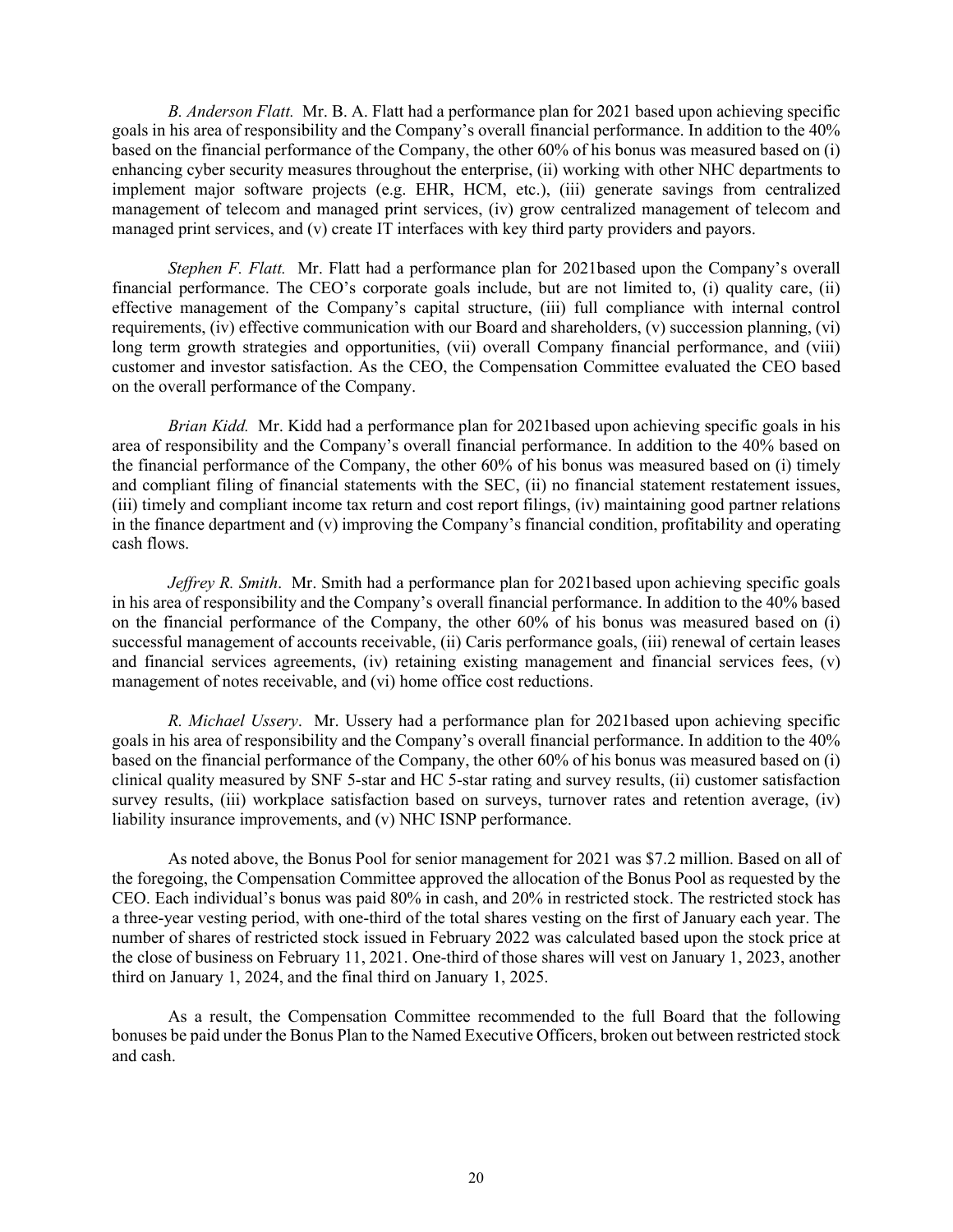|                                                          | 2021 Bonus  |                                              |  |  |
|----------------------------------------------------------|-------------|----------------------------------------------|--|--|
| <b>Officer</b>                                           | Cash<br>(S) | <b>Restricted Stock (1)</b><br>(# of shares) |  |  |
| B. Anderson Flatt, SVP & CIO                             | 569,600     | 2,122                                        |  |  |
| Stephen F. Flatt, CEO                                    | 1,288,000   | 4,800                                        |  |  |
| Brian F. Kidd, SVP & Controller; Principal Acct. Officer | 520,800     | 1.940                                        |  |  |
| Jeffrey R. Smith, SVP & Treasurer                        | 569,600     | 2,122                                        |  |  |
| R. Michael Ussery, President & COO                       | 1,208,000   | 4,502                                        |  |  |

(1) Number of shares of restricted stock issued was based on 20% of the earned bonus amount divided by \$67.08, the closing price of the Company's common stock on February 11, 2021.

With the approval of the Compensation Committee, our Named Executive Officers may receive discretionary bonuses that are paid in addition to any amount paid from the Bonus Plan. The payments of such bonuses, if any, are recommended at the discretion of the Chief Executive Officer to the Compensation Committee. No such discretionary bonuses were paid for 2021 performance.

The Bonus Plan is designed to reward executive officers and other key employees of the Company. At the conclusion of each fiscal year and after consultation with the CEO, the Board allocates (in accordance with the terms of the Bonus Plan) the Bonus Pool among the Named Executive Officers and, in consultation with management, among other participants. The Compensation Committee recommends, and the Board approves an initial allocation of the amounts earned subject to a final allocation made by the Compensation Committee and ratified by the full Board at the end of the fiscal year. The Committee also considers any stock awards, discretionary bonuses or other compensation paid to our executive officers for that fiscal year.

#### **Changes for 2022 Compensation Plan**

Given the current environment of operational and financial volatility in the long term care industry, the Compensation Committee decided to temporarily suspend its practice of setting a Commitment Goal and Target Goal for 2022. In 2022, the Bonus Pool will simply be 5% of pre-tax earnings, excluding unrealized gains and/or losses on marketable securities.

Each individual's bonus will be paid 80% in cash, and 20% in restricted stock. The restricted stock will have a three-year vesting period, with one-third of the total shares vesting each year. The number of shares of restricted stock issued in February 2023 will be calculated based upon the stock price at the close of business on February 10, 2022, which was \$64.58. One-third of those shares will vest on January 1, 2024, another third on January 1, 2025, and the final third on January 1, 2026. Each Named Executive Officer will continue to have a performance plan unique to that specific officer. At the conclusion of 2022, the CEO will recommend each individual's bonus amount to the Compensation Committee based upon: (a) the final amount of the collective Bonus Pool, and (b) each officer's performance in relation to his or her respective performance plan.

#### **Equity Based Compensation**

Other than the bonus amount paid in restricted stock as described above, our equity compensation has historically been based upon traditional stock option grants. We have maintained shareholder approved stock option plans since 1983. At the 2020 Annual Meeting of the Shareholders, the shareholders of the Company approved the adoption of the National HealthCare Corporation 2020 Omnibus Equity Incentive Plan (the "2020 Equity Incentive Plan"). In accordance with this plan, 2,500,000 shares became available to grant for restricted stock, stock appreciation rights, stock options, and employee stock purchase plan needs. These plans authorize the Board and its Compensation Committee to issue various types of derivative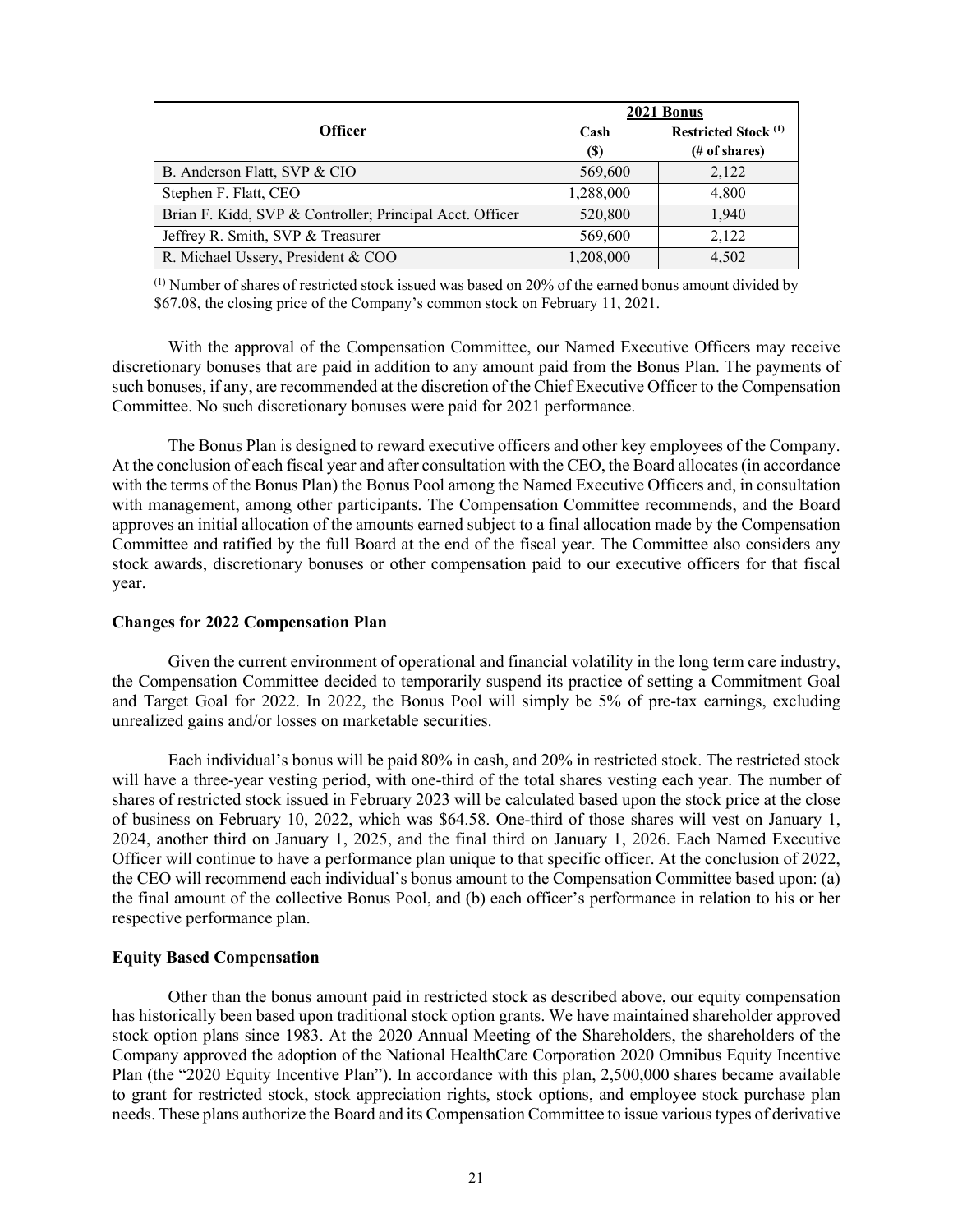equity, including stock appreciation rights and restricted stock. Every stock option we have issued has been with an exercise price set at the trading price of our stock on the NYSE American on the stock option's grant date. The objective of our stock equity policy is to reward participating Partners for their efforts by sharing in the Company's stock value increase. We have historically granted stock options with a five-year vesting period.

On February 11, 2021, the Compensation Committee authorized management to amend the Company's outstanding options to allow the holder of each such option to exercise up to 100% of each option previously granted. Any options exercised would be held as restricted stock until the original vesting date of February 9, 2022.

Stock options were granted from a shareholder approved plan to executive officers and key employees in February 2022. These options vest ratably over three years in one-third increments and expire in February 2027. Prior to this grant, options had not been granted to executive officers and key employees as a group since March 2017 and those options expired on March 11, 2022. Historically there have been some stock option grants which were not exercised because they were not "in the money" at the expiration date.

The Company has never re-priced stock options. We have never had written policies for the issuance of stock options but historically the Committee has, among other factors, taken into account management's recommendations in approving the stock option grants. Also, the Committee, upon approval of the grants, has normally authorized management to grant the stock options at their discretion. The Company has never relied upon either the release of material information or the non-release of material information when issuing the grants.

#### **Retirement and Post Employment Compensation**

In keeping with our focus on performance compensation, we also believe in the personal responsibility of the Partners to plan for their retirement. To this end, we have long made available a qualified defined contribution plan (the "401(k) Plan") to all Partners, including our Named Executive Officers. This plan is provided by National Health Corporation. Qualified plans such as the 401(k) Plan carry with them a limit on the amount of compensation that "highly compensated" employees can defer. All of our key employees are considered highly compensated and thus are greatly curtailed in their ability to contribute to the 401(k) Plan. Accordingly, the Company offers its highly compensated employees the opportunity to participate in a non-qualified Key Employee Deferred Compensation Plan (the "Key Employee Plan") provided by a third party. Both plans offer participants a menu of investment choices. In the 401(k) Plan, the Company matches the partner's contributions to the plan in an amount equal to 50% of the partner's contribution up to 2.5% of their total quarterly compensation. The 401(k) Plan has an option of investing in our Common Stock, but the matching contribution is made irrespective of the investment choices by the partner.

In the Key Employee Plan, the Company will match 15% of a partner's contribution to the plan only to the extent the partner's contribution is invested in our stock. All Company contributions are vested when the participant has been in the plan for eight years. All the Company's Named Executive Officers, Mr. B. Anderson Flatt, Mr. S. Flatt, Mr. Kidd, Mr. Smith, and Mr. Ussery made contributions to the third party provided Key Employee Plan in 2021, with the amounts of the Company contribution being disclosed in the Summary Compensation Table and their individual deferrals detailed in the narrative. All of the Named Executive Officers except B. Anderson Flatt are now 100% vested in the Company match. The Key Employee Plan is not provided by the Company; it is provided by National Health Corporation.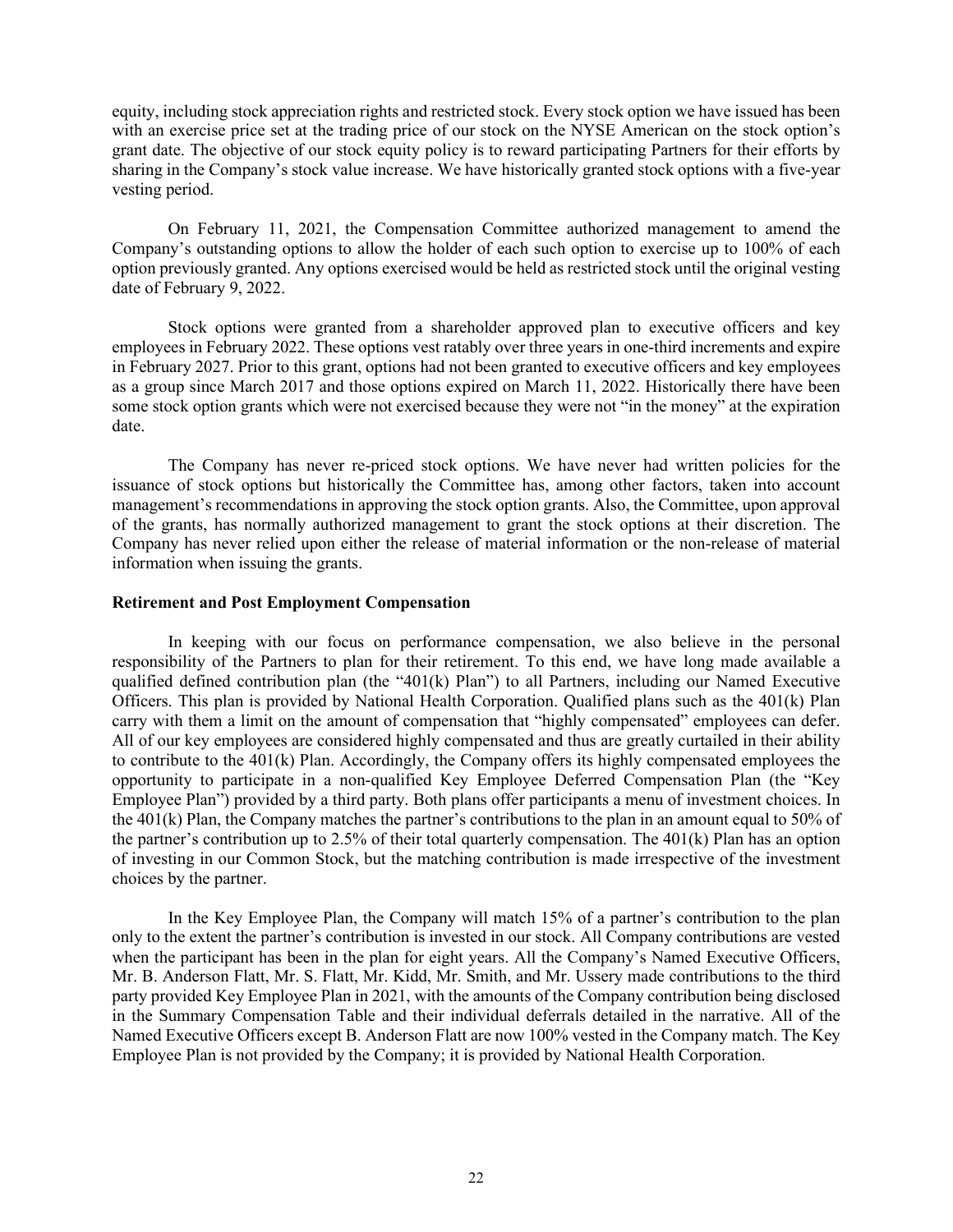As the Company does not enter into employment agreements with its Named Executive Officers, there are no agreements that provide for payments or benefits due in the event of a termination or change in control of the Company.

## **Fringe Benefits**

The following fringe benefits are available to all our managerial Partners, including the Named Executive Officers:

- Cars may be provided to those officers or Partners whose job requirements dictate travel in excess of 20,000 miles per year. None of our Named Executive Officers have such cars.
- Normal and customary business expenses incurred in the performance of the Company's duties are reimbursed based upon written guidelines.
- All full-time Partners, whether hourly or salaried, are covered with Company sponsored health insurance and must individually pay a portion of the premium for the plan in which they enroll. In addition, all benefit eligible employees are provided with a life insurance component, the premium of which is paid for all employees by the Company.

| Name &<br><b>Principal Position</b> | Year                 | <b>Salary</b><br>$(\$)$       | $\text{Bonus}^{(1)}$<br>$(\$)$ | <b>Stock</b><br>Awards $(2)$<br><b>(\$)</b> | Option<br>$Awards^{(3)}$<br>$(\$)$ | <b>Non-Equity</b><br><b>Incentive Plan</b><br>Compensation <sup>(4)</sup><br>$(\$)$ | <b>All Other</b><br>Compensation <sup>(5)</sup><br><b>(\$)</b> | <b>Total</b><br><b>(\$)</b>     |
|-------------------------------------|----------------------|-------------------------------|--------------------------------|---------------------------------------------|------------------------------------|-------------------------------------------------------------------------------------|----------------------------------------------------------------|---------------------------------|
| (a)                                 | (b)                  | (c)                           | (d)                            | (e)                                         | (f)                                | (g)                                                                                 | (i)                                                            | (j)                             |
| B. Anderson Flatt                   | 2021                 | 232,791                       | $-0-$                          | 141,028                                     | 67,519                             | 569,600                                                                             | 3,792                                                          | 1,014,730                       |
| SVP & Chief                         | 2020                 | 227,020                       | $-0-$                          | 52,976                                      | 65,416                             | 246,400                                                                             | 19,841                                                         | 611,853                         |
| <b>Information Officer</b>          | 2019                 | 232,830                       | 46,400                         | 66,728                                      | 65,007                             | 220,000                                                                             | 9,083                                                          | 640,048                         |
| Stephen F. Flatt                    | 2021                 | 498,131                       | $-0-$                          | 319,008                                     | 119,130                            | 1,288,000                                                                           | 25,176                                                         | 2,249,445                       |
| <b>Chief Executive</b>              | 2020                 | 476,451                       | 52,000                         | 117,808                                     | 119,130                            | 496,000                                                                             | 16,977                                                         | 1,278,366                       |
| Officer                             | 2019                 | 494,977                       | 220,000                        | 158,303                                     | 119.130                            | 412,000                                                                             | 12,714                                                         | 1,417,124                       |
| Brian F. Kidd                       | 2021                 | 222,345                       | $-0-$                          | 128,932                                     | 95,712                             | 520,800                                                                             | 2,054                                                          | 969,843                         |
| SVP & Controller;                   | 2020                 | 212,990                       | $-0-$                          | 44,720                                      | 95,499                             | 208,000                                                                             | 1.955                                                          | 563,164                         |
| Princ. Acct. Officer                | 2019                 | 217,100                       | 46,400                         | 54,705                                      | 95,489                             | 172,000                                                                             | 4.244                                                          | 589,938                         |
| Jeffrey R. Smith<br>SVP & Treasurer | 2021<br>2020<br>2019 | 260,426<br>257,071<br>262,153 | $-0-$<br>$-0-$<br>61,600       | 141,028<br>52,804<br>67,128                 | 95,304<br>95,304<br>95,304         | 569,600<br>245,600<br>206,400                                                       | 7,839<br>7,510<br>7,448                                        | 1,074,197<br>658,289<br>700,033 |
| R. Michael Ussery                   | 2021                 | 459,026                       | $-0-$                          | 299,203                                     | 107,217                            | 1,208,000                                                                           | 23,578                                                         | 2,097,024                       |
| President & Chief                   | 2020                 | 447,004                       | $-0-$                          | 111,800                                     | 107,217                            | 520,000                                                                             | 22,464                                                         | 1,208,485                       |
| Operating Officer                   | 2019                 | 455,315                       | 101600                         | 148,885                                     | 107,217                            | 452,800                                                                             | 26,689                                                         | 1,292,506                       |

## **2021 SUMMARY COMPENSATION TABLE\***

\*Columns that do not apply have been deleted.

(1) These cash bonus amounts were earned pursuant to the NHC Executive Officer Performance Based Compensation Plan.

 $<sup>(2)</sup>$  The compensation included in this column represents the aggregate grant date fair value of the restricted stock granted as a portion</sup> of the performance bonus as described in CD&A starting on page 18. The grant date fair value has been calculated in accordance with ASC Topic 718, *Compensation-Stock Compensation*.

(3) None of our Named Executive Officers were granted stock options in 2021. Option awards (in previous years) have been computed in accordance with ASC Topic 718, *Compensation-Stock Compensation* in this column.

*(Footnotes continued on next page.)*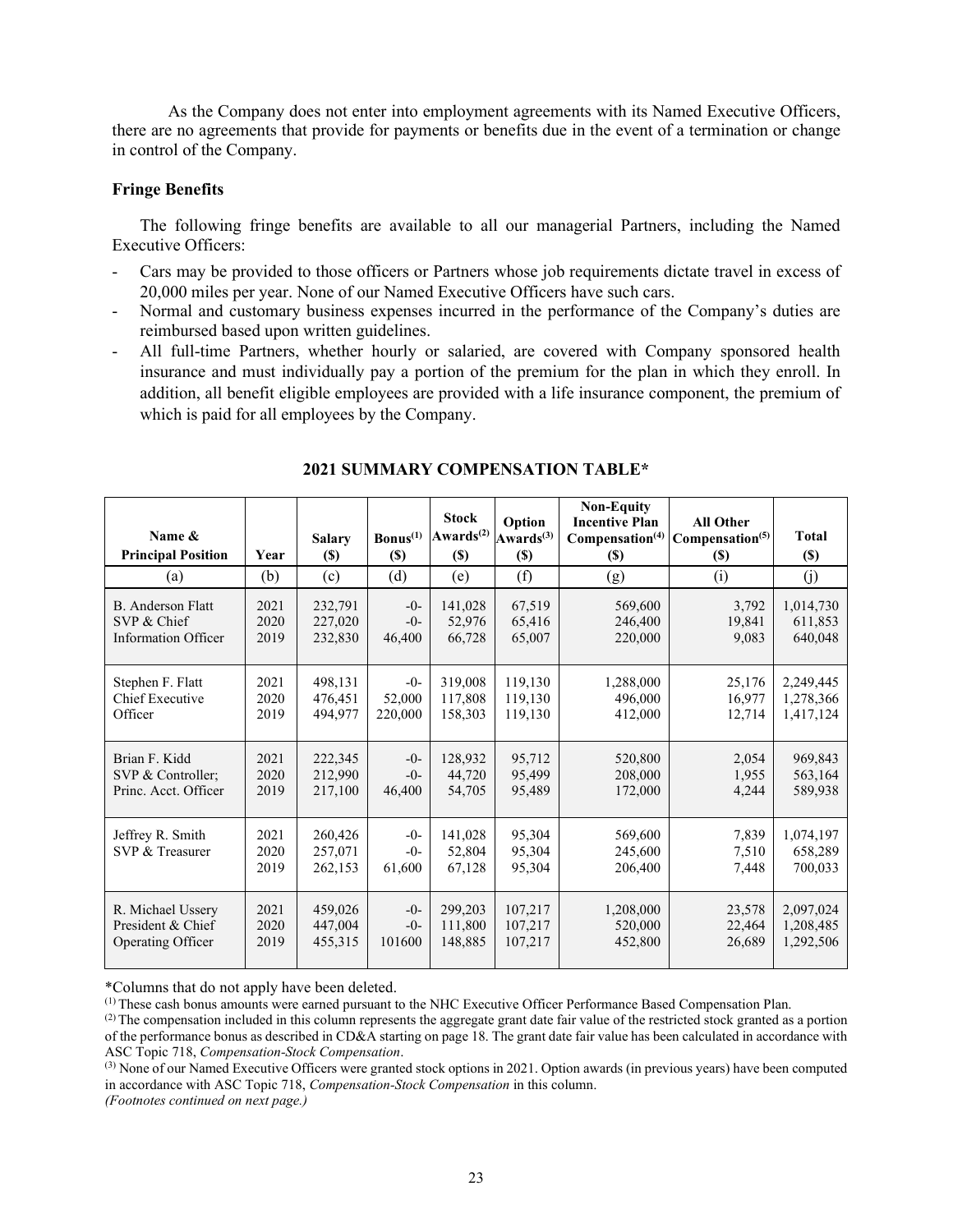(4) In 2019, 2020, and 2021, each Named Executive Officer had an individual performance plan based on quality and financial goals of the Company, which amount was paid 80% in cash and 20% in restricted stock as described in CD&A. The cash portion is reflected in this column and the restricted stock is reflected in column (e).

(5) The amounts listed in the All Other Compensation column are comprised of the Company match to the Named Executive Officers' 401(k) Plan, Key Employee Plan, and group term life insurance benefit. In 2021, Mr. B. Anderson Flatt received a match of \$3,502 to the 401(k) Plan and \$0 to the Key Employee Plan Account. Mr. Stephen F. Flatt received a \$3,625 match to his 401(k) Plan and \$19,050 to the Key Employee Plan account. Mr. Kidd received a \$1,984 match to his 401(k) Plan and \$0 to the Key Employee Plan account. Mr. Smith received a match of \$3,625 to the 401(k) Plan and \$3,900 to the Key Employee Plan account. Mr. Ussery received a match of \$3,500 to the 401(k) Plan and \$18,900 to the Key Employee Plan account.

During 2021, Mr. B. Anderson Flatt deferred \$125,000 under the Key Employee Plan and \$10,000 under the 401(k) Plan. Mr. Stephen F. Flatt deferred \$89,000 under the Key Employee Plan and \$7,316 under the 401(k) Plan. Mr. Kidd deferred \$30,000 under the Key Employee Plan and \$13,000 under the 401(k) Plan. Mr. Smith deferred \$26,000 under the Key Employee Plan and \$7,500 under the 401(k) Plan. Mr. Ussery deferred \$126,000 under the Key Employee Plan and \$26,000 under the 401(k) Plan.

For additional details on Key Employee Plan, please see the details in the table identified as "2021 Nonqualified Deferred Compensation."

| <b>Name</b>       | <b>Grant Date</b> | <b>Estimated Payouts</b><br><b>Under Non-Equity</b><br>Target<br>(S) | <b>Estimated Future</b><br><b>Payouts Under Equity</b><br>Incentive Plan Awards Incentive Plan Awards<br><b>Target</b><br>$^{(#)}$ | <b>All Other</b><br><b>Option Awards:</b><br><b>Number</b><br>of Securities<br>Underlying<br><b>Options</b><br>$^{(#)}$ | Exercise or<br><b>Base Price</b><br>of Option<br>Awards<br>(S/Sh) | <b>Grant Date Fair</b><br>Value of Stock and<br><b>Options Awards</b> <sup>(2)</sup><br>(S) |
|-------------------|-------------------|----------------------------------------------------------------------|------------------------------------------------------------------------------------------------------------------------------------|-------------------------------------------------------------------------------------------------------------------------|-------------------------------------------------------------------|---------------------------------------------------------------------------------------------|
| (a)               | (b)               | (d)                                                                  | (g)                                                                                                                                | (i)                                                                                                                     | $\left( \mathrm{k}\right)$                                        | (1)                                                                                         |
| B. Anderson Flatt | 2/11/21           | $246,400^{(1)}$                                                      | $742^{(1)}$                                                                                                                        |                                                                                                                         |                                                                   | 49,773                                                                                      |
| Stephen F. Flatt  | 2/11/21           | $548,000^{(1)}$                                                      | $1.650^{(1)}$                                                                                                                      |                                                                                                                         |                                                                   | 110,682                                                                                     |
| Brian F. Kidd     | 2/11/21           | $208,000^{(1)}$                                                      | $626^{(1)}$                                                                                                                        |                                                                                                                         |                                                                   | 41,992                                                                                      |
| Jeffrey R. Smith  | 2/11/21           | $245,600^{(1)}$                                                      | $739^{(1)}$                                                                                                                        |                                                                                                                         |                                                                   | 49.572                                                                                      |
| R. Michael Ussery | 2/11/21           | $520,000^{(1)}$                                                      | $1,565^{(1)}$                                                                                                                      |                                                                                                                         |                                                                   | 104,980                                                                                     |

## **GRANTS OF PLAN-BASED AWARDS**\*

\*Columns that do not apply have been deleted.

 $<sup>(1)</sup>$  Each performance plan provides that 80% of the total bonus will be paid in cash and 20% will be paid in restricted stock based</sup> on the closing price on February 11, 2021, which was \$67.08. The restricted stock will vest 1/3 on January 1, 2023, 1/3 on January 1, 2024 and 1/3 on January 1, 2025.

(2) The grant date fair value has been calculated in accordance with ASC Topic 718, Compensation-Stock Compensation, based on the closing price on February 11, 2021, which was \$67.08.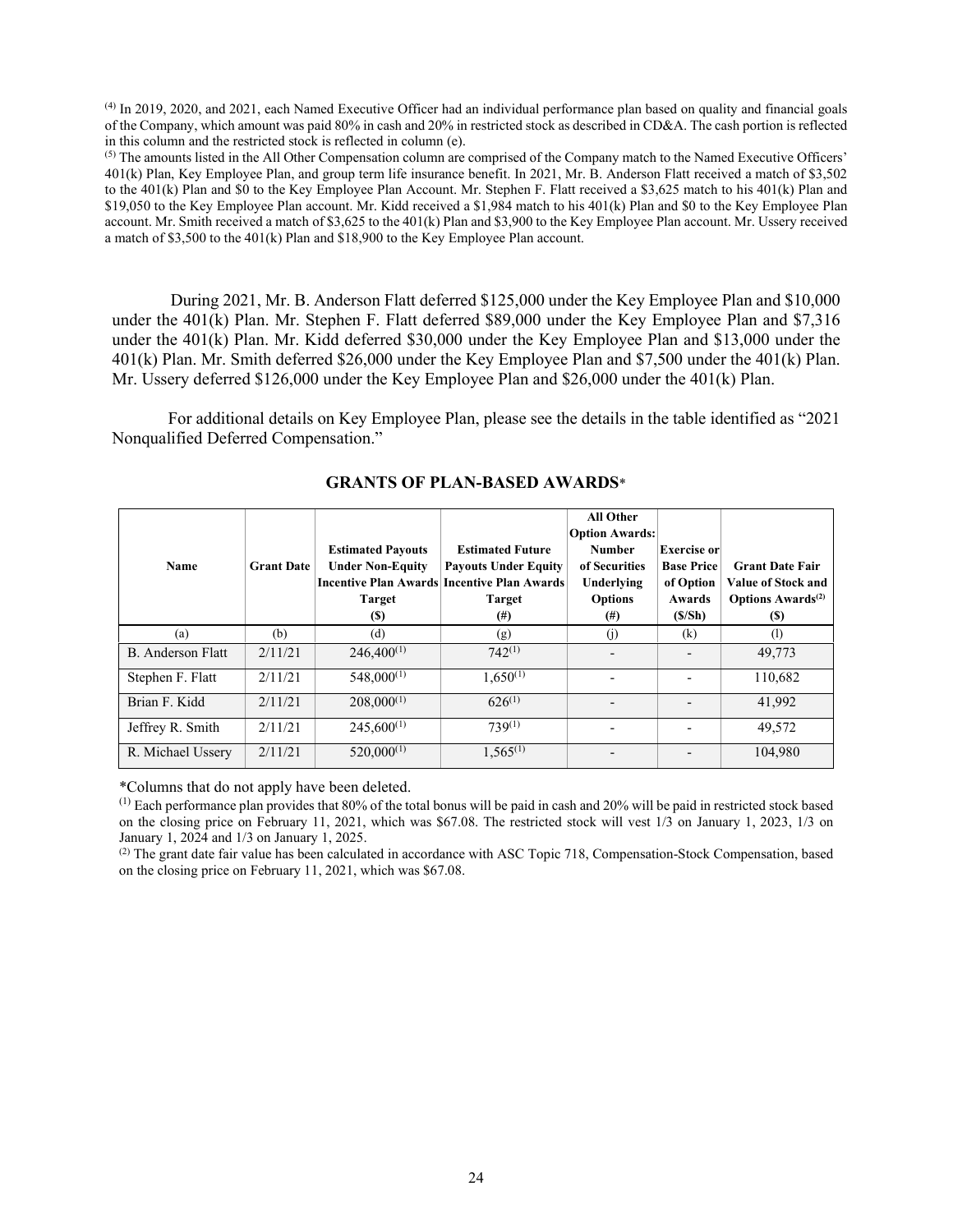|                          |                             | <b>Option Awards</b>       |                          |                 |                   | <b>Stock Awards</b>   |                  |                       |                         |
|--------------------------|-----------------------------|----------------------------|--------------------------|-----------------|-------------------|-----------------------|------------------|-----------------------|-------------------------|
|                          |                             |                            | Equity                   |                 |                   |                       |                  | <b>Equity</b>         | <b>Equity</b>           |
|                          |                             |                            | Incentive                |                 |                   |                       |                  | Incentive             | <b>Incentive Plan</b>   |
|                          |                             |                            | Plan                     |                 |                   |                       | Market           | <b>Plan Awards:</b>   | Awards:                 |
|                          |                             | Number of                  | Awards:                  |                 |                   | <b>Number</b>         | Value of         | Number of             | Market or               |
|                          | Number of                   | <b>Securities</b>          | Number of                |                 |                   | of Shares             | <b>Shares</b> or | Unearned              | <b>Payout Value</b>     |
|                          | <b>Securities</b>           | Underlying                 | <b>Securities</b>        |                 |                   | or Units              | <b>Units</b>     | <b>Shares, Units</b>  | of Unearned             |
|                          | Underlying                  | Unexercised                | <b>Underlying</b>        |                 |                   | of Stock              | of Stock         | or Other              | <b>Shares, Units or</b> |
|                          | Unexercised                 | <b>Options</b>             | <b>Unexercised</b>       | Option          |                   | that Have             | that             | <b>Rights that</b>    | <b>Other Rights</b>     |
| Name                     | <b>Options</b>              | $Un-$                      | Unearned                 | <b>Exercise</b> | Option            | <b>Not</b>            | <b>Have Not</b>  | <b>Have Not</b>       | that Have Not           |
|                          | Exerciseable <sup>(1)</sup> | exercisable <sup>(1)</sup> | <b>Options</b>           | Price           | <b>Expiration</b> | Vested <sup>(8)</sup> | $Vested^{(9)}$   | Vested <sup>(2)</sup> | Vested <sup>(9)</sup>   |
|                          | $^{(#)}$                    | $^{(#)}$                   | $^{(#)}$                 | <b>(\$)</b>     | Date              | $^{(#)}$              | $(s)$            | $^{(#)}$              | $^{(#)}$                |
| (a)                      | (b)                         | (c)                        | (d)                      | (e)             | (f)               | (g)                   | (h)              | (i)                   | (i)                     |
| <b>B.</b> Anderson Flatt | $\Omega$                    |                            | $\overline{\phantom{a}}$ | 72.94           | 3/11/22           | 2,065                 | 140,296          | $1,594^{(3)}$         | 108,296                 |
| Stephen F. Flatt         | 5,000                       |                            | $\overline{\phantom{a}}$ | 72.94           | 3/11/22           | 3,630                 | 246,622          | $3,678^{(4)}$         | 249,883                 |
| Brian F. Kidd            | 1,370                       |                            | $\overline{\phantom{0}}$ | 72.94           | 3/11/22           | 3,266                 | 221,892          | $1,319^{(5)}$         | 89,613                  |
| Jeffrey R. Smith         | 1,370                       |                            | $\overline{\phantom{0}}$ | 72.94           | 3/11/22           | 3,394                 | 230,588          | $1,595^{(6)}$         | 108,364                 |
| R. Michael Ussery        | 40,500                      |                            | $\qquad \qquad -$        | 72.94           | 3/11/22           | 6,926                 | 470,552          | $3,475^{(7)}$         | 236,092                 |

## **2021 OUTSTANDING EQUITY AWARDS AT FISCAL YEAR-END**

 $<sup>(1)</sup>$  Includes options granted in March 2017, all of which were exercisable at  $12/31/21$ , but which shares received upon exercise will be</sup> restricted stock until February 9, 2022. These options expire March 11, 2022.

<sup>(2)</sup> Grants of restricted shares are subject to a three-year vesting schedule with 33 1/3% vesting annually on January 1 of each successive year.<br><sup>(3)</sup> Includes 266 shares from the 2/21/2020 grant and 742 shares from the

 $(4)$  Includes 630 shares from the 2/21/2020 grant and 1,650 shares from the 2/24/2021 grant.

 $(5)$  Includes 218 shares from the 2/21/2020 grant and 626 shares from the 2/24/2021 grant.

<sup>(6)</sup> Includes 268 shares from the  $2/21/2020$  grant and 739 shares from the  $2/24/2021$  grant.

(7) Includes 594 shares from the  $2/21/2020$  grant and 1,565 shares from the  $2/24/2021$  grant.

(8) Represents restricted stock received upon exercise of stock options.

 $(9)$  Calculation based upon 12/31/21 stock price of \$67.94.

## **2021 OPTION EXERCISES AND STOCK VESTED**

|                   | <b>Option Awards</b>                                                        |                                             | <b>Stock Awards</b>                                                  |                                                           |  |  |
|-------------------|-----------------------------------------------------------------------------|---------------------------------------------|----------------------------------------------------------------------|-----------------------------------------------------------|--|--|
| <b>Name</b>       | <b>Number of Shares</b><br>Acquired on Exercise <sup>(1)</sup><br>$^{(\#)}$ | Value Realized on<br><b>Exercise</b><br>(S) | <b>Number of Shares</b><br>Acquired on Vesting <sup>(2)</sup><br>(#) | <b>Value Realized on</b><br><b>Vesting</b><br><b>(\$)</b> |  |  |
| (a)               | (b)                                                                         | (c)                                         | (d)                                                                  | (e)                                                       |  |  |
| B. Anderson Flatt | 24,000                                                                      | 77,168                                      | 587                                                                  | 38,983                                                    |  |  |
| Stephen F. Flatt  | 40,000                                                                      | 131,728                                     | 1.399                                                                | 92,908                                                    |  |  |
| Brian F. Kidd     | 34,630                                                                      | 113,417                                     | 476                                                                  | 31,611                                                    |  |  |
| Jeffrey R. Smith  | 46,630                                                                      | 283,780                                     | 587                                                                  | 38,983                                                    |  |  |
| R. Michael Ussery |                                                                             |                                             | 1,317                                                                | 87,462                                                    |  |  |

(1) This column shows the gross number of options exercised, some of which may have been a net exercise.

(2) The restricted shares are subject to a three-year vesting schedule with 33 1/3% vesting annually on January 1 of each successive year. This column reflects all restricted stock vested in 2021.

## **2021 PENSION BENEFITS**

The Company does not offer any pension benefit plans; thus, this table is not utilized.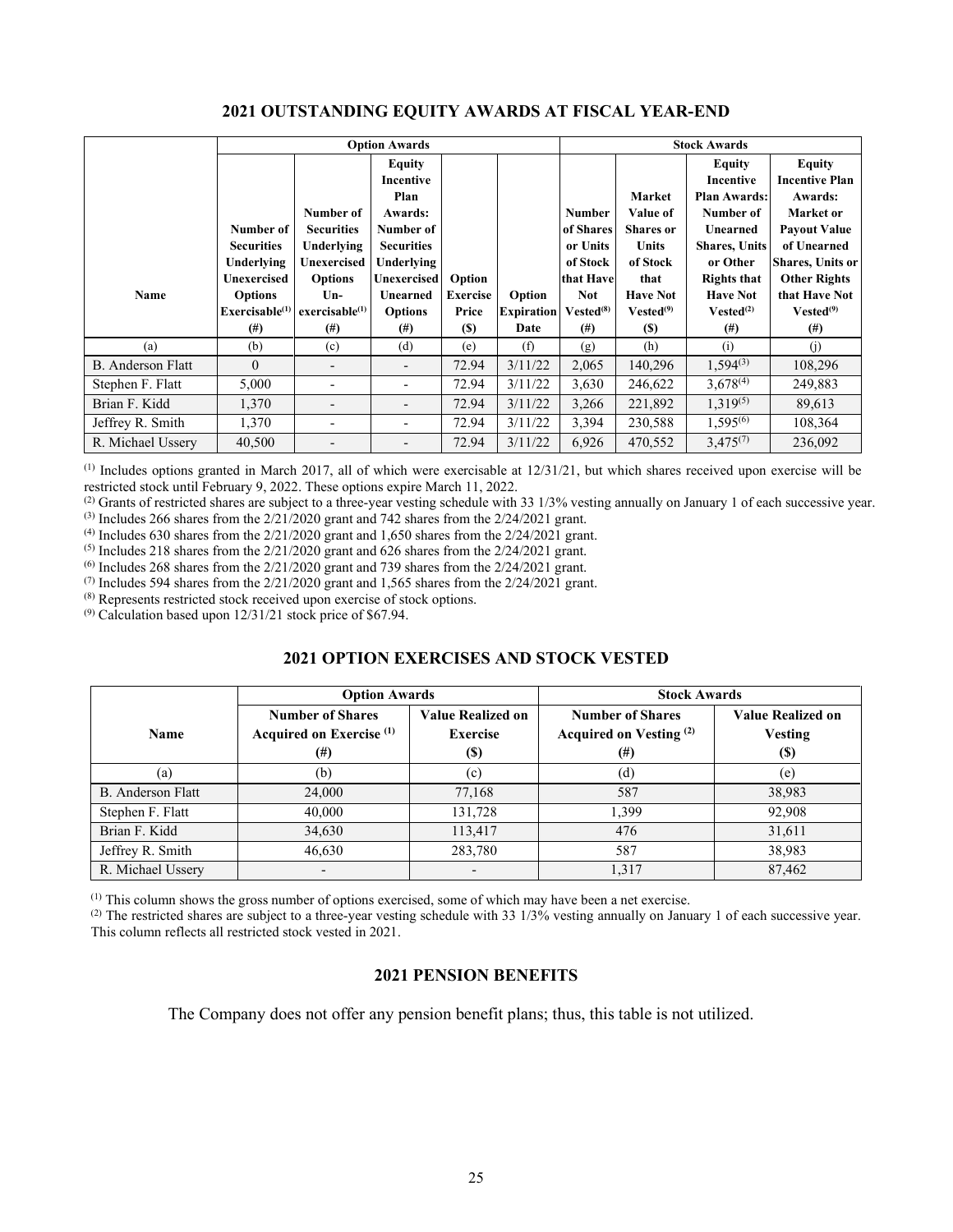| <b>Name</b>       | Executive<br><b>Contributions</b><br>in Last FY<br><b>(\$)</b> | Registrant<br><b>Contributions</b><br>in Last FY<br>(S) | Aggregate<br>Earnings<br>in Last $FY^{(1)}$<br>(\$) | Aggregate<br>Withdrawals/<br><b>Distributions</b><br><b>(\$)</b> | Aggregate<br><b>Balance</b> at<br>Last $FYE^{(1)}$<br>(S) |
|-------------------|----------------------------------------------------------------|---------------------------------------------------------|-----------------------------------------------------|------------------------------------------------------------------|-----------------------------------------------------------|
| (a)               | (b)                                                            | (c)                                                     | (d)                                                 | (e)                                                              |                                                           |
| B. Anderson Flatt | 125,000                                                        |                                                         | $\overline{\phantom{a}}$                            | $\qquad \qquad \blacksquare$                                     |                                                           |
| Stephen F. Flatt  | 127,000                                                        | 19.050                                                  |                                                     |                                                                  |                                                           |
| Brian F. Kidd     | 30,000                                                         |                                                         |                                                     |                                                                  |                                                           |
| Jeffrey R. Smith  | 26,000                                                         | 3,900                                                   | $\overline{\phantom{a}}$                            |                                                                  |                                                           |
| R. Michael Ussery | 126,000                                                        | 18,900                                                  |                                                     |                                                                  |                                                           |

#### **2021 NONQUALIFIED DEFERRED COMPENSATION**

(1) The Key Employee Plan is not provided by the Company and as such the Company has no responsibility for Aggregate Earnings or the Aggregate Balance. While the Company funds and expenses the contributions to the Plan, the Company is not obligated to pay the executive the Aggregate Balance of the nonqualified deferred compensation account and the Aggregate Balance is not a claim on the Company's assets. Therefore, no amounts are reported under these columns. See the second paragraph under "Retirement and Post Employment Compensation" of the CD&A, on page 22.

The Company's only non-qualified deferred compensation plan has been previously described under the heading "Retirement and Post Employment Compensation" beginning on page 22. The above table indicates that all of the Named Executive Officers contributed to the plan during 2021. The amounts set forth in column (b) in the 2021 Nonqualified Deferred Compensation Table above are included in the Summary Compensation Table in columns (c), (d) or (g) and the amounts set forth in column (c) in the 2021 Nonqualified Deferred Compensation Table above are included in the Summary Compensation Table in column (i). Most of the Named Executive Officers deferred a portion of their 2021 bonus or Non-Equity Incentive Plan, which was paid in 2022 but considered 2021 compensation. The Company's match to deferrals is reported in the year actually paid.

#### **Pay Ratio Disclosure**

On August 5, 2015, the SEC adopted new rules implementing the pay ratio disclosure requirement of the Dodd-Frank Wall Street Reform and Consumer Protection Act of 2010 (Dodd-Frank Act). These rules require reporting companies to disclose the ratio of the annual compensation of the company's median employee to the annual compensation of its principal executive officer.

We determined our median employee based on the bi-weekly payroll ended November 15, 2020 and paid on November 15, 2020. The gross pay for all employees paid on the selected payroll, other than the CEO, were ranked highest to lowest because there has been no change in our employee population or employee compensation arrangements that we believe would significantly impact the pay ratio disclosure. The 2021 annual gross compensation for the median employee selected in this analysis was \$35,653, and our CEO's annual compensation for 2021 was \$2,249,445. The ratio of these amounts is 63.1 to one.

There is a great deal of flexibility in how the median employee is identified. Companies are using different approaches that are appropriate for their employee population and compensation programs and are using estimates and assumptions. As a result, the ratios that other companies have calculated may not be comparable to the ratio that we have presented not only because of different businesses or different compensation programs, but because of using different methodologies and assumptions.

## **DIRECTOR COMPENSATION**

Our principles of directors' compensation are aligned with the overall goals and objectives of overall partner compensation. That is, the directors (as the policy makers for the Company) should be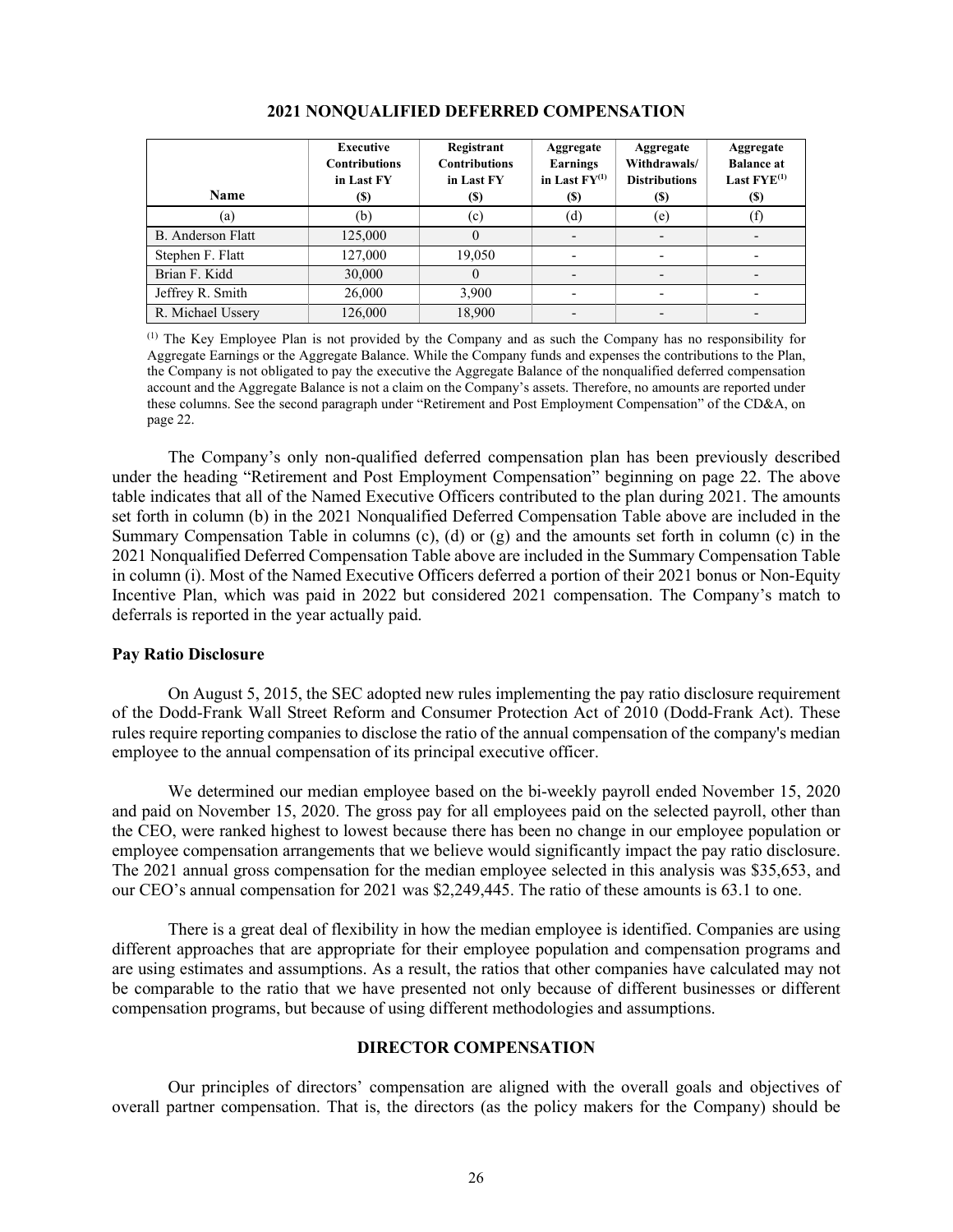compensated primarily by the quality and financial performance of the Company and only secondarily by cash compensation. Accordingly, director compensation is divided into two components:

A. **Cash Compensation.** Directors receive cash compensation based on meetings attended. The current compensation is \$3,000 per regularly scheduled meeting attended and is an amount which was recommended to the Board by the Chief Executive Officer, but which may be set at the Board's discretion. Since 2002, the Company also chartered and created three Board committees: The Nominating and Corporate Governance Committee, the Compensation Committee and the Audit Committee. Beginning in 2008, the Chairman of the Audit Committee received an additional fee of \$8,000 per year and the Chairmen of the Compensation and the Nominating and Corporate Governance Committees each received an additional fee of \$4,000 per year. In addition, Mr. LaRoche serves on the Certification Committee as described above and he received \$4,000 for serving on that committee. Mr. LaRoche and Mr. Robert Adams also serve on the Premier Plus Insurance Company Board for which they received an additional fee of \$2,000.

B. **Equity Awards.** The 2010 Plan provided that directors who are not executive officers will receive a five-year stock option grant to purchase 7,500 shares of the Common Stock to be granted and issued on the day of the annual meeting of shareholders each year with an exercise price set at the closing price of NHC's Common Stock on that day. Such options will expire at the end of five years and be fully vested on the date of the grant. The National HealthCare Corporation 2020 Omnibus Equity Incentive Plan (the "2020 Plan"), as approved at the 2020 Annual Meeting of the Shareholders, continues this automatic grant, but provides that such options vest one year after the date of grant. Pursuant to the 2020 Plan, on the date of the 2021 annual meeting of shareholders, the directors who were not executive officers were each granted a five-year stock option to purchase 7,500 shares of the Common stock of the Company with an exercise price set at the closing price of NHC's Common Stock on that day and that vests one year after the date of the grant. This same grant of options will continue for 2022, with the exception of Ms. Trail whose options will vest immediately.

For 2021, the Compensation Committee granted to each non-employee director a discretionary cash bonus of \$125,000. These bonuses must be used by Board members to exercise outstanding options and thus increase their ownership in the Company. The Company believes that it helps align the directors' interest with that of the shareholders by encouraging increased stock ownership. The Board annually reviews its total compensation package in light of compensation paid to directors of comparable health care companies and has found its compensation comparable with similar companies. The Board, in its reviews of its total compensation, took the bonuses described above into account when comparing its compensation to the compensation paid to directors of comparable health care companies.

|                         | <b>Fees Earned or</b> | Option          | <b>All Other</b>   |              |
|-------------------------|-----------------------|-----------------|--------------------|--------------|
|                         | Paid in Cash          | Awards $(1)(2)$ | Compensation $(3)$ | <b>Total</b> |
| <b>Name</b>             | (S)                   | <b>(\$)</b>     | (S)                | <b>(\$)</b>  |
| (a)                     | (b)                   | (d)             | (g)                | (h)          |
| J. Paul Abernathy, M.D. | 16,000                | 88,009          | 125,000            | 229,009      |
| Robert Adams            | 14,000                | 88,009          | 125,000            | 227,009      |
| W. Andrew Adams         | 12,000                | 88,009          | 125,000            | 225,009      |
| Ernest G. Burgess III   | 12,000                | 88,009          | 125,000            | 225,009      |
| Emil E. Hassan          | 16,000                | 88,009          | 125,000            | 229,009      |
| Richard F. LaRoche      | 26,000                | 88,009          | 125,000            | 239,009      |

## **2021 DIRECTOR COMPENSATION**

 $<sup>(1)</sup>$  The directors were granted stock options to purchase 7,500 shares of Common stock on the date of the annual shareholders</sup> meeting – May 6, 2021. These stock option grants have been computed in accordance with ASC Topic 718, Compensation-Stock Compensation. These options were granted under the 2020 Plan and vest one (1) year from the grant date.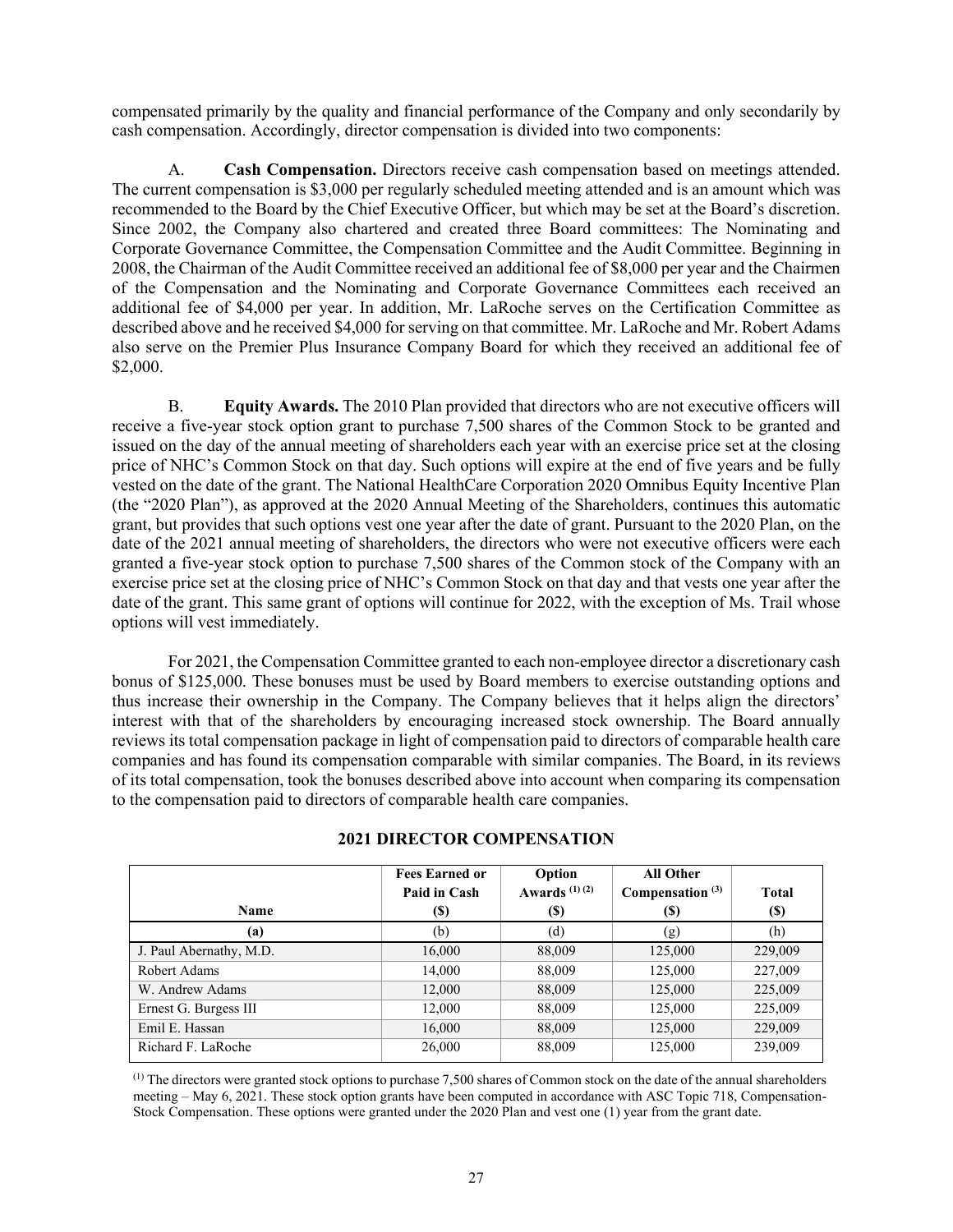*(Footnotes continued from previous table.)*

 $(2)$  As of December 31, 2021, the outside directors then serving as directors held stock options to purchase the following aggregate number of shares of common stock: Dr. Abernathy, 32,161; Mr. R. Adams, 25,525; Mr. W.A. Adams, 37,500; Mr. Burgess, 37,500; Mr. Hassan, 37,500 and Mr. LaRoche, 32,500.

(3) Outside directors were each awarded a \$125,000 bonus to exercise stock options in 2021.

From time to time the Board may form independent committees. These committees are empowered to retain outside advisors and pay themselves additional compensation for their work. Mr. Stephen F. Flatt, as CEO of the Company, receives no compensation for service on the Board. Directors Abernathy, R. Adams, W.A. Adams, Burgess, Hassan, and LaRoche each attended four regular Board meetings in 2021, receiving \$3,000 per meeting. Mr. Robert Adams declined any additional payment for acting as nonexecutive Chairman during 2021.

The Company's directors do not participate in any other compensation plans or programs of the Company.

#### **COMPENSATION COMMITTEE INTERLOCKS AND INSIDER PARTICIPATION**

During the last completed fiscal year, the Compensation Committee consisted of Messrs. Emil E. Hassan (Chairman), J. Paul Abernathy, Ernest G. Burgess III, and Richard F. LaRoche None of the members of our Compensation Committee were officers or employees of the Company at any time during 2021. Mr. Burgess served as NHC's Senior Vice President of Operations for 20 years before retiring in 1994 and Mr. LaRoche served 27 years with NHC as Secretary and General Counsel (14 years as Senior Vice President) before retiring in May 2002. None of the members of our Compensation Committee have a relationship requiring disclosure by the Company under Item 404 of Regulation S-K, other than Mr. Burgess whose daughter serves as the administrator of a center in Murfreesboro, Tennessee and whose grand-daughter serves as an administrator of a center in Franklin, TN. During 2021, no executive officer of the Company served as a member of the board of directors or compensation committee of any other entity that had one or more executive officers serving as a member of our Board or Compensation Committee.

We have carefully considered these compensation programs, always taking into account shareholders' concerns and feel that our programs and the compensation which they produce for not only our Named Executive Officers but also Partners in all areas of the Company and its subsidiaries are vital to our continuing efforts to obtain and retain our Partners and improve our competitive position.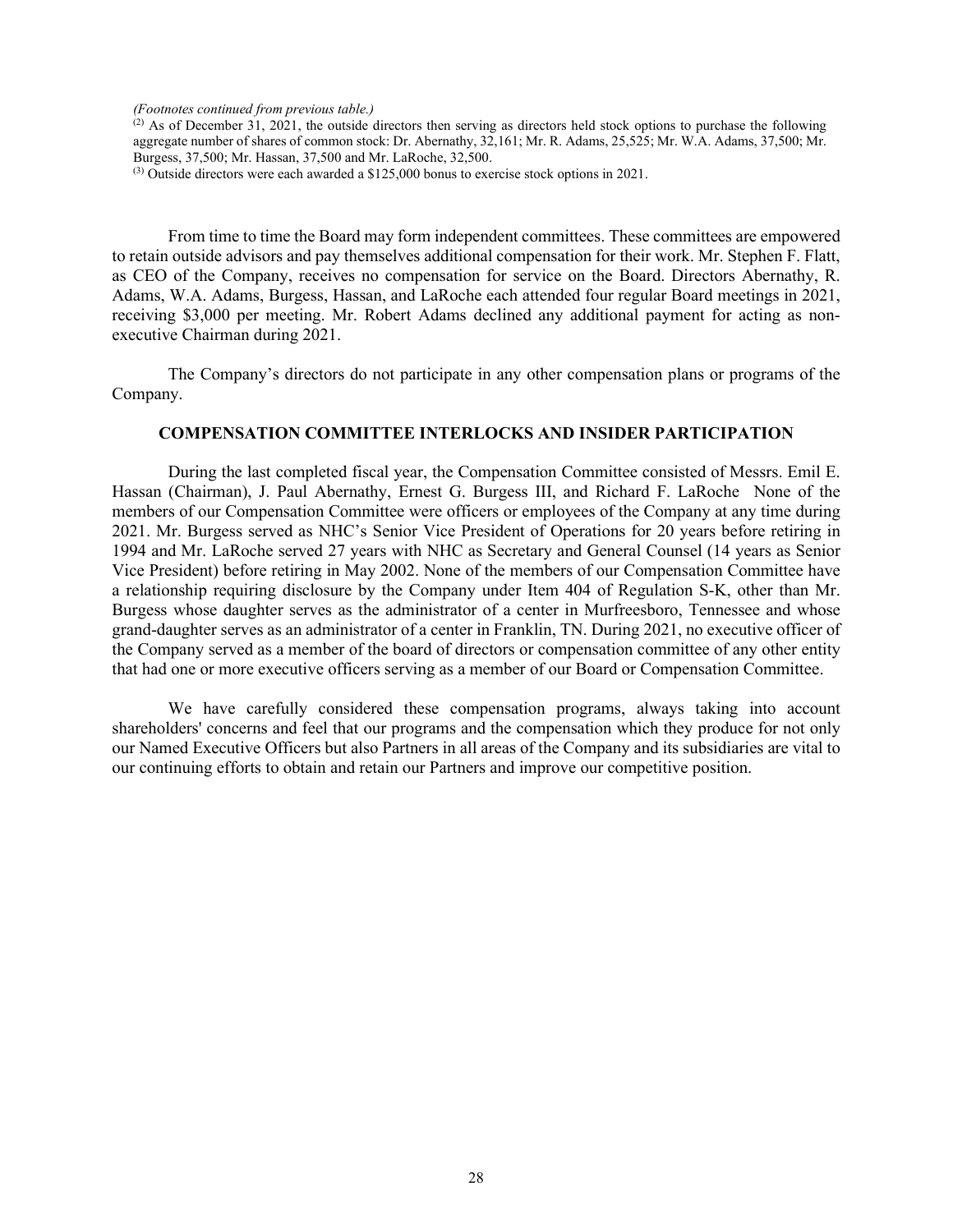## **PROPOSAL I**

## **ELECTION OF DIRECTORS**

Pursuant to our Charter, the directors are divided into three groups. Each group is elected for a three-year term and only one group is up for election each year. At its February 10, 2022 meeting, the Nominating and Corporate Governance Committee voted to nominate three directors from the current class of directors for re-election to the Board, each to serve a term of three years or until their successors are duly elected and qualified. These currently serving directors are Stephen F. Flatt, Richard F. LaRoche, and Sandra Y. Trail.

In February 2013, the Board amended the Company's Bylaws to provide that directors in uncontested elections will be elected by a majority of votes cast. A majority of the votes cast means that the number of votes cast "for" a director nominee must exceed the number of votes cast "against" that director nominee. If a proxy does not specifically vote against the election of Stephen F. Flatt and/or Richard F. LaRoche and/or Sandra Y. Trail, your proxy holder intends to vote for the election of each to hold office as a director for a term of three years for Stephen F. Flatt, Richard F. LaRoche, and Sandra Y. Trail, in each case until his/her successor has been duly elected and qualified. If the nominees become unavailable for any reason (which event is not anticipated), the shares represented by the enclosed proxy may (unless such proxy contains instructions to the contrary) be voted for such other person(s) as may be determined by the proxy holder, to the extent permitted under the U.S. Securities Laws.

In accordance with the Bylaws, the Board will nominate for election or re-election as a director only candidates who agree to tender, promptly following their failure to receive the required vote for election or re-election at the next meeting at which they would face election or re-election, an irrevocable resignation that will be effective upon acceptance by the Board. In addition, the Board will fill director vacancies and new directorships only with candidates who agree to tender the same form of resignation, promptly following their appointment to the Board.

If an incumbent director fails to receive the required vote for re-election, then, within 90 days following certification of the shareholder vote, the Nominating Committee will act to determine whether to accept the director's resignation and will submit the recommendation for prompt consideration by the Board, and the Board will act on the Nominating Committee's recommendation. Thereafter, the Board will promptly disclose its decision-making process and decision regarding whether to accept the director's resignation offer (or the reason(s) for rejecting the resignation offer, if applicable) in a Current Report on Form 8-K furnished to the SEC. Any director who tenders his or her resignation pursuant to this provision of our Bylaws may not participate in the Nominating and Corporate Governance Committee's recommendation or Board action regarding whether to accept the resignation offer.

## **THE BOARD RECOMMENDS A VOTE "FOR" EACH OF THE DIRECTORS NOMINATED IN PROPOSAL I.**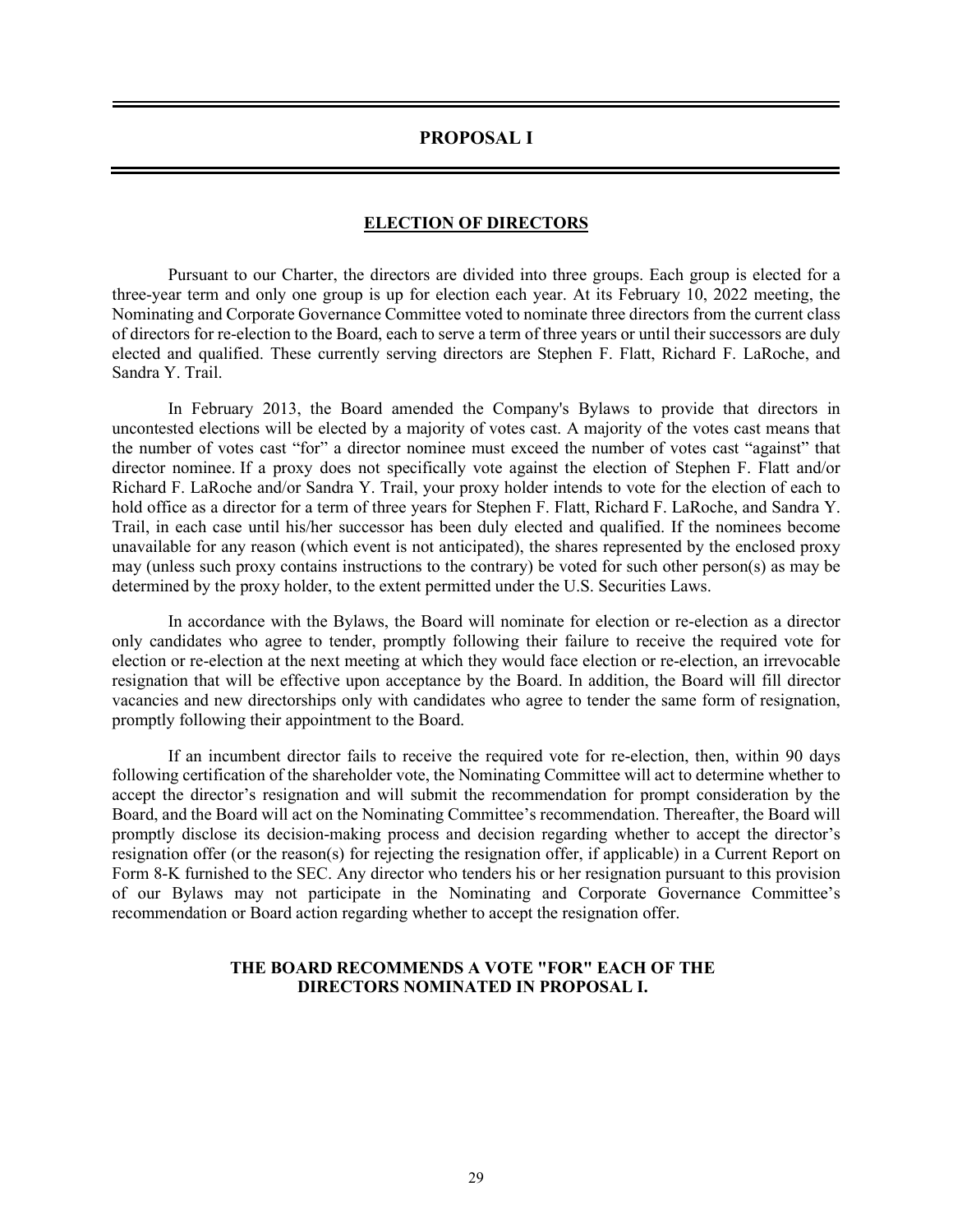#### **DELINQUENT SECTION 16(a) REPORTS**

Section 16(a) of the Securities and Exchange Act of 1934 as amended requires officers, directors, and persons who own more than 10% of the Company's equity securities to file statements of changes in beneficial ownership (Forms 4 or 5) with the SEC. Officers, directors and greater than 10% shareholders are required by SEC regulations to furnish the Company with copies of all such forms they file, and they must make such filings with the SEC within two business days of any applicable transaction. The Company reminds all of the officers and directors of this requirement monthly.

To the Company's knowledge and based on the review of the copies of such forms received by it and monthly statements provided by officers and directors, the Company believes that, except as reported in the 2021 Proxy Statement, during 2021 all filing requirements applicable to its officers, directors, and greater than 10% beneficial owners were filed timely, except for one Form 4 filed one day late by each of Ernest G. Burgess III and Richard F. LaRoche in April 2021, one Form 5 filed one day late by W. Andrew Adams, and one Form 4 filed 18 calendar days late by Vicki L. Dodson.

## **SECURITIES OWNED BY DIRECTORS & OFFICERS**

The following table presents the security ownership of management, showing the ownership of directors, Named Executive Officers and directors and executive officers as a group as of the end of business on March 8, 2022.

| <b>Name of Beneficial Owner</b>                                 | <b>Amount &amp; Nature of Common</b><br>Stock Beneficial Ownership <sup>(1)</sup> | Percent<br>of Class |
|-----------------------------------------------------------------|-----------------------------------------------------------------------------------|---------------------|
| J. Paul Abernathy, M.D. - Director                              | 59,355 $(2)$                                                                      | $\ast$              |
| Robert G. Adams - Chairman                                      | $454,966^{(3)}$                                                                   | 2.94%               |
| W. Andrew Adams - Director                                      | 725,834 <sup>(4)</sup>                                                            | 4.69%               |
| Ernest G. Burgess III - Director                                | $129,144^{(5)}$                                                                   | *                   |
| Emil E. Hassan - Director                                       | $108,595^{(6)}$                                                                   | $\ast$              |
| Richard F. LaRoche - Director                                   | $379,511^{(7)}$                                                                   | 2.45%               |
| Sandra Y. Trail - Director                                      | $\theta$                                                                          | $\ast$              |
| B. Anderson Flatt, Sr. - SVP & CIO                              | $7,759^{(8)}$                                                                     | $\ast$              |
| Stephen F. Flatt - CEO & Director                               | $61,318^{(9)}$                                                                    | $\ast$              |
| Brian F. Kidd - SVP & Controller; Principal Acct. Officer       | 21,071(10)                                                                        | $\ast$              |
| Jeffrey R. Smith - SVP & Treasurer                              | $9,331$ (11)                                                                      | $\ast$              |
| R. Michael Ussery - Chief Operating Officer & President         | $161,520^{(12)}$                                                                  | 1.24%               |
| Directors & Executive Officers as a Group $(15 \text{ people})$ | 2,196,969 (13)                                                                    | 13.9%               |

\* Less than 1%

(2) Includes 32,161 shares issuable upon the exercise of options.

*(Footnotes continued on next page.)*

<sup>(1)</sup> The percentages shown are based on 15,471,331 shares of Common Stock outstanding as of March 8, 2022, plus, as to each individual listed, the number of shares of Common Stock deemed to be owned by such holder pursuant to Rule 13d-3 under the Exchange Act, assuming the exercise of options that are exercisable within 60 days.

<sup>(3)</sup> Includes 25,525 shares issuable upon the exercise of options. Of these shares, 429,441 are owned by trusts and partnerships of which Mr. Robert G. Adams is the trustee or general partner.

<sup>(4)</sup> Includes 37,500 shares issuable upon the exercise of options. Of these shares, 37,714 common shares are owned by trusts of which Mr. W.A. Adams is the trustee.

 $<sup>(5)</sup>$  Includes 37,500 shares issuable upon the exercise of options. Of these shares, 25,000 common shares are held in a margin account.</sup> (6) Includes 37,500 shares issuable upon the exercise of options.

 $(7)$  Includes 32,500 shares issuable upon the exercise of options. Of these shares, 126,000 shares of Common Stock are owned by trusts and partnerships of which Mr. LaRoche is the trustee or general partner, and 6,000 shares are held in a margin account. (8) Includes 2,882 shares of restricted stock.

 $^{(9)}$  Includes 6,530 shares of restricted stock and 5,000 shares issuable upon exercise of options. Of these, 12,000 common shares are held in a margin account.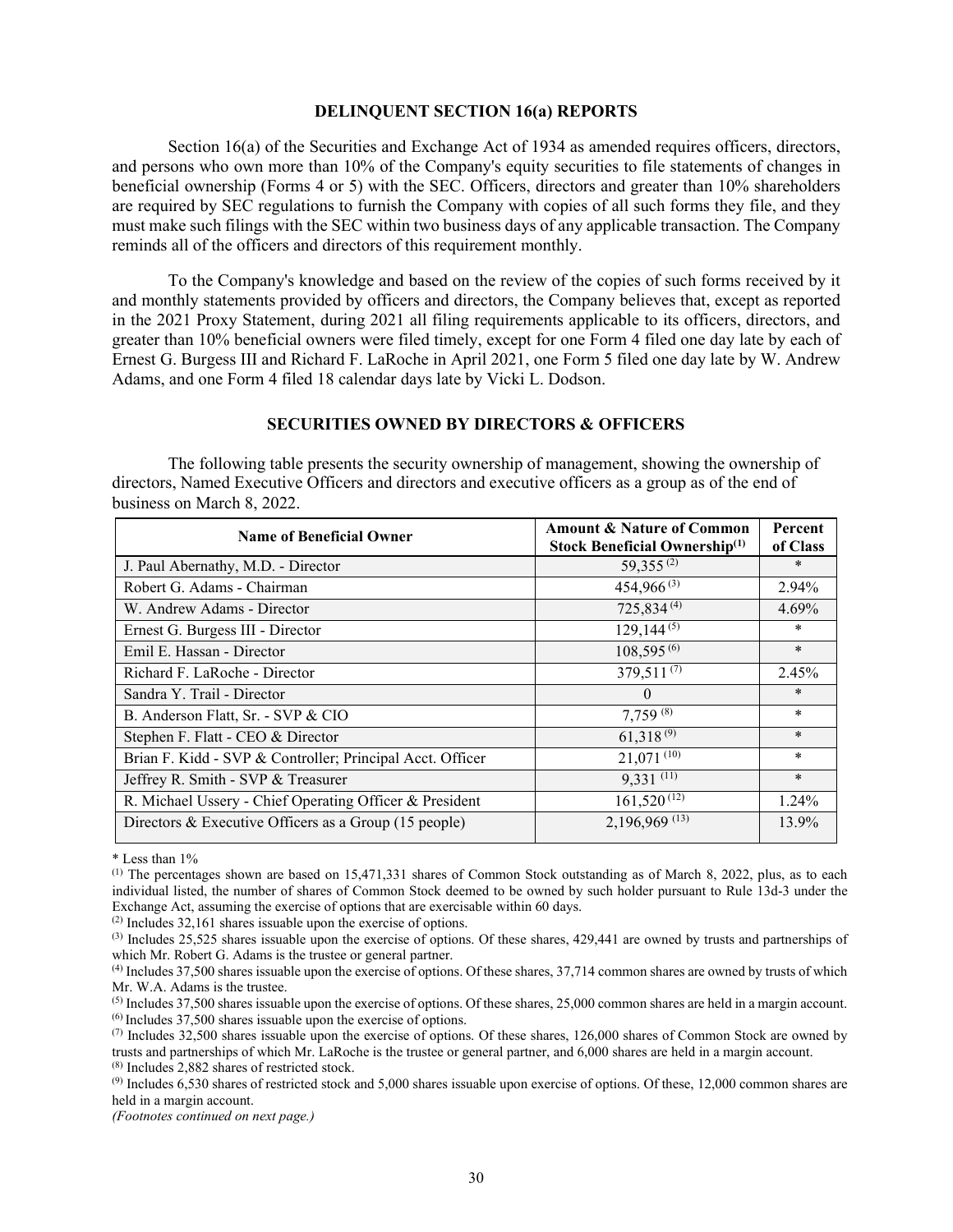(10) Includes 2,575 shares of restricted stock and 1,370 shares issuable upon exercise of options. Of these shares, 5,000 have been pledged as security for a loan.<br>
<sup>(11)</sup> Includes 2,882 shares of restricted stock and 1,370 shares issuable upon exercise of options.

<sup>(12)</sup> Includes 6,139 shares of restricted stock and 40,500 shares issuable upon exercise of options.<br><sup>(13)</sup> Includes 284,926 shares issuable upon the exercise of options and 27,264 shares of restricted stock.

#### **CERTAIN RELATIONSHIPS AND RELATED TRANSACTIONS**

#### **Related Persons**

NHC employs four persons who are immediate family members of directors and/or executive officers as described in this Proxy Statement under the caption "Directors & Executive Officers of Registrant" and who receive in excess of \$120,000 in salary and benefits. J. Buckley Winfree is the son-inlaw of Robert G. Adams and is the Administrator of AdamsPlace in Murfreesboro, Tennessee, a whollyowned subsidiary of NHC. Lynn B. Foster is the daughter of Ernest G. Burgess III and serves as Administrator of NHC HealthCare, Murfreesboro, which is managed by NHC. R. Marshall Ussery is the son of R. Michael Ussery and is the Administrator of NHC Place at the Trace in Nashville, TN, a whollyowned subsidiary of NHC. Chelsey Norris is the granddaughter of Ernest G. Burgess, III and serves as Administrator of NHC HealthCare, Franklin, a wholly-owned subsidiary of NHC. These administrators are compensated in accordance with the same standards that are applied to administrators at NHC owned, managed or leased nursing facilities. Terry L. Leeman is the son-in-law of Robert G. Adams and is the President of Nutritional Support Services, an affiliate of NHC, located in Knoxville, Tennessee.

#### **National Health Investors, Inc.**

In 1991, NHC formed National Health Investors, Inc. ("NHI") as a wholly-owned subsidiary. The Company then transferred to NHI certain healthcare facilities owned by us and distributed the shares of NHI to NHC's shareholders. The distribution had the effect of separating NHC and NHI into two independent public companies. As a result of the distribution, all of the outstanding shares of NHI were distributed to the then NHC investors. NHI is listed on the New York Stock Exchange and on December 31, 2021, NHC owned 1,630,642 shares (3.6%) of NHI's outstanding Common Stock.

As of December 31, 2021, we leased from NHI the real property of 35 skilled nursing facilities, seven assisted living centers and three independent living centers under two separate lease agreements. As part of the first lease agreement, we sublease four Florida skilled nursing facilities to a third-party operator.

On January 1, 2007, a 15-year lease extension began which included three additional five-year renewal options. In December 2012, NHC extended the lease agreement through the first of the three additional five-year renewal options, which extended the lease date through 2026. The two additional fiveyear renewal options on the lease still remain. Under the terms of the lease, base rent totals \$30,750,000 annually with rent thereafter escalating by 4% of the increase in facility revenue over a 2007 base year.

In September 2013 and under the second lease agreement, NHC began operating seven skilled nursing facilities in New Hampshire and Massachusetts. The 15-year lease term consists of base rent of \$3,450,000 annually with rent escalating by 4% of the increase in facility revenue over a 2014 base year. Additionally, NHC has the option to purchase the seven facilities from NHI in the 13th year of the lease for a purchase price of \$49,000,000.

Base rent expense under both NHI lease agreements totals \$34,200,000 annually. Percentage rent under the leases is based on a quarterly calculation of revenue increases and is payable on a quarterly basis. Percentage rent expense under both leases for 2021, 2020, and 2019 was \$3,721,000, \$3,617,000, and \$3,587,000, respectively.

Mr. Robert G. Adams and Mr. W. Andrew Adams are both directors of NHI as well as NHC.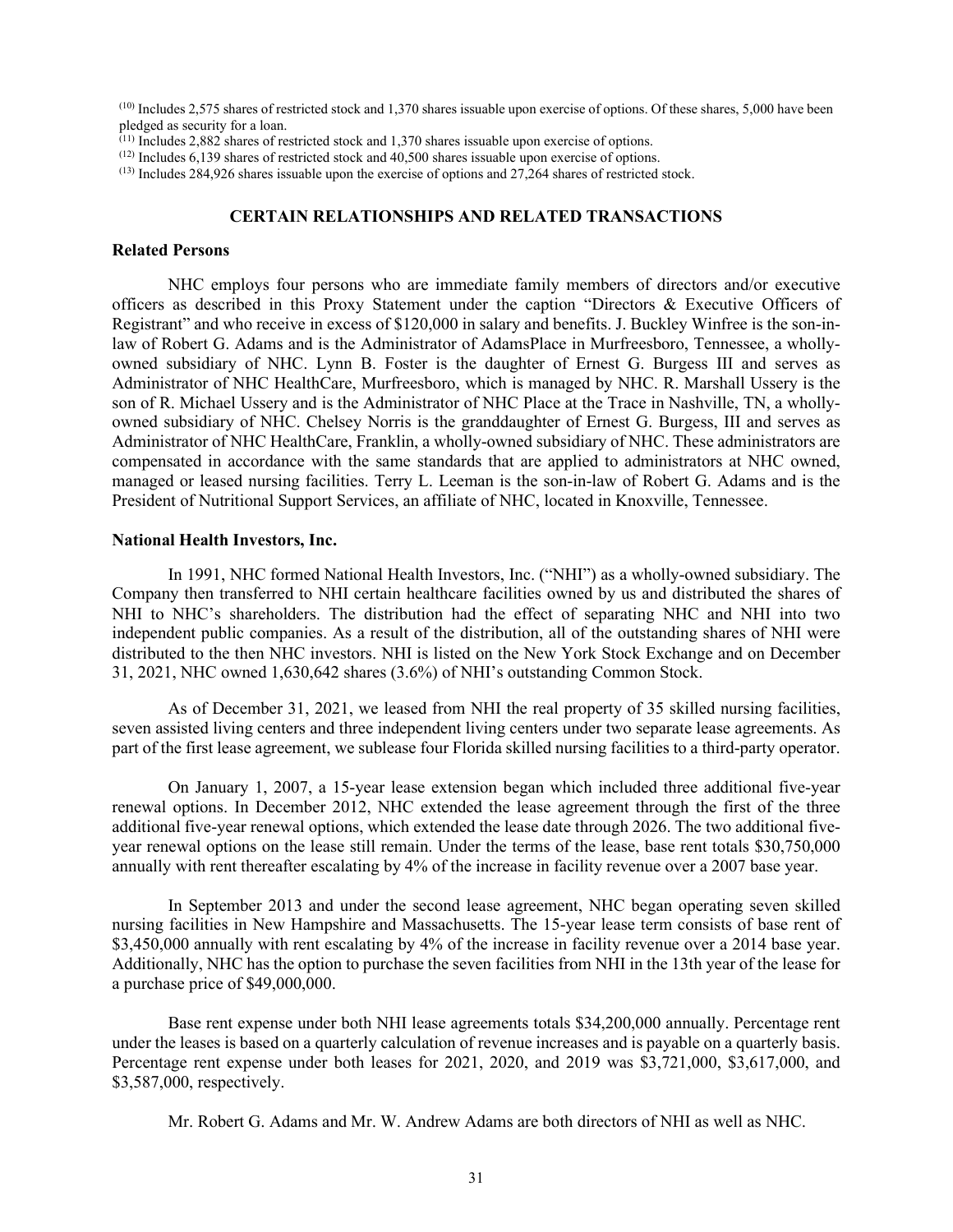#### **National Health Corporation**

National Health Corporation ("National"), which is wholly-owned by the National Health Corporation Leveraged Employee Stock Ownership Plan ("ESOP"), was formed in 1986 and is NHC's administrative services affiliate and contractor. Currently, NHC manages five centers for National under a management contract that has been extended until January 1, 2028.

In conjunction with NHC's management contract, the Company has entered into a line of credit arrangement whereby amounts may be due to or from National from time to time. The maximum loan commitment under the line of credit is \$2,000,000. There were no amounts outstanding as of December 31, 2021.

National provides payroll services to NHC and provides employee fringe benefits. We pay to National all the costs of personnel employed for our benefit, as well as an administrative fee equal to 1% of payroll costs. On December 31, 2021 National owned 1,084,763 shares (or approximately 7.02%) of NHC's outstanding Common Stock. Please refer to Note 19 of the consolidated financial statements set forth in the Company's Annual Report on Form 10-K for the year ended December 31, 2021 for more detail regarding NHC's relationship with National.

#### **Policies and Procedures for Related Party Persons Review**

The Audit Committee of our Board reviews and evaluates any transaction, arrangement or relationship in which NHC or any of its subsidiaries or affiliates is a participant and the amount involved exceeds \$120,000 in which an executive officer, director, director nominee or 5% shareholder (or their immediate family members) (each of whom we refer to as a "related party") has a direct or indirect material interest.

The Company's related party policy is in writing and is a part of the Restated Audit Committee Charter which is published on our website. A related party transaction reviewed under the policy will be considered ratified if it is approved by the Audit Committee (the "Committee") after full disclosure of the related party's interest in the transaction. As appropriate for the circumstances, the Committee will review and consider:

- the related party's interest in the related party transaction;
- the approximate dollar value of the amount involved in the related party transaction;
- whether the transaction was undertaken in the ordinary course of the Company's business;
- whether the terms of the transaction are proposed to be, or were, entered into on terms no less favorable to the Company than terms that could have been, or have been, reached with an unrelated third party;
- the purpose of, and the potential benefits to us of, the transaction;
- whether any alternatives were considered that would not have involved a transaction with a related party; and
- any other information regarding the related party transaction or the related party in the context of the proposed transaction that would be material to investors in light of the circumstances of the particular transaction.

The Committee may approve or ratify the transaction only if the Committee determines that, under all of the circumstances, the transaction is in the Company's best interest. The Committee may impose any conditions on the Company in connection with the related party transaction that it deems appropriate.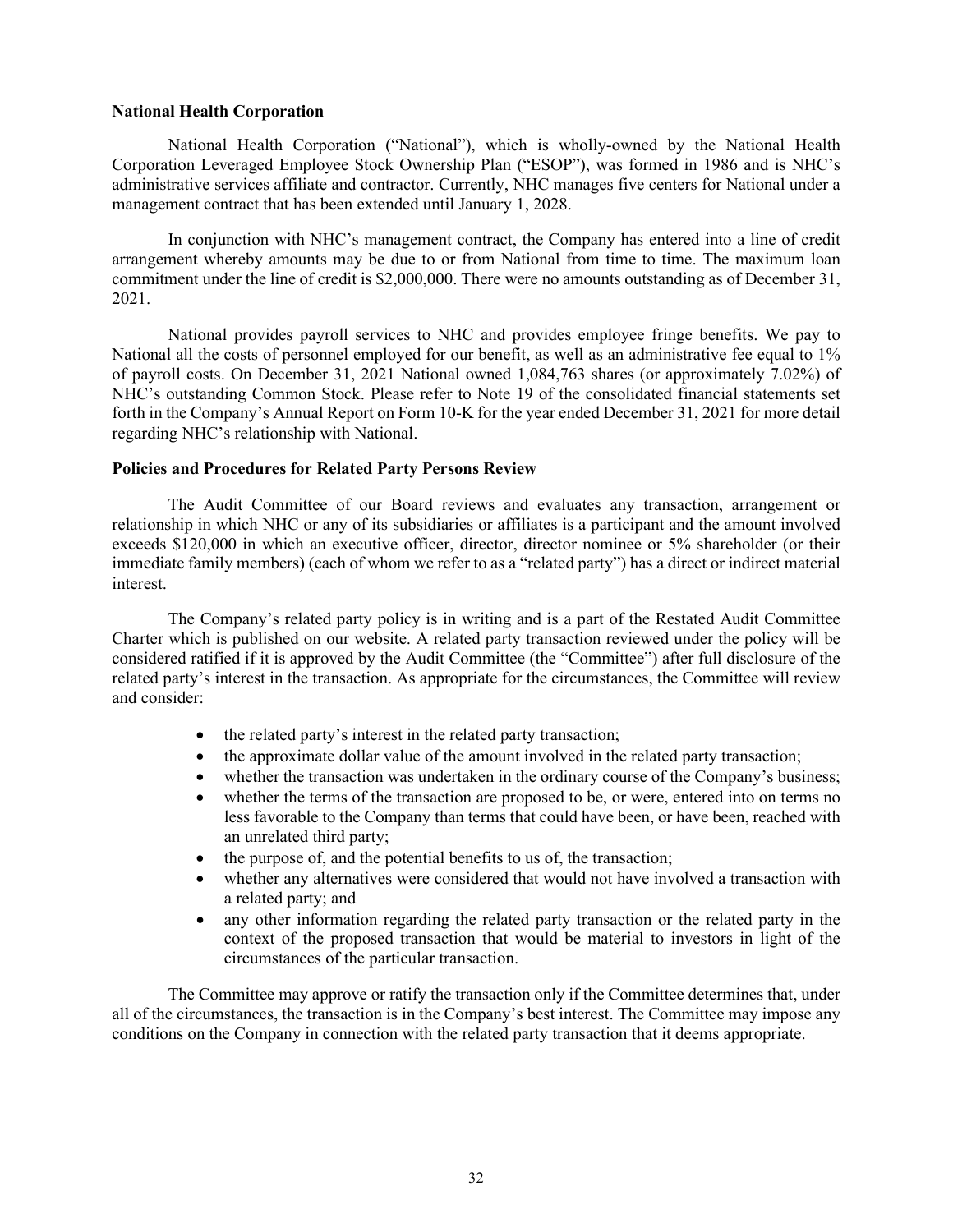#### **SHAREHOLDER COMMUNICATIONS**

The Board has adopted the "NHC Valuesline" program in order to enable employees, shareholders, and any other interested party to communicate (on a non-identifiable basis if so desired) with the NHC Compliance Officer, NHC executive officers, and the NHC Board. The Valuesline toll free number is 888- 568-8578 and is answered by an independent contractor who transmits the communication to the Compliance Officer and establishes a date by which the caller can obtain a response to the communication, if so requested. The Compliance Officer will forward any inquiries to or about executive officers or directors to the Corporate Secretary, who will coordinate any necessary communication and response. All shareholder communications concerning officers, directors, or corporate board questions are relayed to the Board. The Compliance Officer meets at least annually with the Board in Executive Session.

## **SHAREHOLDER PROPOSALS**

Proposals from shareholders intended for inclusion in the Proxy Statement and form of proxy for the 2023 annual meeting of shareholders (the "2023 Annual Meeting") must be received by the Company on or before November 25, 2022. Proposals submitted after November 25, 2022 will be considered untimely for the 2023 Annual Meeting pursuant to Rule 14a-8(e) of the Exchange Act. Your submission of any proposal will be reviewed in accordance with the procedures found in Rule 14a-8 of the Exchange Act, which we will supply upon request.

In addition, any shareholder who wishes to propose a nominee to the Board or propose any other business to be considered by the shareholders (other than a shareholder proposal to be included in our proxy materials pursuant to Rule 14a-8 of the Exchange Act) must comply with the advance notice provisions under Article I, Section 1 of our Bylaws, a copy which is on file with the SEC and may be obtained from us upon request. These notice provisions require that nominations of persons for election to the Board and proposals of business to be considered by the shareholders for the 2023 Annual Meeting must be made in writing and received by the Company's Secretary at the above address no earlier than ninety (90) days, and no later than sixty (60) days before the date of the 2023 Annual Meeting; provided that, in the event the Company provides less than seventy (70) days' notice or public disclosure prior to the date of the 2023 Annual Meeting, such proposal must be received by the Company's Secretary no later than the tenth (10th) day following the date on which such notice of the date of the 2023 Annual Meeting was given or made to shareholders.

#### **HOUSEHOLDING**

The SEC has adopted rules that permit companies and intermediaries such as brokers to satisfy delivery requirements for proxy statements and annual reports with respect to two or more shareholders sharing the same address by delivering a single set of proxy materials addressed to those shareholders. This practice, which is commonly referred to as "householding", is designed to reduce duplicate mailings and save significant printing and postage costs as well as natural resources. NHC and some brokers household proxy materials unless contrary instructions have been received from the affected shareholders. NHC will promptly deliver, upon oral or written request, a separate copy of this proxy statement to any shareholder residing at an address to which only one copy was mailed. Requests for additional copies should be directed to NHC's Secretary at 100 E. Vine Street Murfreesboro, TN 37130, telephone (615) 890-2020, and we will promptly deliver such materials to you. You may also contact the above if you (and other shareholders sharing the same address) are receiving multiple copies of proxy materials and wish to receive only one.

#### **EXPENSES OF SOLICITATION**

The total cost of this solicitation will be borne by the Company. As of the date of this proxy statement, we do not expect to pay any compensation for the solicitation of proxies, except to brokers, nominees and similar recordholders for reasonable expenses in mailing proxy materials to the beneficial